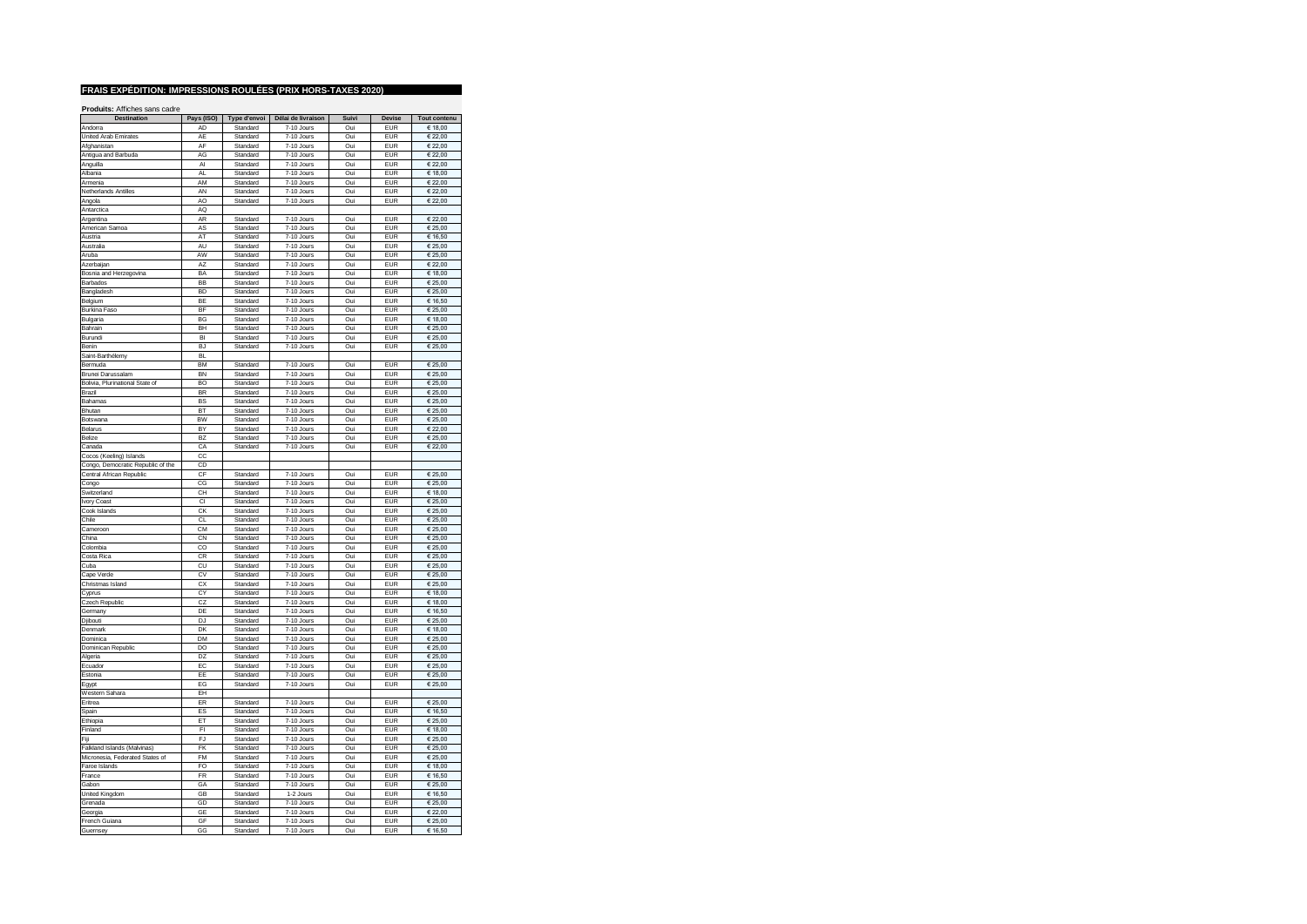| <b>Destination</b>                  | Pays (ISO)     | Type d'envoi         | Délai de livraison           | Suivi      | <b>Devise</b> | Tout contenu       |
|-------------------------------------|----------------|----------------------|------------------------------|------------|---------------|--------------------|
| Ghana                               | GH             | Standard             | 7-10 Jours                   | Oui        | EUR           | € 25.00            |
| Gibraltar                           | GI             | Standard             | 7-10 Jours                   | Oui        | <b>EUR</b>    | € 18,00            |
| Greenland                           | GL             | Standard             | 7-10 Jours                   | Oui        | EUR           | € 18,00            |
|                                     |                |                      |                              |            |               |                    |
| Gambia                              | GM             | Standard             | 7-10 Jours                   | Oui        | <b>EUR</b>    | € 25,00            |
| Guinea                              | GN             | Standard             | 7-10 Jours                   | Oui        | EUR           | € 25,00            |
| Guadeloupe                          | GP             | Standard             | 7-10 Jours                   | Oui        | <b>FUR</b>    | € 25.00            |
| <b>Equatorial Guinea</b>            | GQ             | Standard             | 7-10 Jours                   | Oui        | <b>EUR</b>    | € 25.00            |
| Greece                              | GR             | Standard             | 7-10 Jours                   | Oui        | <b>EUR</b>    | € 18,00            |
| South Georgia and the South Sandwi  | GS             |                      |                              |            |               |                    |
| Guatemala                           | GT             | Standard             | 7-10 Jours                   | Oui        | <b>FUR</b>    | € 25,00            |
| Guam                                | GU             | Standard             | 7-10 Jours                   | Oui        | <b>EUR</b>    | € 25,00            |
| Guinea-Bissau                       | GW             | Standard             | 7-10 Jours                   | Oui        | EUR           | € 25,00            |
| Guyana                              | GY             | Standard             | 7-10 Jours                   | Oui        | <b>EUR</b>    | € 25.00            |
| Hong Kong                           | HK             | Standard             | 7-10 Jours                   | Oui        | <b>EUR</b>    | € 25,00            |
| Heard Island and Mcdonald Islands   | HM             |                      |                              |            |               |                    |
| Honduras                            | HN             | Standard             | 7-10 Jours                   | Oui        | <b>EUR</b>    | € 25,00            |
| Croatia                             | <b>HR</b>      | Standard             | 7-10 Jours                   | Oui        | <b>EUR</b>    | € 25.00            |
|                                     |                |                      |                              |            |               |                    |
| Haiti                               | HT             | Standard             | 7-10 Jours                   | Oui        | EUR           | € 25,00            |
| Hungary                             | HU             | Standard             | 7-10 Jours                   | Oui        | EUR           | € 18,00            |
| Indonesia                           | ID             | Standard             | 7-10 Jours                   | Oui        | <b>EUR</b>    | € 25.00            |
| Republic of Ireland                 | IF             | Standard             | 2 Jours                      | Oui        | <b>EUR</b>    | € 16,50            |
| Israel                              | IL.            | Standard             | 7-10 Jours                   | Oui        | EUR           | € 25,00            |
| Isle of Man                         | IM             | Standard             | 7-10 Jours                   | Oui        | EUR           | € 16,50            |
| India                               | IN             | Standard             | 7-10 Jours                   | Oui        | EUR           | € 25,00            |
| British Indian Ocean Territory      | IO             |                      |                              |            |               |                    |
| Iraq                                | IQ             | Standard             | 7-10 Jours                   | Oui        | <b>EUR</b>    | € 25,00            |
| Iran, Islamic Republic of           | IR             | Standard             | 7-10 Jours                   | Oui        | <b>EUR</b>    | € 25,00            |
| Iceland                             | IS             | Standard             | 7-10 Jours                   | Oui        | FUR           | € 18.00            |
|                                     | IT             |                      |                              |            | EUR           |                    |
| Italy<br>Jersey                     | JF             | Standard<br>Standard | 7-10 Jours<br>7-10 Jours     | Oui<br>Oui | <b>EUR</b>    | € 16,50<br>€ 16,50 |
|                                     |                |                      |                              |            |               |                    |
| Jamaica                             | <b>JM</b>      | Standard             | 7-10 Jours                   | Oui        | <b>EUR</b>    | € 25,00            |
| Jordan                              | JO             | Standard             | 7-10 Jours                   | Oui        | <b>EUR</b>    | € 25,00            |
| Japan                               | .IP            | Standard             | 7-10 Jours                   | Oui        | <b>EUR</b>    | € 25,00            |
| Kenya                               | KF             | Standard             | $7-10$ . Jours               | Oui        | <b>FUR</b>    | € 25,00            |
| Kyrgyzstan                          | KG             | Standard             | 7-10 Jours                   | Oui        | <b>EUR</b>    | € 25,00            |
| Cambodia                            | KH             | Standard             | 7-10 Jours                   | Oui        | EUR           | € 25,00            |
| Kiribati                            | KI             | Standard             | 7-10 Jours                   | Oui        | FUR           | € 25,00            |
| Comoros                             | KM             | Standard             | 7-10 Jours                   | Oui        | <b>EUR</b>    | $E$ 25,00          |
| Saint Kitts and Nevis               | KN             | Standard             | 7-10 Jours                   | Oui        | <b>EUR</b>    | € 25,00            |
| Korea, Democratic People's Republic | KP             |                      |                              |            |               |                    |
| Korea, Republic of                  | KR             | Standard             | 7-10 Jours                   | Oui        | <b>EUR</b>    | € 25,00            |
| Kuwait                              | KW             | Standard             | 7-10 Jours                   | Oui        | <b>EUR</b>    | € 25,00            |
| Cayman Islands                      | KY             | Standard             | 7-10 Jours                   | Oui        | <b>FUR</b>    | € 25.00            |
|                                     |                |                      |                              |            |               |                    |
| Kazakhstan                          | KZ             | Standard             | 7-10 Jours                   | Oui        | <b>EUR</b>    | € 25,00            |
| Lao People's Democratic Republic    | LA             | Standard             | 7-10 Jours                   | Oui        | <b>FUR</b>    | € 25,00            |
| Lebanon                             | IB             | Standard             | 7-10 Jours                   | Oui        | EUR           | € 25,00            |
| Saint Lucia                         | LC             | Standard             | 7-10 Jours                   | Oui        | EUR           | € 25,00            |
| Liechtenstein                       | $\blacksquare$ | Standard             | 7-10 Jours                   | Oui        | FUR           | € 18,00            |
| Sri Lanka                           | LK             | Standard             | 7-10 Jours                   | Oui        | EUR           | € 25,00            |
| Liberia                             | LR             | Standard             | 7-10 Jours                   | Oui        | <b>EUR</b>    | € 25.00            |
| Lesotho                             | LS             | Standard             | 7-10 Jours                   | Oui        | <b>EUR</b>    | € 25,00            |
| Lithuania                           | LT             | Standard             | 7-10 Jours                   | Oui        | EUR           | € 18,00            |
| Luxembourg                          | LU             | Standard             | 7-10 Jours                   | Oui        | <b>EUR</b>    | € 16,50            |
| Latvia                              | IV             | Standard             | 7-10 Jours                   | Oui        | <b>FUR</b>    | € 25,00            |
| Libya                               | LY             | Standard             | 7-10 Jours                   | Oui        | EUR           | € 25,00            |
| Morocco                             | MA             | Standard             | 7-10 Jours                   | Oui        | <b>EUR</b>    | € 25,00            |
|                                     | MC             |                      |                              |            | EUR           |                    |
| Monaco                              | <b>MD</b>      | Standard<br>Standard | 7-10 Jours<br>$7-10$ . Jours | Oui<br>Oui | <b>FUR</b>    | € 16,50<br>€ 22.00 |
| Moldova, Republic of                |                |                      |                              |            |               |                    |
| Montenegro                          | ME             | Standard             | 7-10 Jours                   | Oui        | EUR           | € 25,00            |
| Madagascar                          | MG             | Standard             | 7-10 Jours                   | Oui        | <b>EUR</b>    | € 25,00            |
| Marshall Islands                    | MH             | Standard             | 7-10 Jours                   | Oui        | EUR           | € 25,00            |
| Macedonia, the Former Yugoslav Rep  | MK             | Standard             | 7-10 Jours                   | Oui        | <b>EUR</b>    | € 18,00            |
| Mali                                | M              | Standard             | 7-10 Jours                   | Oui        | <b>EUR</b>    | € 25,00            |
| Myanmar                             | MM             | Standard             | 7-10 Jours                   | Oui        | <b>EUR</b>    | € 25,00            |
| Mongolia                            | MN             | Standard             | 7-10 Jours                   | Oui        | <b>EUR</b>    | € 25,00            |
| Macao                               | <b>MO</b>      | Standard             | 7-10 Jours                   | Oui        | EUR           | $\in$ 25,00        |
| Northern Mariana Islands            | MP             | Standard             | $7-10$ . Jours               | Oui        | <b>FUR</b>    | 62500              |
| Martinique                          | <b>MQ</b>      | Standard             | 7-10 Jours                   | Oui        | <b>EUR</b>    | € 25,00            |
| Mauritania                          | MR             | Standard             | 7-10 Jours                   | Oui        | <b>EUR</b>    | € 25.00            |
| Montserrat                          | <b>MS</b>      | Standard             | 7-10 Jours                   | Oui        | EUR           | € 25,00            |
| Malta                               | MT             |                      |                              | Oui        | EUR           |                    |
|                                     |                | Standard             | 7-10 Jours                   |            |               | € 18,00            |
| Mauritius                           | MU             | Standard             | 7-10 Jours                   | Oui        | <b>EUR</b>    | € 25,00            |
| Maldives                            | MV             | Standard             | 7-10 Jours                   | Oui        | <b>EUR</b>    | € 25,00            |
| Malawi                              | MW             | Standard             | 7-10 Jours                   | Oui        | EUR           | € 25.00            |
| Mexico                              | MX             | Standard             | 7-10 Jours                   | Oui        | <b>EUR</b>    | € 22,00            |
| Malaysia                            | MY             | Standard             | 7-10 Jours                   | Oui        | EUR           | € 25.00            |
| Mozambique                          | MZ             | Standard             | 7-10 Jours                   | Oui        | <b>EUR</b>    | € 25,00            |
| Namibia                             | <b>NA</b>      | Standard             | 7-10 Jours                   | Oui        | <b>EUR</b>    | € 25,00            |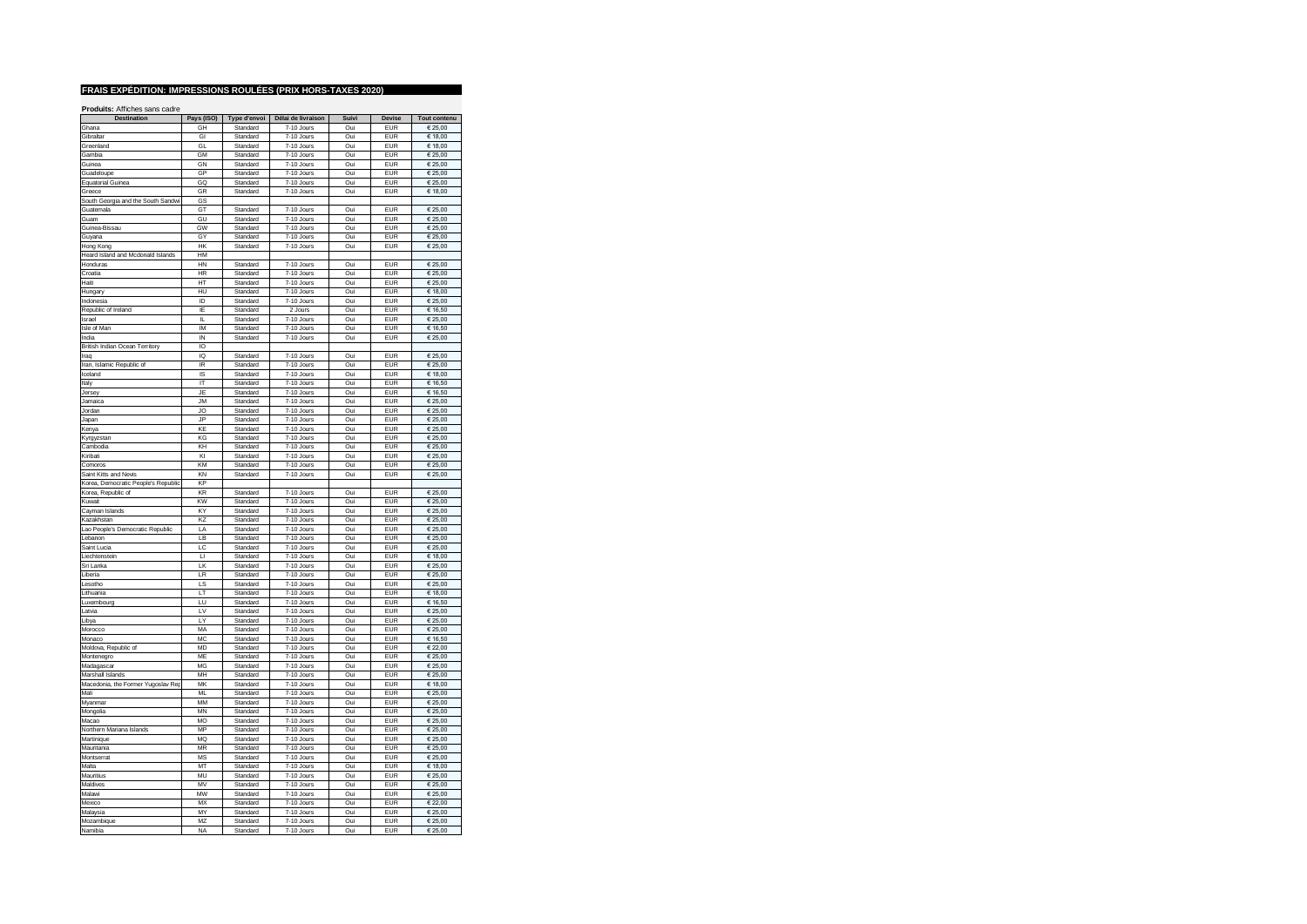| <b>Destination</b>                      | Pays (ISO)             | Type d'envoi         | Délai de livraison       | Suivi      | Devise                   | Tout contenu                |
|-----------------------------------------|------------------------|----------------------|--------------------------|------------|--------------------------|-----------------------------|
| New Caledonia                           | <b>NC</b>              | Standard             | 7-10 Jours               | Oui        | EUR                      | € 25,00                     |
| Niger                                   | <b>NE</b>              | Standard             | 7-10 Jours               | Oui        | <b>EUR</b>               | € 25,00                     |
| Norfolk Island                          | <b>NF</b>              | Standard             | 7-10 Jours               | Oui        | <b>EUR</b>               | € 25,00                     |
| Nigeria                                 | <b>NG</b>              | Standard             | 7-10 Jours               | Oui        | <b>EUR</b>               | € 25,00                     |
| Nicaragua                               | NI                     | Standard             | 7-10 Jours               | Oui        | <b>EUR</b>               | € 25,00                     |
| Netherlands                             | NI                     | Standard             | 7-10 Jours               | Oui        | <b>FUR</b>               | € 16,50                     |
| Norway                                  | NO                     | Standard             | 7-10 Jours               | Oui        | <b>EUR</b>               | € 18,00                     |
| Nepal                                   | <b>NP</b>              | Standard             | 7-10 Jours               | Oui        | <b>FUR</b>               | € 25,00                     |
| Nauru                                   | <b>NR</b>              | Standard             | 7-10 Jours               | Oui        | <b>FUR</b>               | € 25,00                     |
| Niue                                    | <b>NU</b>              | Standard             | 7-10 Jours               | Oui        | <b>EUR</b>               | € 25.00                     |
|                                         |                        |                      |                          |            |                          |                             |
| New Zealand                             | N <sub>Z</sub>         | Standard             | 7-10 Jours               | Oui        | <b>EUR</b>               | € 25,00                     |
| Oman                                    | OM                     | Standard             | 7-10 Jours               | Oui        | <b>EUR</b>               | € 25,00                     |
| Panama                                  | PΔ                     | Standard             | 7-10 Jours               | Oui        | <b>EUR</b>               | $\overline{\epsilon}$ 25,00 |
| Peru                                    | PE                     | Standard             | 7-10 Jours               | Oui        | <b>EUR</b>               | € 25,00                     |
| French Polynesia                        | PF                     | Standard             | 7-10 Jours               | Oui        | <b>FUR</b>               | € 25,00                     |
| Papua New Guinea                        | PG                     | Standard             | 7-10 Jours               | Oui        | <b>EUR</b>               | € 25,00                     |
| Philippines                             | <b>PH</b>              | Standard             | 7-10 Jours               | Oui        | <b>FUR</b>               | € 25,00                     |
| Pakistan                                | PK                     | Standard             | 7-10 Jours               | Oui        | <b>FUR</b>               | € 25,00                     |
| Poland                                  | PL                     | Standard             | 7-10 Jours               | Oui        | <b>EUR</b>               | € 18,00                     |
| Saint Pierre and Miquelon               | PM                     | Standard             | 7-10 Jours               | Oui        | <b>EUR</b>               | € 25.00                     |
| Puerto Rico                             | PR                     | Standard             | 7-10 Jours               | Oui        | <b>EUR</b>               | € 22,00                     |
| Palestine, State of                     | <b>PS</b>              | Standard             | 7-10 Jours               | Oui        | EUR                      | € 25,00                     |
| Portugal                                | PT                     | Standard             | 7-10 Jours               | Oui        | <b>EUR</b>               | € 16,50                     |
| Palau                                   | PW                     | Standard             | 7-10 Jours               | Oui        | <b>EUR</b>               | € 25,00                     |
| Paraguay                                | PY                     | Standard             | 7-10 Jours               | Oui        | <b>EUR</b>               | € 25,00                     |
| Qatar                                   | OA                     | Standard             | 7-10 Jours               | Oui        | <b>EUR</b>               | € 25,00                     |
| Reunion Island                          | <b>RF</b>              | Standard             | 7-10 Jours               | Oui        | <b>EUR</b>               | € 25,00                     |
| Romania                                 | R <sub>O</sub>         | Standard             | 7-10 Jours               | Oui        | <b>EUR</b>               | € 25,00                     |
|                                         |                        |                      |                          |            |                          |                             |
| Serbia<br>Russian Federation            | <b>RS</b><br><b>RU</b> | Standard<br>Standard | 7-10 Jours<br>7-10 Jours | Oui<br>Oui | <b>EUR</b><br><b>EUR</b> | € 18,00<br>€ 22,00          |
|                                         |                        |                      |                          |            |                          |                             |
| Rwanda                                  | <b>RW</b>              | Standard             | 7-10 Jours               | Oui        | <b>FUR</b>               | $\overline{\epsilon}$ 25,00 |
| Saudi Arabia                            | SA                     | Standard             | 7-10 Jours               | Oui        | <b>EUR</b>               | € 25,00                     |
| Solomon Islands                         | <b>SB</b>              | Standard             | 7-10 Jours               | Oui        | <b>FUR</b>               | € 25,00                     |
| Seychelles                              | SC                     | Standard             | 7-10 Jours               | Oui        | <b>EUR</b>               | $\overline{\epsilon}$ 25,00 |
| Sudan                                   | SD                     | Standard             | 7-10 Jours               | Oui        | <b>EUR</b>               | € 25,00                     |
| Sweden                                  | <b>SE</b>              | Standard             | 7-10 Jours               | Oui        | <b>EUR</b>               | € 16,50                     |
| Singapore                               | SG                     | Standard             | 7-10 Jours               | Oui        | <b>EUR</b>               | € 25.00                     |
| Saint Helena, Ascension and Tristan     | SH                     |                      |                          |            |                          |                             |
| Slovenia                                | SI                     | Standard             | 7-10 Jours               | Oui        | <b>EUR</b>               | € 18,00                     |
| Svalbard and Jan Mayen                  | S <sub>1</sub>         |                      |                          |            |                          |                             |
| Slovakia                                | SK                     | Standard             | 7-10 Jours               | Oui        | <b>EUR</b>               | € 18,00                     |
| Sierra Leone                            | $\mathbf{S}$           | Standard             | 7-10 Jours               | Oui        | <b>FUR</b>               | 62500                       |
| San Marino                              | <b>SM</b>              | Standard             | 7-10 Jours               | Oui        | <b>EUR</b>               | € 18,00                     |
| Senegal                                 | SN                     | Standard             | 7-10 Jours               | Oui        | <b>EUR</b>               | € 25,00                     |
| Somalia                                 | SO                     | Standard             | 7-10 Jours               | Oui        | <b>EUR</b>               | € 25,00                     |
| Suriname                                | SR                     | Standard             | $7-10$ . Jours           | Oui        | <b>EUR</b>               | 62500                       |
|                                         |                        |                      |                          |            |                          |                             |
| Sao Tome and Principe                   | <b>ST</b>              | Standard             | 7-10 Jours               | Oui        | <b>EUR</b>               | € 25,00                     |
| El Salvador                             | SV                     | Standard             | 7-10 Jours               | Oui        | <b>EUR</b>               | € 25,00                     |
| Syrian Arab Republic                    | SY                     | Standard             | 7-10 Jours               | Oui        | <b>FUR</b>               | € 25.00                     |
| Swaziland                               | SZ                     | Standard             | 7-10 Jours               | Oui        | <b>EUR</b>               | € 25,00                     |
| Turks and Caicos Islands                | TC.                    | Standard             | 7-10 Jours               | Oui        | <b>FUR</b>               | € 25,00                     |
| Chad                                    | TD                     | Standard             | 7-10 Jours               | Oui        | <b>EUR</b>               | € 25,00                     |
| Togo                                    | TG                     | Standard             | 7-10 Jours               | Oui        | <b>EUR</b>               | € 25,00                     |
| Thailand                                | TH                     | Standard             | 7-10 Jours               | Oui        | <b>EUR</b>               | € 25,00                     |
| Tajikistan                              | TJ                     | Standard             | 7-10 Jours               | Oui        | <b>EUR</b>               | € 25,00                     |
| Tokelau                                 | ΤK                     |                      |                          |            |                          |                             |
| Timor-Leste                             | ΤL                     | Standard             | 7-10 Jours               | Oui        | <b>EUR</b>               | € 25,00                     |
| Turkmenistan                            | TM                     | Standard             | 7-10 Jours               | Oui        | <b>EUR</b>               | € 25,00                     |
| Tunisia                                 | TN                     | Standard             | 7-10 Jours               | Oui        | <b>EUR</b>               | € 25,00                     |
| Tonga                                   | TΩ                     | Standard             | 7-10 Jours               | Oui        | <b>FUR</b>               | € 25,00                     |
| Turkey                                  | TR                     | Standard             | 7-10 Jours               | Oui        | <b>EUR</b>               | € 25,00                     |
| Trinidad and Tobago                     | <b>TT</b>              | Standard             | 7-10 Jours               | Oui        | <b>EUR</b>               | € 25,00                     |
| Tuvalu                                  | TV                     | Standard             | 7-10 Jours               | Oui        | <b>EUR</b>               | € 25,00                     |
| Taiwan, Province of China               | TW                     | Standard             | 7-10 Jours               | Oui        | EUR                      |                             |
|                                         | T7                     | Standard             |                          | Oui        | <b>FUR</b>               | € 25,00                     |
| Tanzania, United Republic of<br>Ukraine | UA                     |                      | 7-10 Jours               | Oui        | EUR                      | € 25,00<br>€ 25,00          |
|                                         |                        | Standard             | 7-10 Jours               |            |                          |                             |
| Uganda                                  | UG                     | Standard             | 7-10 Jours               | Oui        | <b>EUR</b>               | € 25,00                     |
| United States Minor Outlying Islands    | UM                     |                      |                          |            |                          |                             |
| <b>United States</b>                    | US                     | Standard             | 7-10 Jours               | Oui        | <b>FUR</b>               | € 22,00                     |
| Uruguay                                 | UY                     | Standard             | 7-10 Jours               | Oui        | <b>EUR</b>               | € 25,00                     |
| Uzbekistan                              | U                      | Standard             | 7-10 Jours               | Oui        | <b>FUR</b>               | € 22,00                     |
| Holy See (Vatican City State)           | VA                     | Standard             | 7-10 Jours               | Oui        | <b>EUR</b>               | € 25,00                     |
| Saint Vincent and the Grenadines        | VC                     | Standard             | 7-10 Jours               | Oui        | <b>FUR</b>               | € 25,00                     |
| Venezuela, Bolivarian Republic of       | VF                     | Standard             | 7-10 Jours               | Oui        | <b>EUR</b>               | € 25,00                     |
| Virgin Islands, British                 | VG                     | Standard             | 7-10 Jours               | Oui        | EUR                      | € 25,00                     |
| Virgin Islands, U.S.                    | VI                     | Standard             | 7-10 Jours               | Oui        | <b>EUR</b>               | € 25,00                     |
| Vietnam                                 | VN                     | Standard             | 7-10 Jours               | Oui        | <b>EUR</b>               | € 25,00                     |
| Vanuatu                                 | VU                     | Standard             | 7-10 Jours               | Oui        | <b>FUR</b>               | € 25,00                     |
|                                         |                        |                      |                          |            |                          |                             |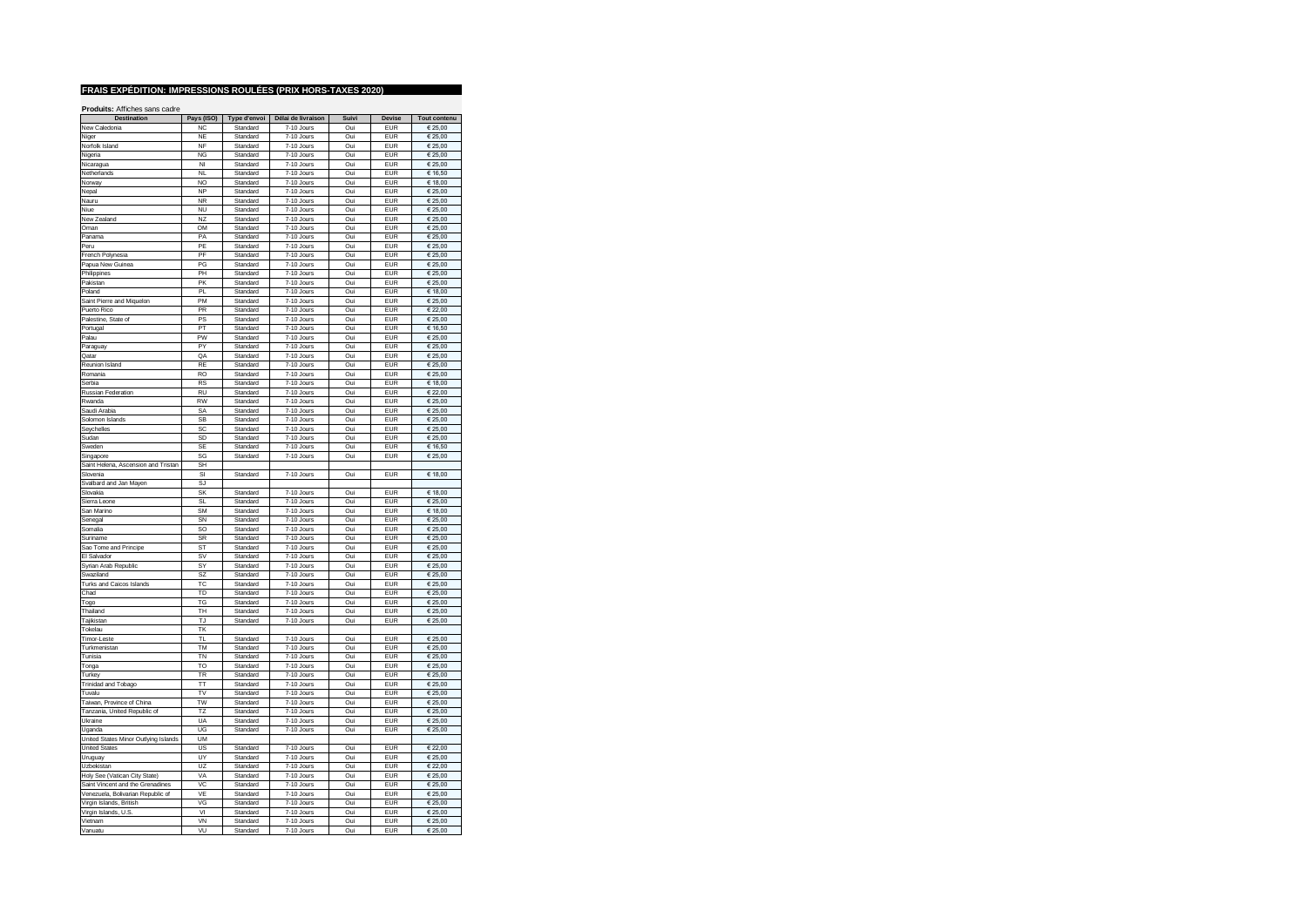| <b>Destination</b> | Pays (ISO) | Type d'envoi | Délai de livraison | Suivi | <b>Devise</b> | Tout contenu |
|--------------------|------------|--------------|--------------------|-------|---------------|--------------|
| Wallis and Futuna  | WF         | Standard     | 7-10 Jours         | Oui   | <b>EUR</b>    | € 25.00      |
| Samoa              | WS         | Standard     | 7-10 Jours         | Oui   | <b>EUR</b>    | € 25.00      |
| Yemen              | YE         | Standard     | 7-10 Jours         | Oui   | <b>EUR</b>    | € 25.00      |
| Mavotte            | YT         | Standard     | $7-10$ . Jours     | Oui   | <b>EUR</b>    | € 25.00      |
| Yugoslavia         | YU         |              |                    |       |               |              |
| South Africa       | <b>7A</b>  | Standard     | 7-10 Jours         | Oui   | <b>EUR</b>    | € 25.00      |
| Zambia             | ZM         | Standard     | 7-10 Jours         | Oui   | <b>EUR</b>    | € 25.00      |
| Zimbabwe           | ZW         | Standard     | 7-10 Jours         | Oui   | <b>EUR</b>    | € 25.00      |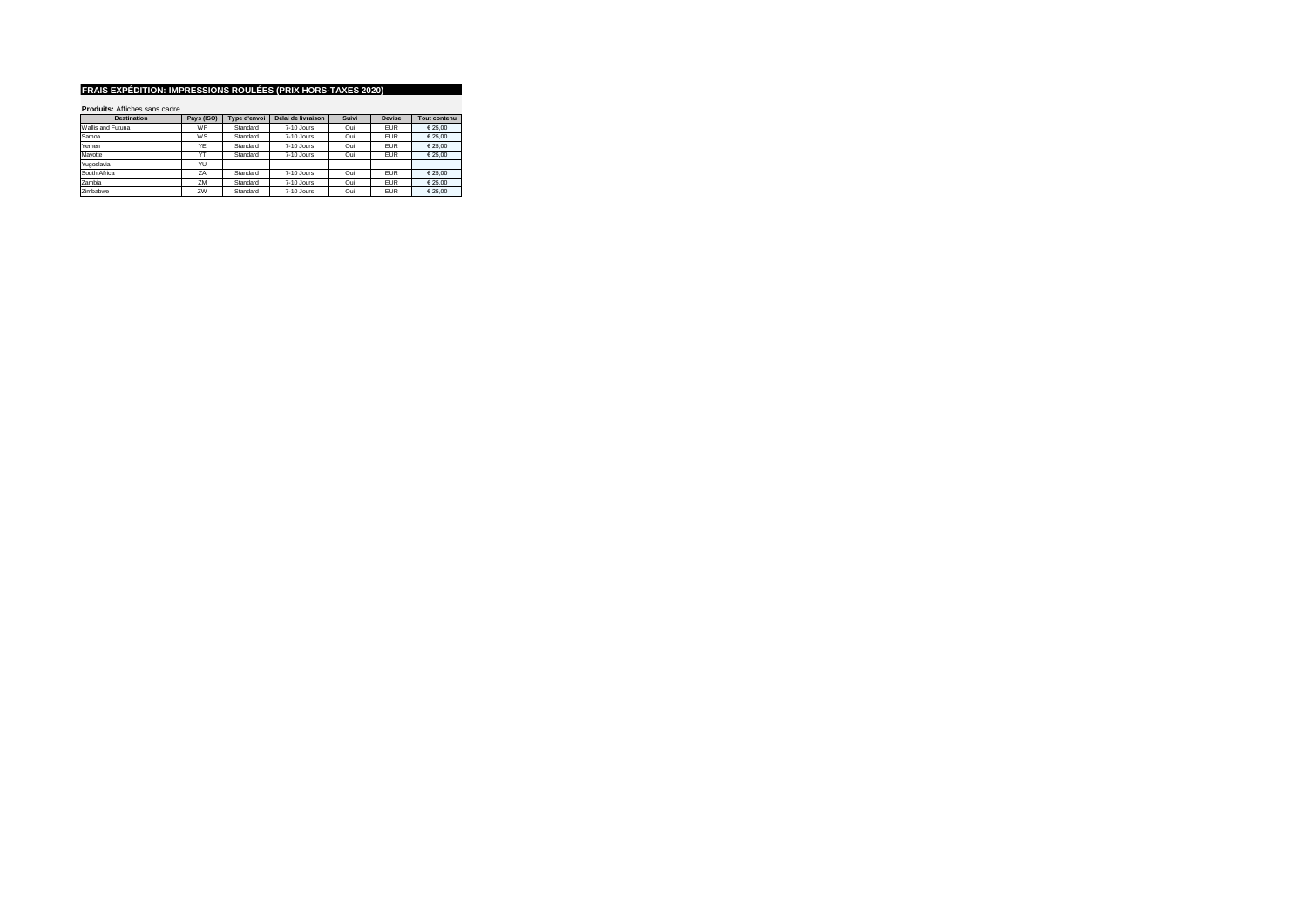|                                   |               |                         |                         |            |                          | Petit 30x40cm      | Petit 30x40cm       | Moyen 50x70cm       | Moyen 50x70cm              | Grand 70x100cm      | Grand 70x100cm     |
|-----------------------------------|---------------|-------------------------|-------------------------|------------|--------------------------|--------------------|---------------------|---------------------|----------------------------|---------------------|--------------------|
| Destination                       |               | Pays (ISO) Type d'envoi | Délai de livraison      | Suivi      | Devise                   | 1er Article        | + Additionnel       | 1er Article         | + Additionnel              | 1er Article         | + Additionnel      |
| Andorra                           | AD            | Standard                | 7-10 Jours              | Oui        | <b>EUR</b>               | €49.50             | € 8,25              | € 66,25             | € 16,50                    | € 149,00            | € 24,75            |
| United Arab Emirates              | AE            | Standard                | 7-10 Jours              | Oui        | <b>FUR</b>               | € 82,75            | € 8,25              | € 145,00            | € 33,00                    | € 281,50            | € 66,25            |
| Afghanistan                       | AF            | Standard                | 7-10 Jours              | Oui        | <b>EUR</b>               | € 82,75            | € 8,25              | € 145,00            | € 33,00                    | € 281,50            | € 66,25            |
| Antigua and Barbuda               | AG            | Standard                | 7-10 Jours              | Oui        | <b>EUR</b>               | € 82.75            | € 8,25              | € 145.00            | € 33.00                    | € 281,50            | € 66.25            |
| Anguilla                          | AI            | Standard                | 7-10 Jours              | Oui        | <b>EUR</b>               | € 82,75            | € 8,25              | € 145,00            | € 33,00                    | € 281,50            | € 66,25            |
| Albania                           | AL            | Standard                | 7-10 Jours              | Oui        | <b>EUR</b>               | €49,50             | € 8,25              | € 66,25             | € 16,50                    | € 149,00            | € 24,75            |
| Armenia                           | AM            | Standard                | 7-10 Jours              | Oui        | <b>EUR</b>               | € 82,75            | € 8,25              | € 140,75            | € 24,75                    | € 298,00            | €49,75             |
| Netherlands Antilles              | AN            | Standard                | 7-10 Jours              | Oui        | <b>EUR</b>               | € 82,75            | € 8,25              | € 145,00            | € 33,00                    | € 281,50            | € 66,25            |
| Angola                            | AO            | Standard                | 7-10 Jours              | Oui        | <b>EUR</b>               | €91,00             | € 8,25              | € 161,50            | € 24,75                    | € 281,50            | €49,75             |
| Antarctica                        | AQ            |                         |                         |            |                          |                    |                     |                     |                            |                     |                    |
| Argentina                         | AR            | Standard                | 7-10 Jours              | Oui        | <b>EUR</b>               | € 91,00            | € 8,25              | € 161,50            | € 24,75                    | € 281,50            | €49,75             |
| American Samoa                    | AS            | Standard                | 7-10 Jours              | Oui        | <b>EUR</b>               | € 82,75            | € 8.25              | € 145,00            | € 33.00                    | € 281,50            | € 66,25            |
| Austria                           | AT            | Standard                | 3. Jours                | Oui        | <b>EUR</b>               | € 15.00            | €7.50               | € 16.75             | € 8.50                     | € 20.75             | € 10.50            |
| Australia                         | AU            | Standard                | 7-10 Jours              | Oui        | <b>EUR</b>               | € 66,25            | € 8,25              | € 120,00            | € 24,75                    | € 182,00            | €49,75             |
| Aruba                             | AW            | Standard                | 7-10 Jours              | Oui        | EUR                      | € 82,75            | € 8,25              | € 145,00            | € 33.00                    | € 281,50            | € 66.25            |
| Azerbaijan                        | AZ            | Standard                | 7-10 Jours              | Oui        | <b>EUR</b><br><b>EUR</b> | € 82,75            | € 8,25              | € 140,75            | € 24,75                    | € 298,00            | €49.75             |
| Bosnia and Herzegovina            | BA<br>BB      | Standard<br>Standard    | 7-10 Jours              | Oui<br>Oui | <b>EUR</b>               | €49,50             | € 8,25              | € 66,25             | € 16,50                    | € 149,00            | € 24,75            |
| Barbados                          | <b>BD</b>     |                         | 7-10 Jours              |            | <b>EUR</b>               | € 82,75<br>€91.00  | € 8,25<br>€ 8,25    | € 145,00            | € 33,00                    | € 281,50            | € 66,25            |
| Bangladesh                        | BE            | Standard                | 7-10 Jours              | Oui        | <b>EUR</b>               |                    |                     | € 161,50            | € 24,75                    | € 281,50            | €49,75             |
| Belgium<br>Burkina Faso           | BF            | Standard<br>Standard    | 2 Jours<br>7-10 Jours   | Oui<br>Oui | <b>EUR</b>               | € 15,00<br>€ 91.00 | €7,50<br>€ 8.25     | € 16,75<br>€ 161.50 | $\in 8,50$<br>€ 24.75      | € 20,75<br>€ 281.50 | € 10,50<br>€49.75  |
|                                   | BG            | Standard                | 7-10 Jours              | Oui        | <b>EUR</b>               | €49,50             | 68,25               | € 66,25             | € 16,50                    | € 149,00            | € 24,75            |
| Bulgaria<br>Bahrain               | BH            | Standard                | 7-10 Jours              | Oui        | <b>EUR</b>               | € 82,75            | 68,25               | € 145,00            | € 33,00                    | € 281,50            | € 66,25            |
| Burundi                           | BI            | Standard                | 7-10 Jours              | Oui        | EUR                      | €91.00             | € 8.25              | € 161,50            | € 24.75                    | € 281.50            | €49.75             |
| Benin                             | <b>BJ</b>     | Standard                | 7-10 Jours              | Oui        | <b>EUR</b>               | €91,00             | $\in 8,25$          | € 161,50            | € 24,75                    | € 281,50            | €49,75             |
| Saint-Barthélemy                  | <b>BL</b>     |                         |                         |            |                          |                    |                     |                     |                            |                     |                    |
| Bermuda                           | <b>BM</b>     | Standard                | 7-10 Jours              | Oui        | <b>FUR</b>               | € 82,75            | € 8,25              | € 145,00            | € 33,00                    | € 281,50            | € 66,25            |
| Brunei Darussalam                 | <b>BN</b>     | Standard                | 7-10 Jours              | Oui        | <b>EUR</b>               | € 82,75            | € 8,25              | € 145,00            | € 33,00                    | € 281,50            | € 66,25            |
| Bolivia, Plurinational State of   | BO            | Standard                | 7-10 Jours              | Oui        | <b>EUR</b>               | €91,00             | € 8,25              | € 161,50            | € 24,75                    | € 281,50            | €49,75             |
| Brazil                            | <b>BR</b>     | Standard                | 7-10 Jours              | Oui        | <b>EUR</b>               | €91,00             | $\in 8.25$          | € 161,50            | € 24,75                    | € 281,50            | €49,75             |
| Bahamas                           | <b>BS</b>     | Standard                | 7-10 Jours              | Oui        | <b>EUR</b>               | € 82,75            | € 8,25              | € 145,00            | € 33,00                    | € 281,50            | € 66,25            |
| Bhutan                            | BT            | Standard                | 7-10 Jours              | Oui        | <b>EUR</b>               | €91,00             | € 8,25              | € 161,50            | € 24,75                    | € 281,50            | €49,75             |
| Botswana                          | <b>BW</b>     | Standard                | 7-10 Jours              | Oui        | <b>EUR</b>               | €91,00             | $\in 8.25$          | € 161.50            | € 24.75                    | € 281.50            | €49.75             |
| Belarus                           | BY            | Standard                | 7-10 Jours              | Oui        | <b>EUR</b>               | € 82,75            | € 8,25              | € 140,75            | € 24,75                    | € 298,00            | €49,75             |
| Belize                            | <b>BZ</b>     | Standard                | 7-10 Jours              | Oui        | <b>EUR</b>               | €91,00             | € 8,25              | € 161,50            | € 24,75                    | € 281,50            | €49,75             |
| Canada                            | CA            | Standard                | 1-2 Jours               | Oui        | <b>EUR</b>               | € 58,00            | € 24,75             | €99,25              | €49,75                     | € 116,00            | € 58,00            |
| Cocos (Keeling) Islands           | $_{\rm CC}$   |                         |                         |            |                          |                    |                     |                     |                            |                     |                    |
| Congo, Democratic Republic of the | CD            |                         |                         |            |                          |                    |                     |                     |                            |                     |                    |
| Central African Republic          | CF            | Standard                | 7-10 Jours              | Oui        | <b>EUR</b>               | € 91,00            | 68,25               | € 161,50            | € 24,75                    | € 281,50            | €49,75             |
| Congo                             | CG            | Standard                | 7-10 Jours              | Oui        | <b>EUR</b>               | €91,00             | € 8,25              | € 161,50            | € 24,75                    | € 281,50            | €49,75             |
| Switzerland                       | CH            | Standard                | 7-10 Jours              | Oui        | <b>EUR</b>               | €49,50             | € 8,25              | € 66,25             | € 16,50                    | € 149,00            | € 24,75            |
| Ivory Coast                       | <sub>CI</sub> | Standard                | 7-10 Jours              | Oui        | <b>EUR</b>               | €91,00             | € 8,25              | € 161,50            | € 24,75                    | € 281,50            | €49,75             |
| Cook Islands                      | CK            | Standard                | 7-10 Jours              | Oui        | <b>EUR</b>               | € 82,75            | € 8,25              | € 145,00            | € 33,00                    | € 281,50            | € 66,25            |
| Chile                             | <b>CL</b>     | Standard                | 7-10 Jours              | Oui        | <b>EUR</b>               | €91,00             | € 8,25              | € 161,50            | € 24,75                    | € 281,50            | €49,75             |
| Cameroon                          | CM            | Standard                | 7-10 Jours              | Oui        | <b>EUR</b>               | € 91,00            | € 8,25              | € 161,50            | € 24,75                    | € 281,50            | €49,75             |
| China                             | CN            | Standard                | 7-10 Jours              | Oui        | <b>EUR</b>               | € 66,25            | € 8,25              | € 120,00            | € 24,75                    | € 182,00            | €49,75             |
| Colombia                          | $_{\rm CO}$   | Standard                | 7-10 Jours              | Oui        | <b>EUR</b>               | €91,00             | € 8,25              | € 161,50            | € 24,75                    | € 281,50            | €49,75             |
| Costa Rica                        | <b>CR</b>     | Standard                | 7-10 Jours              | Oui        | <b>FUR</b>               | €91,00             | € 8,25              | € 161,50            | € 24,75                    | € 281,50            | €49,75             |
| Cuba                              | CU            | Standard                | 7-10 Jours              | Oui        | <b>EUR</b>               | €91,00             | € 8,25              | € 161,50            | € 24,75                    | € 281,50            | €49,75             |
| Cape Verde                        | CV            | Standard                | 7-10 Jours              | Oui        | <b>EUR</b>               | €91,00             | € 8,25              | € 161,50            | € 24,75                    | € 281,50            | €49,75             |
| Christmas Island                  | CX            | Standard                | 7-10 Jours              | Oui        | <b>EUR</b>               | € 115,75           | € 20,75             | € 211,25            | €41,50                     | €331,00             | € 66,25            |
| Cyprus<br>Czech Republic          | CY<br>CZ      | Standard<br>Standard    | 7-10 Jours<br>3-4 Jours | Oui<br>Oui | <b>EUR</b><br><b>EUR</b> | €49,50<br>€ 15,00  | $\in 8,25$<br>€7,50 | € 66,25<br>€ 16,75  | € 16,50<br>$\epsilon$ 8,50 | € 149,00<br>€ 20,75 | € 24,75<br>€ 10,50 |
| Germany                           | DE            | Standard                | 2-3 Jours               | Oui        | <b>EUR</b>               | € 15,00            | €7,50               | € 16,75             | $\epsilon$ 8,50            | € 20,75             | € 10,50            |
| Djibouti                          | <b>DJ</b>     | Standard                | 7-10 Jours              | Oui        | <b>EUR</b>               | € 91,00            | € 8,25              | € 161,50            | € 24,75                    | € 281,50            | €49,75             |
| Denmark                           | DK            | Standard                | 3 Jours                 | Oui        | <b>FUR</b>               | € 24,75            | € 0.00              | € 24,75             | € 0.00                     | € 24,75             | € 0.00             |
| Dominica                          | <b>DM</b>     | Standard                | $7-10$ . Jours          | Oui        | <b>EUR</b>               | € 82,75            | € 8,25              | € 145,00            | € 33.00                    | € 281,50            | € 66.25            |
| Dominican Republic                | DO            | Standard                | 7-10 Jours              | Oui        | <b>EUR</b>               | € 82.75            | € 8.25              | € 145.00            | € 33.00                    | € 281.50            | € 66.25            |
| Algeria                           | DZ            | Standard                | 7-10 Jours              | Oui        | <b>FUR</b>               | €91,00             | € 8,25              | € 161,50            | € 24,75                    | € 281,50            | €49,75             |
| Ecuador                           | EC            | Standard                | 7-10 Jours              | Oui        | <b>EUR</b>               | € 91.00            | € 8,25              | € 161.50            | € 24.75                    | € 281,50            | €49.75             |
| Estonia                           | EE            | Standard                | 4-5 Jours               | Oui        | <b>EUR</b>               | € 33,00            | $\epsilon$ 0,00     | € 33,00             | $\epsilon$ 0,00            | € 33,00             | $\epsilon$ 0,00    |
| Egypt                             | EG            | Standard                | 7-10 Jours              | Oui        | <b>EUR</b>               | € 82,75            | € 8,25              | € 145,00            | € 33,00                    | € 281,50            | € 66,25            |
| Western Sahara                    | EH            |                         |                         |            |                          |                    |                     |                     |                            |                     |                    |
| Eritrea                           | ER            | Standard                | 7-10 Jours              | Oui        | <b>EUR</b>               | €91,00             | € 8,25              | € 161,50            | € 24,75                    | € 281,50            | €49,75             |
| Spain                             | ES            | Standard                | 3-4 Jours               | Oui        | <b>EUR</b>               | € 24,75            | 60,00               | € 24,75             | $\epsilon$ 0,00            | € 24,75             | $\epsilon$ 0,00    |
| Ethiopia                          | ET            | Standard                | 7-10 Jours              | Oui        | <b>FUR</b>               | € 91,00            | $\in 8.25$          | € 161,50            | € 24,75                    | € 281,50            | €49,75             |
| Finland                           | F1            | Standard                | 4-5 Jours               | Oui        | <b>EUR</b>               | € 36.25            | 60.00               | € 36.25             | 60.00                      | € 36.25             | 60.00              |
| Fiii                              | FJ            | Standard                | 7-10 Jours              | Oui        | <b>EUR</b>               | € 82,75            | € 8,25              | € 145,00            | € 33,00                    | € 281,50            | € 66.25            |
| Falkland Islands (Malvinas)       | <b>FK</b>     | Standard                | 7-10 Jours              | Oui        | EUR                      | € 115.75           | € 20,75             | € 211.25            | €41.50                     | € 331.00            | € 66,25            |
| Micronesia, Federated States of   | <b>FM</b>     | Standard                | 7-10 Jours              | Oui        | <b>EUR</b>               | € 82,75            | € 8,25              | € 145,00            | € 33,00                    | € 281,50            | € 66,25            |
| Faroe Islands                     | FO            | Standard                | 7-10 Jours              | Oui        | <b>EUR</b>               | €49,50             | € 8,25              | € 66,25             | € 16.50                    | € 149.00            | € 24,75            |
| France                            | <b>FR</b>     | Standard                | 2-3 Jours               | Oui        | <b>EUR</b>               | € 15,00            | € 7,50              | € 16,75             | € 8.50                     | € 20,75             | € 10,50            |
| Gabon                             | GA            | Standard                | 7-10 Jours              | Oui        | <b>EUR</b>               | €91,00             | € 8,25              | € 161,50            | € 24,75                    | € 281,50            | €49,75             |
| United Kingdom                    | GB            | Standard                | 1 day                   | Oui        | <b>EUR</b>               | € 15,00            | € 7,50              | € 16,75             | $\in 8,50$                 | € 20,75             | € 10,50            |
| Grenada                           | GD            | Standard                | 7-10 Jours              | Oui        | <b>EUR</b>               | € 82.75            | € 8.25              | € 145.00            | 6,33,00                    | € 281.50            | € 66.25            |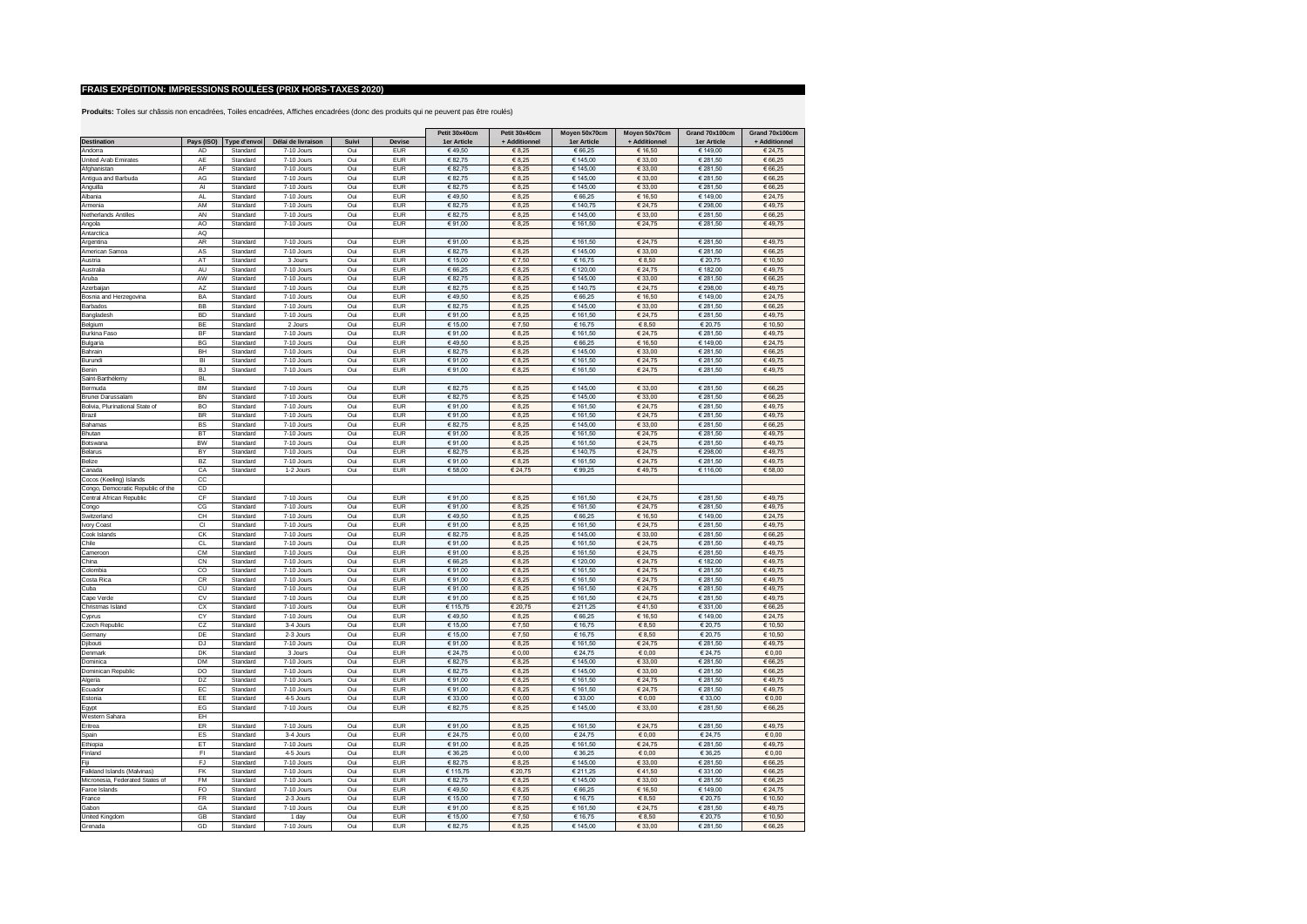|                                     |                         |                         |                          |            |                          | Petit 30x40cm     | Petit 30x40cm   | Moyen 50x70cm        | Moyen 50x70cm      | Grand 70x100cm       | Grand 70x100cm    |
|-------------------------------------|-------------------------|-------------------------|--------------------------|------------|--------------------------|-------------------|-----------------|----------------------|--------------------|----------------------|-------------------|
| Destination                         |                         | Pays (ISO) Type d'envoi | Délai de livraison       | Suivi      | Devise                   | 1er Article       | + Additionnel   | 1er Article          | + Additionnel      | 1er Article          | + Additionnel     |
| Georgia                             | GF                      | Standard                | 7-10 Jours               | Oui        | <b>EUR</b>               | € 82,75           | $\in$ 8,25      | € 140,75             | € 24,75            | € 298,00             | €49,75            |
| French Guiana                       | GF                      |                         |                          |            |                          |                   |                 |                      |                    |                      |                   |
| Guernsev                            | GG                      | Standard                | 1 day                    | Oui        | <b>EUR</b>               | € 16.50           | 60,00           | € 16.50              | 60,00              | € 16,50              | 60,00             |
| Ghana                               | GH                      | Standard                | 7-10 Jours               | Oui        | <b>EUR</b>               | €91.00            | € 8.25          | € 161.50             | € 24.75            | € 281.50             | €49.75            |
| Gibraltar                           | GI                      | Standard                | 7-10 Jours               | Oui        | <b>EUR</b>               | €49,50            | € 8,25          | € 66,25              | € 16,50            | € 149,00             | € 24,75           |
| Greenland                           | GL                      | Standard                | 7-10 Jours               | Oui        | <b>EUR</b>               | €49,50            | € 8,25          | € 66,25              | € 16,50            | € 149,00             | € 24,75           |
| Gambia                              | GM                      | Standard                | 7-10 Jours               | Oui        | <b>EUR</b>               | € 91,00           | € 8,25          | € 161,50             | € 24,75            | € 281,50             | €49,75            |
| Guinea                              | GN                      | Standard                | 7-10 Jours               | Oui        | <b>EUR</b>               | € 91,00           | € 8,25          | € 161,50             | € 24,75            | € 281,50             | €49,75            |
| Guadeloupe                          | GP                      | Standard                | 7-10 Jours               | Oui        | <b>EUR</b>               | €91,00            | € 8,25          | € 161,50             | € 24,75            | € 281,50             | €49,75            |
| <b>Equatorial Guinea</b>            | GQ                      | Standard                | 7-10 Jours               | Oui        | <b>EUR</b>               | €91,00            | € 8,25          | € 161,50             | € 24,75            | € 281,50             | €49,75            |
| Greece                              | GR                      | Standard                | 7-10 Jours               | Oui        | <b>EUR</b>               | €49,50            | $\in 8.25$      | € 66,25              | € 16,50            | € 149,00             | € 24,75           |
| South Georgia and the South Sandwi  | GS                      |                         |                          |            |                          |                   |                 |                      |                    |                      |                   |
| Guatemala                           | GT                      | Standard                | 7-10 Jours               | Oui        | <b>EUR</b>               | € 91.00           | € 8.25          | 646150               | € 24.75            | € 281.50             | €49.75            |
| Guam                                | GU                      | Standard                | 7-10 Jours               | Oui        | <b>EUR</b>               | € 82,75           | € 8.25          | € 145,00             | € 33.00            | € 281,50             | € 66,25           |
| Guinea-Bissau                       | GW                      | Standard                | 7-10 Jours               | Oui        | EUR                      | €91,00            | € 8.25          | € 161,50             | € 24,75            | € 281,50             | €49.75            |
| Guyana                              | GY                      | Standard                | 7-10 Jours               | Oui        | <b>EUR</b>               | € 91,00           | € 8,25          | € 161,50             | € 24,75            | € 281,50             | €49.75            |
| Hong Kong                           | <b>HK</b>               | Standard                | 7-10 Jours               | Oui        | <b>EUR</b>               | € 66,25           | $\epsilon$ 8,25 | € 120,00             | € 24,75            | € 182,00             | €49,75            |
| Heard Island and Mcdonald Islands   | HM                      |                         |                          |            |                          |                   |                 |                      |                    |                      |                   |
| Honduras                            | <b>HN</b>               | Standard                | 7-10 Jours               | Oui        | <b>FUR</b>               | €91,00            | € 8,25          | € 161.50             | € 24,75            | € 281,50             | €49,75            |
| Croatia                             | HR                      | Standard                | 4-6 Jours                | Oui        | <b>EUR</b>               | € 36,25           | $\epsilon$ 0,00 | € 36,25              | $\epsilon$ 0,00    | € 36,25              | 60,00             |
| Haiti                               | HT                      | Standard                | 7-10 Jours               | Oui        | <b>EUR</b>               | € 91.00           | €8.25           | € 161.50             | € 24.75            | € 281.50             | €49.75            |
| Hungary                             | HU                      | Standard                | 4 Jours                  | Oui        | <b>EUR</b>               | € 24,75           | $\epsilon$ 0,00 | € 24,75              | $\epsilon$ 0,00    | € 24,75              | € 0,00            |
| Indonesia                           | ID                      | Standard                | 7-10 Jours               | Oui        | <b>EUR</b>               | € 66,25           | € 8,25          | € 120,00             | € 24,75            | € 182,00             | €49,75            |
| Republic of Ireland                 | IE                      | Standard                | 2 Jours                  | Oui        | EUR                      | € 15.00           | € 7.50          | € 16.75              | € 8.50             | € 20.75              | € 10.50           |
| Israel                              | IL.                     | Standard                | 7-10 Jours               | Oui        | EUR                      | € 82,75           | € 8,25          | € 145,00             | € 33,00            | € 281,50             | € 66.25           |
| Isle of Man                         | IM                      | Standard                | 1 day                    | Oui        | <b>EUR</b>               | € 15,00           | € 7.50          | € 16,75              | € 8,50             | € 20,75              | € 10,50           |
| India                               | IN                      | Standard                | 7-10 Jours               | Oui        | <b>EUR</b>               | € 82.75           | € 8.25          | € 145,00             | € 33.00            | € 281.50             | € 66,25           |
| British Indian Ocean Territory      | IO                      |                         |                          |            |                          |                   |                 |                      |                    |                      |                   |
| Iraq                                | IQ                      | Standard                | 7-10 Jours               | Oui        | <b>EUR</b>               | € 82,75           | € 8,25          | € 145,00             | € 33,00            | € 281,50             | € 66,25           |
| Iran, Islamic Republic of           | IR                      | Standard                | 7-10 Jours               | Oui        | <b>EUR</b>               | € 115,75          | € 20,75         | € 211,25             | €41,50             | €331,00              | € 66,25           |
| Iceland                             | IS                      | Standard                | 7-10 Jours               | Oui        | <b>EUR</b>               | €49,50            | € 8,25          | € 66,25              | € 16,50            | € 149,00             | € 24,75           |
| Italy                               | IT                      | Standard                | 3-4 Jours                | Oui        | <b>EUR</b>               | € 24,75           | $\epsilon$ 0,00 | € 24,75              | $\epsilon$ 0,00    | € 24,75              | $\epsilon$ 0.00   |
| Jersey                              | <b>JE</b>               | Standard                | 1 day                    | Oui        | <b>EUR</b>               | € 15,00           | € 7,50          | € 16.75              | € 8.50             | € 20.75              | € 10,50           |
| Jamaica                             | <b>JM</b>               | Standard                | 7-10 Jours               | Oui        | <b>EUR</b>               | € 82,75           | € 8,25          | € 145,00             | € 33,00            | € 281,50             | € 66,25           |
| Jordan                              | <b>JO</b>               | Standard                | 7-10 Jours               | Oui        | <b>EUR</b>               | €91,00            | € 8,25          | € 161,50             | € 24,75            | € 281,50             | €49,75            |
| Japan                               | <b>JP</b><br>KE         | Standard                | 7-10 Jours               | Oui        | <b>EUR</b><br><b>EUR</b> | € 66,25           | € 8,25          | € 120,00             | € 24,75            | € 182,00             | €49,75            |
| Kenya                               |                         | Standard<br>Standard    | 7-10 Jours<br>7-10 Jours | Oui        | <b>EUR</b>               | €91,00            | € 8,25          | € 161,50             | € 24,75            | € 281,50             | €49,75            |
| Kyrgyzstan                          | KG<br>KH                |                         |                          | Oui        | <b>EUR</b>               | € 82,75           | € 8,25          | € 145,00             | € 33,00            | € 281,50             | € 66,25           |
| Cambodia<br>Kiribati                | KI                      | Standard<br>Standard    | 7-10 Jours<br>7-10 Jours | Oui<br>Oui | <b>EUR</b>               | €91,00<br>€ 82,75 | 6, 25<br>€ 8,25 | € 161,50<br>€ 145,00 | € 24,75<br>€ 33,00 | € 281,50<br>€ 281,50 | €49,75<br>€ 66,25 |
| Comoros                             | KM                      | Standard                | 7-10 Jours               | Oui        | <b>EUR</b>               | €91,00            | € 8,25          | € 161,50             | € 24,75            | € 281,50             | €49,75            |
| Saint Kitts and Nevis               | KN                      | Standard                | 7-10 Jours               | Oui        | <b>EUR</b>               | € 82,75           | € 8,25          | € 145,00             | € 33,00            | € 281,50             | € 66,25           |
| Korea, Democratic People's Republic | KP                      |                         |                          |            |                          |                   |                 |                      |                    |                      |                   |
| Korea, Republic of                  | KR                      | Standard                | 7-10 Jours               | Oui        | <b>EUR</b>               | € 66,25           | € 8,25          | € 120,00             | € 24,75            | € 182,00             | €49,75            |
| Kuwait                              | KW                      | Standard                | 7-10 Jours               | Oui        | <b>EUR</b>               | € 82,75           | € 8,25          | € 145,00             | € 33,00            | € 281,50             | € 66,25           |
| Cayman Islands                      | KY                      | Standard                | 7-10 Jours               | Oui        | <b>EUR</b>               | € 82,75           | € 8,25          | € 145,00             | € 33,00            | € 281,50             | € 66,25           |
| Kazakhstan                          | KZ                      | Standard                | 7-10 Jours               | Oui        | <b>EUR</b>               | € 82,75           | € 8,25          | € 145,00             | € 33,00            | € 281,50             | € 66,25           |
| Lao People's Democratic Republic    | LA                      | Standard                | 7-10 Jours               | Oui        | <b>FUR</b>               | €91,00            | € 8,25          | € 161,50             | € 24,75            | € 281,50             | €49,75            |
| Lebanor                             | LB                      | Standard                | 7-10 Jours               | Oui        | <b>EUR</b>               | €91,00            | € 8,25          | € 161,50             | € 24,75            | € 281,50             | €49,75            |
| Saint Lucia                         | LC.                     | Standard                | 7-10 Jours               | Oui        | <b>EUR</b>               | € 82,75           | € 8,25          | € 145,00             | € 33,00            | € 281,50             | € 66,25           |
| Liechtenstein                       | $\blacksquare$          | Standard                | 7-10 Jours               | Oui        | <b>EUR</b>               | €49,50            | € 8,25          | € 66,25              | € 16,50            | € 149,00             | € 24,75           |
| Sri Lanka                           | LK                      | Standard                | 7-10 Jours               | Oui        | <b>EUR</b>               | € 82,75           | € 8,25          | € 145,00             | € 33,00            | € 281,50             | € 66,25           |
| Liberia                             | LR                      | Standard                | 7-10 Jours               | Oui        | <b>EUR</b>               | €91,00            | 68,25           | € 161,50             | € 24,75            | € 281,50             | €49,75            |
| Lesotho                             | LS                      | Standard                | 7-10 Jours               | Oui        | <b>EUR</b>               | €91,00            | 68,25           | € 161,50             | € 24,75            | € 281,50             | €49,75            |
| Lithuania                           | LT                      | Standard                | 4-6 Jours                | Oui        | <b>EUR</b>               | € 24,75           | $\epsilon$ 0,00 | € 24,75              | $\epsilon$ 0,00    | € 24,75              | $\epsilon$ 0,00   |
| Luxembourg                          | LU                      | Standard                | 2 Jours                  | Oui        | <b>FUR</b>               | € 15,00           | € 7,50          | € 16,75              | € 8.50             | € 20.75              | € 10.50           |
| Latvia                              | $\mathsf{I} \mathsf{V}$ | Standard                | 4-6 Jours                | Oui        | <b>FUR</b>               | € 24,75           | $\epsilon$ 0,00 | € 24,75              | 6000               | € 24,75              | 60,00             |
| Libya                               | 1Y                      | Standard                | 7-10 Jours               | Oui        | <b>EUR</b>               | € 91.00           | € 8,25          | € 161.50             | € 24.75            | € 281.50             | €49.75            |
| Morocco                             | MA                      | Standard                | 7-10 Jours               | Oui        | <b>EUR</b>               | € 82,75           | € 8,25          | € 145,00             | € 33,00            | € 281,50             | € 66,25           |
| Monaco                              | <b>MC</b>               |                         |                          |            |                          |                   |                 |                      |                    |                      |                   |
| Moldova, Republic of                | MD                      | Standard                | 7-10 Jours               | Oui        | <b>EUR</b>               | € 82,75           | € 8,25          | € 140,75             | € 24,75            | € 298,00             | €49,75            |
| Montenegro                          | ME                      | Standard                | 7-10 Jours               | Oui        | <b>EUR</b>               | € 82,75           | € 8,25          | € 140,75             | € 24,75            | € 298,00             | €49,75            |
| Madagascar                          | MG                      | Standard                | 7-10 Jours               | Oui        | <b>EUR</b>               | € 91,00           | € 8,25          | € 161,50             | € 24,75            | € 281,50             | €49,75            |
| Marshall Islands                    | MH                      | Standard                | 7-10 Jours               | Oui        | <b>EUR</b>               | € 82.75           | € 8.25          | € 145,00             | € 33,00            | € 281,50             | € 66,25           |
| Macedonia, the Former Yugoslav Rep  | MK                      | Standard                | 7-10 Jours               | Oui        | <b>EUR</b>               | €49,50            | € 8,25          | € 66,25              | € 16,50            | € 149,00             | € 24,75           |
| Mali                                | MI                      | Standard                | 7-10 Jours               | Oui        | <b>FUR</b>               | 69100             | €8.25           | € 161,50             | € 24,75            | € 281,50             | € 49.75           |
| Myanmar                             | MM                      | Standard                | 7-10 Jours               | Oui        | <b>EUR</b>               | € 115.75          | € 20.75         | € 211.25             | €41.50             | € 331.00             | € 66.25           |
| Mongolia                            | MN                      | Standard                | 7-10 Jours               | Oui        | <b>EUR</b>               | € 82,75           | € 8,25          | € 145,00             | € 33,00            | € 281,50             | € 66,25           |
| Macao                               | <b>MO</b>               | Standard                | 7-10 Jours               | Oui        | EUR                      | € 66.25           | € 8.25          | € 120.00             | € 24,75            | € 182.00             | €49.75            |
| Northern Mariana Islands            | MP                      | Standard                | 7-10 Jours               | Oui        | <b>EUR</b>               | € 82,75           | € 8,25          | € 145,00             | € 33,00            | € 281,50             | € 66,25           |
| Martinique                          | MQ                      | Standard                | 7-10 Jours               | Oui        | <b>EUR</b>               | € 82.75           | € 8,25          | € 145.00             | € 33.00            | € 281.50             | € 66.25           |
| Mauritania                          | <b>MR</b>               | Standard                | 7-10 Jours               | Oui        | <b>EUR</b>               | €91.00            | € 8.25          | € 161,50             | € 24,75            | € 281,50             | €49,75            |
| Montserrat                          | <b>MS</b>               | Standard                | 7-10 Jours               | Oui        | <b>EUR</b>               | €91,00            | € 8,25          | € 161,50             | € 24,75            | € 281,50             | €49,75            |
| Malta                               | MT                      | Standard                | 7-10 Jours               | Oui        | <b>EUR</b>               | €49,50            | € 8,25          | € 66,25              | € 16,50            | € 149,00             | € 24,75           |
| Mauritius                           | MU                      | Standard                | 7-10 Jours               | Oui        | <b>EUR</b>               | € 91.00           | € 8.25          | € 161.50             | € 24.75            | € 281.50             | € 49.75           |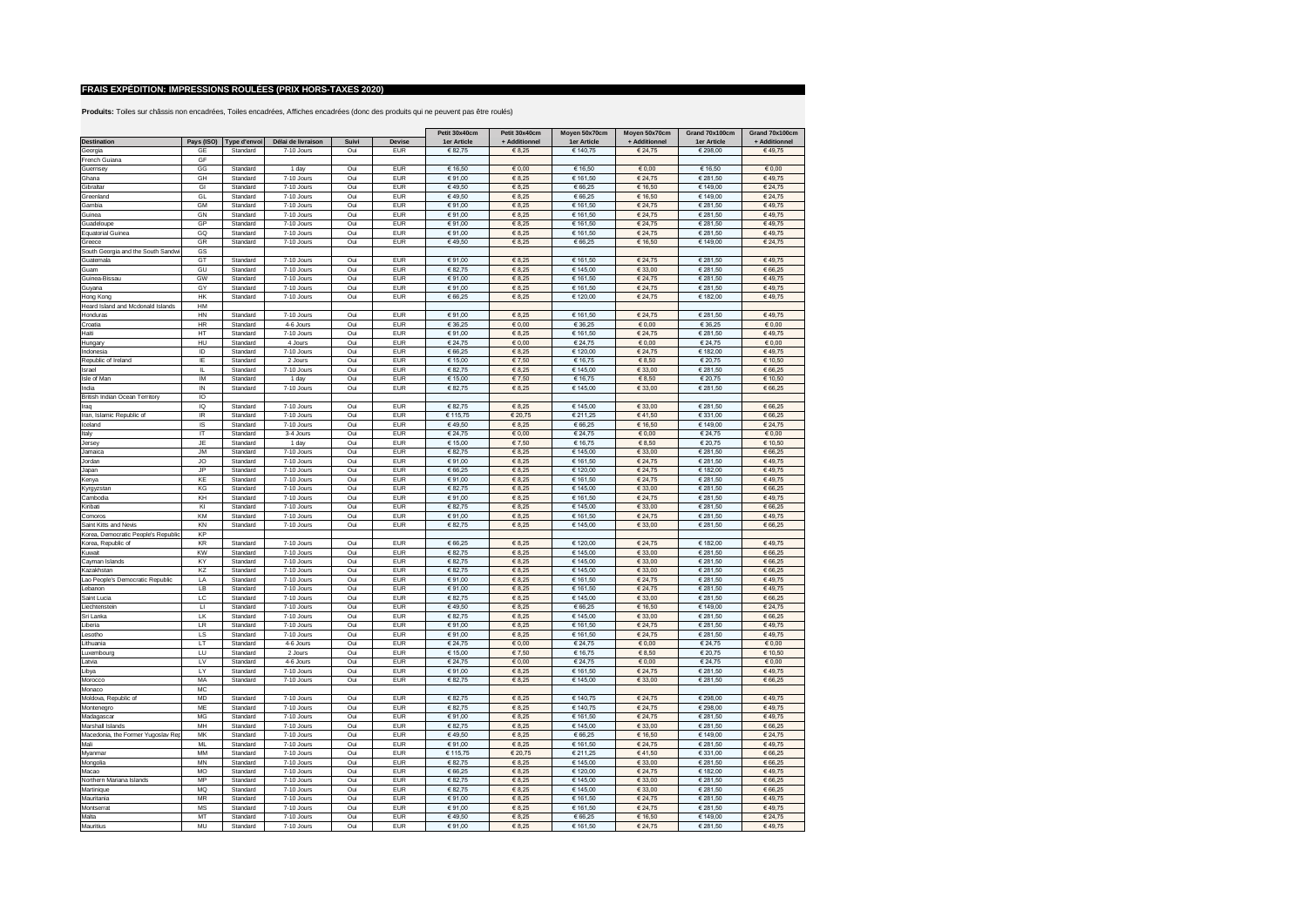|                                      |                |                         |                          |            |                          | Petit 30x40cm      | Petit 30x40cm     | Moyen 50x70cm        | Moyen 50x70cm      | Grand 70x100cm       | Grand 70x100cm    |
|--------------------------------------|----------------|-------------------------|--------------------------|------------|--------------------------|--------------------|-------------------|----------------------|--------------------|----------------------|-------------------|
| Destination                          |                | Pays (ISO) Type d'envoi | Délai de livraison       | Suivi      | Devise                   | 1er Article        | + Additionnel     | 1er Article          | + Additionnel      | 1er Article          | + Additionnel     |
| Maldives                             | <b>MV</b>      | Standard                | 7-10 Jours               | Oui        | <b>EUR</b>               | €91,00             | € 8,25            | € 161,50             | € 24,75            | € 281,50             | €49,75            |
| Malawi                               | <b>MW</b>      | Standard                | 7-10 Jours               | Oui        | <b>FUR</b>               | €91,00             | € 8,25            | € 161,50             | € 24,75            | € 281,50             | €49,75            |
| Mexico                               | <b>MX</b>      | Standard                | $7-10$ . Jours           | Oui        | <b>EUR</b>               | € 66,25            | € 16,50           | €95,25               | € 16.50            | € 132,50             | € 16,50           |
| Malaysia                             | MY             | Standard                | 7-10 Jours               | Oui        | <b>EUR</b>               | € 66.25            | € 8.25            | € 120.00             | € 24.75            | € 182.00             | €49.75            |
| Mozambique                           | MZ             | Standard                | 7-10 Jours               | Oui        | <b>EUR</b>               | €91,00             | € 8,25            | € 161,50             | € 24,75            | € 281,50             | €49,75            |
| Namibia                              | <b>NA</b>      | Standard                | 7-10 Jours               | Oui        | <b>EUR</b>               | €91,00             | € 8,25            | € 161,50             | € 24,75            | € 281,50             | €49,75            |
| New Caledonia                        | $_{\rm NC}$    | Standard                | 7-10 Jours               | Oui        | <b>EUR</b>               | € 82,75            | € 8,25            | € 145,00             | € 33,00            | € 281,50             | € 66,25           |
| Niger                                | NE             | Standard                | 7-10 Jours               | Oui        | <b>EUR</b>               | €91,00             | € 8,25            | € 161,50             | € 24,75            | € 281,50             | €49,75            |
| Norfolk Island                       | NF             | Standard                | 7-10 Jours               | Oui        | <b>EUR</b>               | € 115,75           | € 20,75           | € 211,25             | €41,50             | € 331,00             | € 66,25           |
| Nigeria                              | <b>NG</b>      | Standard                | 7-10 Jours               | Oui        | <b>EUR</b>               | € 82,75            | € 8,25            | € 145,00             | € 33,00            | € 281,50             | € 66,25           |
| Nicaragua                            | N <sub>l</sub> | Standard                | 7-10 Jours               | Oui        | <b>EUR</b>               | €91,00             | € 8,25            | € 161,50             | € 24,75            | € 281,50             | €49,75            |
| Netherlands                          | <b>NL</b>      | Standard                | 2. Jours                 | Oui        | <b>EUR</b>               | € 15,00            | € 7,50            | € 16,75              | 6850               | € 20,75              | € 10,50           |
| Norway                               | N <sub>O</sub> | Standard                | 7-10 Jours               | Oui        | <b>EUR</b>               | €49.50             | € 8.25            | € 66.25              | 6,16,50            | € 149.00             | € 24.75           |
| Nepal                                | <b>NP</b>      | Standard                | 7-10 Jours               | Oui        | <b>EUR</b>               | €91,00             | € 8,25            | € 161,50             | € 24,75            | € 281,50             | €49,75            |
| Nauru                                | <b>NR</b>      | Standard                | 7-10 Jours               | Oui        | EUR                      | € 115,75           | € 20,75           | € 211,25             | €41.50             | € 331,00             | € 66,25           |
| Niue                                 | <b>NU</b>      | Standard                | 7-10 Jours               | Oui        | <b>EUR</b>               | € 115,75           | € 20,75           | € 211,25             | €41.50             | € 331,00             | € 66,25           |
| New Zealand                          | NZ             | Standard                | 7-10 Jours               | Oui        | <b>EUR</b>               | € 66,25            | € 8,25            | € 120,00             | € 24,75            | € 182,00             | €49,75            |
| Oman                                 | OM             | Standard                | 7-10 Jours               | Oui        | <b>EUR</b>               | € 82,75            | € 8,25            | € 145,00             | € 33,00            | € 281,50             | € 66,25           |
| Panama                               | PA             | Standard                | 7-10 Jours               | Oui        | <b>EUR</b>               | €91.00             | € 8,25            | € 161,50             | € 24,75            | € 281,50             | €49,75            |
| Peru<br>French Polynesia             | PE<br>PF       | Standard<br>Standard    | 7-10 Jours<br>7-10 Jours | Oui<br>Oui | <b>EUR</b><br><b>EUR</b> | €91,00<br>€ 82.75  | € 8,25<br>€8.25   | € 161,50<br>€ 145.00 | € 24,75<br>€ 33.00 | € 281,50<br>€ 281.50 | €49,75<br>€ 66.25 |
|                                      |                |                         |                          |            |                          |                    |                   |                      |                    |                      |                   |
| Papua New Guinea                     | PG             | Standard                | 7-10 Jours               | Oui        | <b>EUR</b>               | € 82,75            | € 8,25            | € 145,00             | € 33,00            | € 281,50             | € 66,25           |
| Philippines                          | PH             | Standard                | 7-10 Jours               | Oui        | <b>EUR</b>               | € 66,25            | € 8,25            | € 120,00             | € 24,75            | € 182,00             | €49,75            |
| Pakistan                             | PK             | Standard                | 7-10 Jours               | Oui        | EUR                      | € 82.75            | € 8.25            | € 145,00             | € 33,00            | € 281.50             | € 66.25           |
| Poland                               | PL             | Standard                | 4 Jours                  | Oui        | EUR                      | € 15.00            | € 7.50            | € 16.75              | € 8.50             | € 20,75              | € 10.50           |
| Saint Pierre and Miquelon            | PM<br>PR       | Standard<br>Standard    | 7-10 Jours<br>7-10 Jours | Oui<br>Oui | <b>EUR</b><br><b>EUR</b> | € 115,75<br>€49.50 | € 20,75<br>€ 8.25 | € 211,25             | €41,50             | €331,00              | € 66.25           |
| Puerto Rico                          | PS             |                         |                          |            |                          |                    |                   | €78,75               | € 16,50            | € 132,50             | € 16,50           |
| Palestine, State of                  | PT             |                         |                          | Oui        | <b>EUR</b>               |                    | €7,50             |                      | € 8,50             |                      |                   |
| Portugal<br>Palau                    | PW             | Standard<br>Standard    | 4-5 Jours<br>7-10 Jours  | Oui        | <b>EUR</b>               | € 26,75<br>€91,00  | € 8,25            | € 28,75<br>€ 161,50  | € 24,75            | € 33,00<br>€ 281,50  | € 10,50<br>€49,75 |
|                                      | P)             | Standard                | 7-10 Jours               | Oui        | <b>EUR</b>               | €91,00             | € 8,25            | € 161,50             | € 24,75            | € 281,50             | €49,75            |
| Paraguay<br>Qatar                    | QA             | Standard                | 7-10 Jours               | Oui        | <b>EUR</b>               | € 82,75            | € 8,25            | € 145,00             | € 33,00            | € 281,50             | € 66,25           |
| Reunion Island                       | <b>RE</b>      | Standard                | 7-10 Jours               | Oui        | <b>EUR</b>               | €91.00             | € 8.25            | € 161.50             | € 24.75            | € 281.50             | €49.75            |
| Romania                              | <b>RO</b>      | Standard                | 7-10 Jours               | Oui        | <b>EUR</b>               | €49,50             | € 8,25            | € 66,25              | € 16,50            | € 149,00             | € 24,75           |
| Serbia                               | <b>RS</b>      | Standard                | 7-10 Jours               | Oui        | <b>EUR</b>               | €49,50             | € 8,25            | € 66,25              | € 16,50            | € 149,00             | € 24,75           |
| Russian Federation                   | <b>RU</b>      | Standard                | 7-10 Jours               | Oui        | <b>EUR</b>               | € 82,75            | € 8,25            | € 140,75             | € 24,75            | € 298,00             | €49,75            |
| Rwanda                               | <b>RW</b>      | Standard                | 7-10 Jours               | Oui        | <b>EUR</b>               | €91,00             | € 8,25            | € 161,50             | € 24,75            | € 281,50             | €49,75            |
| Saudi Arabia                         | SA             | Standard                | 7-10 Jours               | Oui        | <b>EUR</b>               | € 82,75            | € 8,25            | € 145,00             | € 33,00            | € 281,50             | € 66,25           |
| Solomon Islands                      | SB             | Standard                | 7-10 Jours               | Oui        | <b>EUR</b>               | € 82,75            | 68,25             | € 145,00             | € 33,00            | € 281,50             | € 66,25           |
| Sevchelles                           | SC             | Standard                | 7-10 Jours               | Oui        | <b>EUR</b>               | €91,00             | € 8,25            | € 161,50             | € 24,75            | € 281,50             | €49,75            |
| Sudan                                | SD             | Standard                | 7-10 Jours               | Oui        | <b>EUR</b>               | € 115,75           | € 20,75           | € 211,25             | €41,50             | € 331,00             | € 66,25           |
| Sweden                               | <b>SE</b>      | Standard                | 4-5 Jours                | Oui        | <b>EUR</b>               | € 24,75            | $\epsilon$ 0,00   | € 24,75              | $\epsilon$ 0,00    | € 24,75              | 60,00             |
| Singapore                            | SG             | Standard                | 7-10 Jours               | Oui        | <b>EUR</b>               | € 66,25            | € 8,25            | € 120,00             | € 24,75            | € 182,00             | €49,75            |
| Saint Helena, Ascension and Tristan  | SH             |                         |                          |            |                          |                    |                   |                      |                    |                      |                   |
| Slovenia                             | SI             | Standard                | 4-5 Jours                | Oui        | <b>EUR</b>               | € 24,75            | $\epsilon$ 0,00   | € 24,75              | $\epsilon$ 0,00    | € 24,75              | 60,00             |
| Svalbard and Jan Mayen               | SJ             |                         |                          |            |                          |                    |                   |                      |                    |                      |                   |
| Slovakia                             | SK             | Standard                | 3-4 Jours                | Oui        | <b>EUR</b>               | € 24,75            | $\epsilon$ 0,00   | € 24,75              | $\epsilon$ 0,00    | € 24,75              | $\epsilon$ 0,00   |
| Sierra Leone                         | SL             | Standard                | 7-10 Jours               | Oui        | <b>FUR</b>               | €91,00             | $\epsilon$ 8,25   | € 161,50             | € 24.75            | € 281,50             | €49,75            |
| San Marino                           | SM             | Standard                | 7-10 Jours               | Oui        | <b>EUR</b>               | €49,50             | € 8,25            | € 66,25              | € 16,50            | € 149,00             | € 24,75           |
| Senegal                              | <b>SN</b>      | Standard                | 7-10 Jours               | Oui        | <b>EUR</b>               | €91,00             | € 8,25            | € 161,50             | € 24,75            | € 281,50             | €49,75            |
| Somalia                              | SO             | Standard                | 7-10 Jours               | Oui        | <b>EUR</b>               | € 115,75           | € 20,75           | € 211,25             | €41,50             | €331,00              | € 66,25           |
| Suriname                             | <b>SR</b>      | Standard                | 7-10 Jours               | Oui        | <b>EUR</b>               | €91,00             | $\in 8,25$        | € 161,50             | € 24,75            | € 281,50             | €49,75            |
| Sao Tome and Principe                | ST             | Standard                | 7-10 Jours               | Oui        | <b>EUR</b>               | € 115,75           | € 20,75           | € 211,25             | €41,50             | € 331,00             | € 66,25           |
| El Salvador                          | SV             | Standard                | 7-10 Jours               | Oui        | <b>EUR</b>               | €91,00             | 68,25             | € 161,50             | € 24,75            | € 281,50             | €49,75            |
| Syrian Arab Republic                 | SY             | Standard                | 7-10 Jours               | Oui        | <b>EUR</b>               | € 91,00            | € 8,25            | € 161,50             | € 24,75            | € 281,50             | €49,75            |
| Swaziland                            | SZ             | Standard                | 7-10 Jours               | Oui        | <b>FUR</b>               | €91,00             | € 8,25            | € 161,50             | € 24.75            | € 281,50             | €49,75            |
| <b>Turks and Caicos Islands</b>      | TC             | Standard                | 7-10 Jours               | Oui        | <b>FUR</b>               | € 82,75            | € 8,25            | € 145,00             | 6,33,00            | € 281,50             | € 66.25           |
| Chad                                 | <b>TD</b>      | Standard                | 7-10 Jours               | Oui        | <b>EUR</b>               | € 91.00            | €8.25             | € 161.50             | € 24.75            | € 281.50             | €49.75            |
| Togo                                 | TG             | Standard                | 7-10 Jours               | Oui        | <b>FUR</b>               | €91,00             | € 8,25            | € 161,50             | € 24,75            | € 281,50             | €49,75            |
| Thailand                             | TH             | Standard                | 7-10 Jours               | Oui        | <b>EUR</b>               | € 66.25            | € 8,25            | € 120,00             | € 24,75            | € 182.00             | €49.75            |
| Tajikistan                           | TJ             | Standard                | 7-10 Jours               | Oui        | <b>EUR</b>               | € 82,75            | € 8,25            | € 145,00             | € 33,00            | € 281,50             | € 66,25           |
| Tokelau                              | TK             |                         |                          |            |                          |                    |                   |                      |                    |                      |                   |
| Timor-Leste                          | TL             | Standard                | 7-10 Jours               | Oui        | <b>EUR</b>               | € 82,75            | $\epsilon$ 8,25   | € 145,00             | € 33,00            | € 281,50             | € 66,25           |
| Turkmenistan                         | TM             | Standard                | 7-10 Jours               | Oui        | <b>EUR</b>               | € 82.75            | € 8.25            | € 145,00             | € 33.00            | € 281,50             | € 66,25           |
| Tunisia                              | <b>TN</b>      | Standard                | 7-10 Jours               | Oui        | <b>EUR</b>               | € 91,00            | $\in$ 8,25        | € 161,50             | € 24,75            | € 281,50             | €49,75            |
| Tonga                                | T <sub>O</sub> | Standard                | 7-10 Jours               | Oui        | <b>FUR</b>               | € 82,75            | € 8,25            | € 145,00             | 6,33,00            | € 281,50             | € 66,25           |
| Turkey                               | <b>TR</b>      | Standard                | 7-10 Jours               | Oui        | <b>FUR</b>               | €49.50             | € 8.25            | € 66.25              | € 16.50            | € 149.00             | € 24.75           |
| Trinidad and Tobago                  | TT             | Standard                | 7-10 Jours               | Oui        | <b>EUR</b>               | € 82,75            | 68,25             | € 145,00             | € 33,00            | € 281,50             | € 66.25           |
| Tuvalu                               | TV             | Standard                | 7-10 Jours               | Oui        | EUR                      | €91.00             | € 8,25            | € 161.50             | € 24,75            | € 281.50             | €49.75            |
| Taiwan, Province of China            | <b>TW</b>      | Standard                | 7-10 Jours               | Oui        | <b>EUR</b>               | € 66,25            | € 8,25            | € 120,00             | € 24,75            | € 182,00             | €49,75            |
| Tanzania, United Republic of         | TZ             | Standard                | 7-10 Jours               | Oui        | <b>EUR</b>               | €91.00             | € 8,25            | € 161.50             | € 24,75            | € 281.50             | €49.75            |
| Ukraine                              | UA             | Standard                | 7-10 Jours               | Oui        | <b>EUR</b>               | € 82.75            | € 8.25            | € 140,75             | € 24,75            | € 298,00             | €49,75            |
| Uganda                               | UG             | Standard                | 7-10 Jours               | Oui        | <b>EUR</b>               | €91,00             | € 8,25            | € 161,50             | € 24,75            | € 281,50             | €49,75            |
| United States Minor Outlying Islands | <b>UM</b>      |                         |                          |            |                          |                    |                   |                      |                    |                      |                   |
| <b>United States</b>                 | <b>US</b>      | Standard                | 7-10 Jours               | Oui        | <b>EUR</b>               | €49.50             | € 8,25            | €78,75               | € 16,50            | € 132,50             | € 16,50           |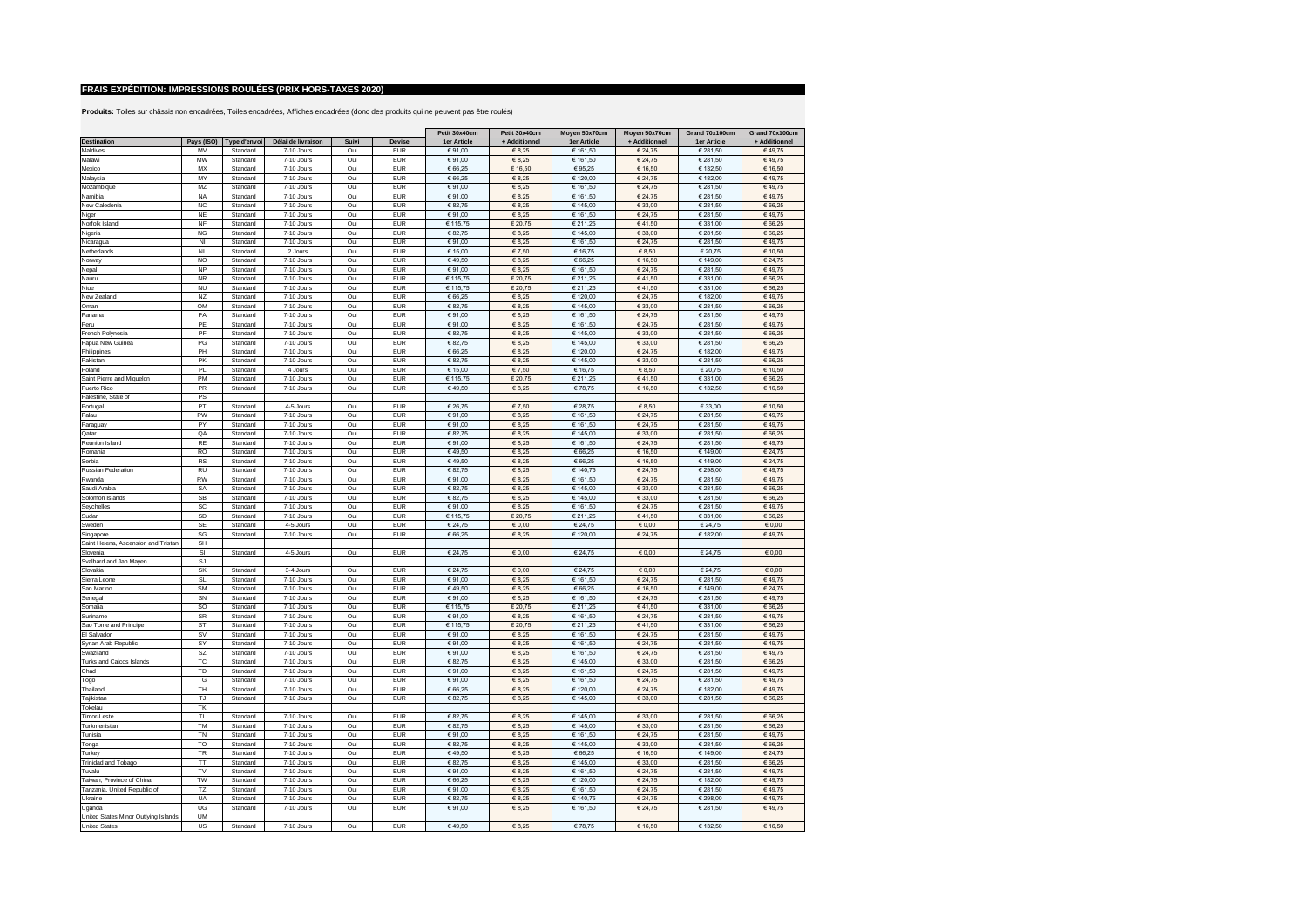|                                   |           |                         |                    |       |            | Petit 30x40cm | Petit 30x40cm | Moven 50x70cm | Moyen 50x70cm | Grand 70x100cm | Grand 70x100cm |
|-----------------------------------|-----------|-------------------------|--------------------|-------|------------|---------------|---------------|---------------|---------------|----------------|----------------|
| <b>Destination</b>                |           | Pays (ISO) Type d'envoi | Délai de livraison | Suivi | Devise     | 1er Article   | + Additionnel | 1er Article   | + Additionnel | 1er Article    | + Additionnel  |
| Uruguay                           | UY        | Standard                | 7-10 Jours         | Oui   | <b>EUR</b> | € 91.00       | € 8.25        | € 161.50      | € 24.75       | € 281.50       | €49.75         |
| Uzbekistan                        | <b>UZ</b> | Standard                | 7-10 Jours         | Oui   | <b>EUR</b> | € 82.75       | € 8.25        | € 140.75      | € 24.75       | €298.00        | €49.75         |
| Holy See (Vatican City State)     | VA        | Standard                | 1 day              | Oui   | <b>EUR</b> | € 33.00       | n/a           | € 33.00       | n/a           | € 33.00        | n/a            |
| Saint Vincent and the Grenadines  | <b>VC</b> | Standard                | 7-10 Jours         | Oui   | <b>EUR</b> | € 82.75       | € 8.25        | € 145.00      | € 33.00       | € 281.50       | € 66.25        |
| Venezuela, Bolivarian Republic of | VE        | Standard                | 7-10 Jours         | Oui   | <b>EUR</b> | € 91.00       | € 8.25        | € 161.50      | € 24.75       | € 281.50       | €49.75         |
| Virgin Islands, British           | VG        | Standard                | 7-10 Jours         | Oui   | <b>EUR</b> | € 82,75       | € 8.25        | € 145.00      | € 33.00       | € 281.50       | € 66.25        |
| Virgin Islands, U.S.              | VI        | Standard                | 7-10 Jours         | Oui   | <b>EUR</b> | € 82.75       | € 8.25        | € 145.00      | € 33.00       | € 281.50       | € 66.25        |
| Vietnam                           | VN        | Standard                | 7-10 Jours         | Oui   | <b>EUR</b> | € 82.75       | € 8.25        | € 145.00      | € 33.00       | € 281.50       | € 66.25        |
| Vanuatu                           | VU        | Standard                | 7-10 Jours         | Oui   | <b>EUR</b> | € 82.75       | € 8.25        | € 145.00      | € 33.00       | € 281.50       | € 66.25        |
| Wallis and Futuna                 | WF        | Standard                | 7-10 Jours         | Oui   | <b>EUR</b> | € 82.75       | € 8,25        | € 145.00      | € 33.00       | € 281.50       | € 66.25        |
| Samoa                             | WS        | Standard                | 7-10 Jours         | Oui   | <b>EUR</b> | € 82.75       | € 8.25        | € 145.00      | € 33.00       | € 281.50       | € 66.25        |
| Yemen                             | YE        | Standard                | 7-10 Jours         | Oui   | <b>EUR</b> | € 91.00       | € 8.25        | € 161.50      | € 24.75       | € 281.50       | €49.75         |
| Mayotte                           | YT        | Standard                | 7-10 Jours         | Oui   | <b>EUR</b> | € 91.00       | € 8,25        | € 161.50      | € 24.75       | € 281.50       | €49.75         |
| Yugoslavia                        | YU        |                         |                    |       |            |               |               |               |               |                |                |
| South Africa                      | ZA        | Standard                | 7-10 Jours         | Oui   | <b>EUR</b> | € 66.25       | € 8.25        | € 120.00      | € 24.75       | € 182.00       | €49.75         |
| Zambia                            | ZM        | Standard                | 7-10 Jours         | Oui   | <b>EUR</b> | € 91.00       | € 8,25        | € 161.50      | € 24.75       | € 281.50       | €49.75         |
| Zimbabwe                          | 7W        | Standard                | 7-10 Jours         | Oui   | <b>EUR</b> | € 82.75       | € 8,25        | € 145.00      | € 33.00       | € 281.50       | € 66.25        |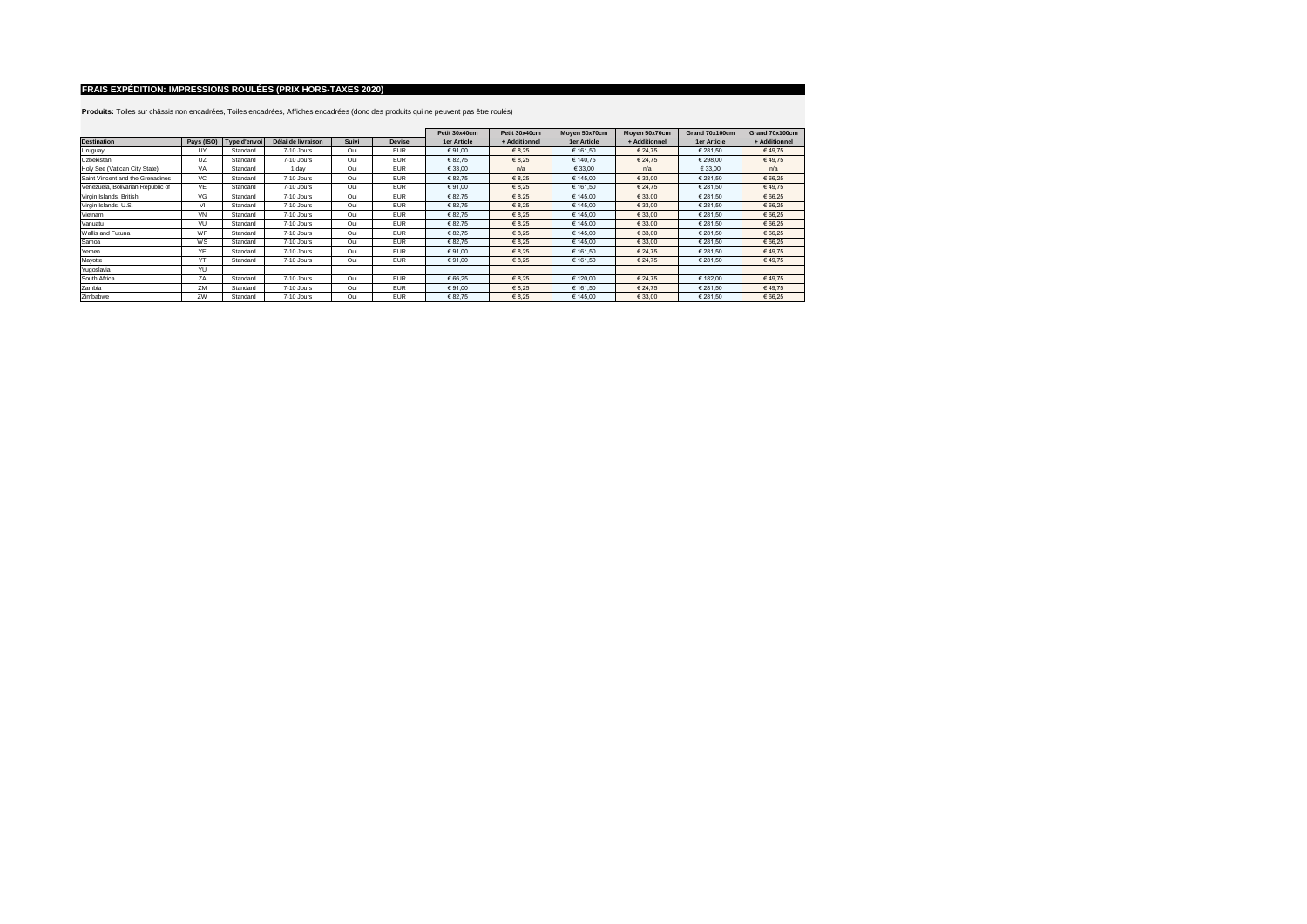| <b>Destination</b>                | Pays (ISO) | Type d'envoi | Délai de livraison | Suivi | Devise     | <b>Tout Contenu</b>         | 1 article                | 2 articles                  | 3 articles           |
|-----------------------------------|------------|--------------|--------------------|-------|------------|-----------------------------|--------------------------|-----------------------------|----------------------|
| Andorra                           | <b>AD</b>  | Standard     | 5-7 Jours          | Oui   | <b>FUR</b> |                             | €47,25                   | € 58,25                     | € 69,25              |
|                                   |            |              |                    |       |            |                             |                          |                             |                      |
| United Arab Emirates              | AE         | Standard     | 5-7 Jours          | Oui   | <b>EUR</b> | ÷.                          | € 82,00                  | € 109,25                    | € 138,50             |
| Afghanistan                       | AF         | Standard     | 5-7 Jours          | Oui   | <b>EUR</b> | à,                          | € 82,00                  | € 109,25                    | € 138,50             |
| Antigua and Barbuda               | AG         | Standard     | 5-7 Jours          | Oui   | <b>EUR</b> | ä,                          | €82,00                   | € 109,25                    | € 138,50             |
| Anguilla                          | AI         | Standard     | 5-7 Jours          | Oui   | <b>EUR</b> | ä,                          | € 82,00                  | € 109,25                    | € 138,50             |
| Albania                           | AL         | Standard     | 5-7 Jours          | Oui   | <b>EUR</b> |                             | €47,25                   | € 58,25                     | € 69,25              |
| Armenia                           | AM         | Standard     | 5-7 Jours          | Oui   | <b>EUR</b> |                             | € 82,00                  | € 109,25                    | € 138,50             |
| Netherlands Antilles              | AN         | Standard     | 5-7 Jours          | Oui   | <b>EUR</b> |                             | €82,00                   | € 109,25                    | € 138,50             |
|                                   |            |              |                    |       |            |                             |                          |                             |                      |
| Angola                            | AO         | Standard     | 5-7 Jours          | Oui   | <b>EUR</b> | ä,                          | €87,00                   | € 114,75                    | € 151,25             |
| Antarctica                        | AQ         |              |                    |       |            |                             |                          |                             |                      |
| Argentina                         | AR         | Standard     | 5-7 Jours          | Oui   | <b>EUR</b> | .,                          | €87,00                   | € 114,75                    | € 151,25             |
| American Samoa                    | AS         | Standard     | 5-7 Jours          | Oui   | <b>EUR</b> |                             | € 82,00                  | € 109,25                    | € 138,50             |
| Austria                           | AT         | Standard     | 3-5 Jours          | Oui   | <b>EUR</b> | € 24,50                     | $\ddot{\phantom{a}}$     | $\mathbf{r}$                | $\sim$               |
|                                   | AU         |              |                    |       | <b>EUR</b> |                             |                          |                             |                      |
| Australia                         |            | Standard     | 5-7 Jours          | Oui   |            | $\overline{\phantom{a}}$    | € 67,40                  | € 87,44                     | € 111,12             |
| Aruba                             | AW         | Standard     | 5-7 Jours          | Oui   | <b>EUR</b> | $\overline{\phantom{a}}$    | €82,00                   | € 109,25                    | € 138,50             |
| Azerbaijan                        | AZ         | Standard     | 5-7 Jours          | Oui   | <b>EUR</b> | $\ddot{\phantom{a}}$        | € 82,00                  | € 109,25                    | € 138,50             |
| Bosnia and Herzegovina            | BA         | Standard     | 5-7 Jours          | Oui   | <b>EUR</b> | € 94,75                     | $\overline{\phantom{a}}$ | $\sim$                      | $\ddot{\phantom{a}}$ |
| Barbados                          | BB         | Standard     | 5-7 Jours          | Oui   | <b>EUR</b> | $\cdot$                     | € 82,00                  | € 109,25                    | € 138,50             |
| Bangladesh                        | <b>BD</b>  | Standard     | 5-7 Jours          | Oui   | <b>EUR</b> | à,                          | €87,00                   | € 114,75                    | € 151,25             |
|                                   |            |              |                    |       |            |                             | $\mathbf{r}$             | $\mathcal{L}_{\mathcal{A}}$ | ä,                   |
| Belgium                           | BE         | Standard     | 3-5 Jours          | Oui   | <b>EUR</b> | € 22,75                     |                          |                             |                      |
| Burkina Faso                      | BF         | Standard     | 5-7 Jours          | Oui   | <b>EUR</b> | à,                          | € 87,00                  | € 114,75                    | € 151,25             |
| Bulgaria                          | BG         | Standard     | 5-7 Jours          | Oui   | <b>EUR</b> | €44,75                      |                          |                             | ä,                   |
| Bahrain                           | BH         | Standard     | 5-7 Jours          | Oui   | <b>EUR</b> | $\ddot{\phantom{a}}$        | €82,00                   | € 109,25                    | € 138,50             |
| Burundi                           | <b>BI</b>  | Standard     | 5-7 Jours          | Oui   | <b>EUR</b> | ÷.                          | €87,00                   | € 114,75                    | € 151,25             |
| Benin                             | <b>BJ</b>  | Standard     | 5-7 Jours          | Oui   | <b>EUR</b> | ÷.                          | €87,00                   | € 114,75                    | € 151,25             |
|                                   |            |              |                    |       |            | ÷.                          |                          |                             |                      |
| Saint-Barthélemy                  | <b>BL</b>  | Standard     | 5-7 Jours          | Oui   | <b>EUR</b> |                             | €82,00                   | € 109,25                    | € 138,50             |
| Bermuda                           | <b>BM</b>  | Standard     | 5-7 Jours          | Oui   | <b>EUR</b> | $\ddot{\phantom{a}}$        | € 82,00                  | € 109,25                    | € 138,50             |
| Brunei Darussalam                 | <b>BN</b>  | Standard     | 5-7 Jours          | Oui   | <b>EUR</b> |                             | €82,00                   | € 109,25                    | € 138,50             |
| Bolivia, Plurinational State of   | BO         | Standard     | 5-7 Jours          | Oui   | <b>EUR</b> |                             | €87,00                   | € 114,75                    | € 151,25             |
| Bonaire                           | <b>BQ</b>  | Standard     | 5-7 Jours          | Oui   | <b>EUR</b> |                             | €82,00                   | € 109,25                    | € 138,50             |
| Brazil                            | <b>BR</b>  | Standard     | 5-7 Jours          | Oui   | <b>EUR</b> |                             | €87,00                   | € 114,75                    | € 151,25             |
| Bahamas                           | <b>BS</b>  | Standard     | 5-7 Jours          | Oui   | <b>EUR</b> |                             | € 82.00                  | € 109,25                    | € 138,50             |
|                                   |            |              |                    |       |            |                             |                          |                             |                      |
| Bhutan                            | BT         | Standard     | 5-7 Jours          | Oui   | <b>EUR</b> | .,                          | € 87,00                  | € 114,75                    | € 151,25             |
| Botswana                          | <b>BW</b>  | Standard     | 5-7 Jours          | Oui   | <b>EUR</b> | $\cdot$                     | €87,00                   | € 114,75                    | € 151,25             |
| Belarus                           | BY         | Standard     | 5-7 Jours          | Oui   | EUR        | $\ddot{\phantom{a}}$        | €47,25                   | € 58,25                     | € 69,25              |
| Belize                            | BZ         | Standard     | 5-7 Jours          | Oui   | EUR        | $\overline{\phantom{a}}$    | €87,00                   | € 114,75                    | € 151,25             |
| Canada                            | CA         | Standard     | 5-7 Jours          | Oui   | <b>EUR</b> | $\overline{\phantom{a}}$    | € 56,47                  | € 69,22                     | € 83,79              |
|                                   |            |              |                    |       |            |                             |                          |                             |                      |
| Cocos (Keeling) Islands           | cc         |              |                    |       |            |                             |                          |                             |                      |
| Congo, Democratic Republic of the | CD         | Standard     | 5-7 Jours          | Oui   | <b>EUR</b> | $\mathcal{L}_{\mathcal{A}}$ | €87,00                   | € 114,75                    | € 151,25             |
| Central African Republic          | CF         | Standard     | 5-7 Jours          | Oui   | <b>EUR</b> | ä,                          | € 87,00                  | € 114,75                    | € 151,25             |
| Congo                             | CG         |              |                    |       |            |                             |                          |                             |                      |
| Switzerland                       | CH         | Standard     | 3-5 Jours          | Oui   | <b>EUR</b> | € 70,75                     | ÷.                       |                             | $\sim$               |
| Ivory Coast                       | <b>CI</b>  | Standard     | 5-7 Jours          | Oui   | <b>EUR</b> | L,                          | €87,00                   | € 114,75                    | € 151,25             |
|                                   |            |              |                    |       |            | à,                          |                          |                             |                      |
| Cook Islands                      | CK         | Standard     | 5-7 Jours          | Oui   | <b>EUR</b> |                             | €82,00                   | € 109,25                    | € 138,50             |
| Chile                             | CI         | Standard     | 5-7 Jours          | Oui   | <b>EUR</b> | ÷.                          | €87,00                   | € 114,75                    | € 151,25             |
| Cameroon                          | CM         | Standard     | 5-7 Jours          | Oui   | <b>EUR</b> | ÷.                          | €87,00                   | € 114,75                    | € 151,25             |
| China                             | CN         | Standard     | 5-7 Jours          | Oui   | <b>EUR</b> | J.                          | € 67,40                  | € 87,44                     | € 111,12             |
| Colombia                          | CO         | Standard     | 5-7 Jours          | Oui   | <b>EUR</b> | $\mathbf{r}$                | €87,00                   | € 114,75                    | € 151,25             |
| Costa Rica                        | CR         | Standard     | 5-7 Jours          | Oui   | <b>EUR</b> |                             | € 87,00                  | € 114,75                    | € 151,25             |
| Cuba                              | CU         |              |                    |       |            |                             |                          |                             |                      |
|                                   |            |              |                    |       |            |                             |                          |                             |                      |
| Cape Verde                        | CV         | Standard     | 5-7 Jours          | Oui   | <b>EUR</b> |                             | €87,00                   | € 114,75                    | € 151,25             |
| Curacao                           | CW         | Standard     | 5-7 Jours          | Oui   | <b>EUR</b> |                             | €82,00                   | € 109,25                    | € 138,50             |
| Christmas Island                  | CX         |              |                    |       |            |                             |                          |                             |                      |
| Cyprus                            | CY         | Standard     | 5-7 Jours          | Oui   | <b>EUR</b> |                             | € 67,40                  | € 87,44                     | € 111,12             |
| Czech Republic                    | CZ         | Standard     | 5-7 Jours          | Oui   | <b>EUR</b> | € 22,75                     |                          | ÷,                          | $\ddotsc$            |
| Germany                           | DE         | Standard     | 3-5 Jours          | Oui   | <b>EUR</b> | € 21,75                     | ä,                       | $\ddot{\phantom{a}}$        | $\sim$               |
|                                   | DJ         |              |                    |       | <b>EUR</b> |                             |                          |                             |                      |
| Djibouti                          |            | Standard     | 5-7 Jours          | Oui   |            |                             | € 87.00                  | € 114.75                    | € 151,25             |
| Denmark                           | DK         | Standard     | 3-5 Jours          | Oui   | <b>EUR</b> | € 25,50                     | $\ddot{\phantom{a}}$     | $\ddot{\phantom{a}}$        |                      |
| Dominica                          | DM         | Standard     | 5-7 Jours          | Oui   | <b>EUR</b> | $\cdot$                     | € 82,00                  | € 109,25                    | € 138,50             |
| Dominican Republic                | DO         | Standard     | 5-7 Jours          | Oui   | <b>EUR</b> | $\cdot$                     | € 82,00                  | € 109,25                    | € 138,50             |
| Algeria                           | DZ         | Standard     | 5-7 Jours          | Oui   | <b>EUR</b> | ÷.                          | €87,00                   | € 114,75                    | € 151,25             |
| Ceuta and Melilla                 | EA         | Standard     | 5-7 Jours          | Oui   | EUR        | $\cdot$                     | €47,25                   | € 58,25                     | € 69,25              |
|                                   |            |              |                    |       |            | à,                          |                          |                             |                      |
| Ecuador                           | EC         | Standard     | 5-7 Jours          | Oui   | <b>EUR</b> |                             | €87,00                   | € 114,75                    | € 151,25             |
| Estonia                           | EE         | Standard     | 5-7 Jours          | Oui   | <b>EUR</b> | € 33,75                     | ä,                       | J.                          | ÷.                   |
| Egypt                             | EG         | Standard     | 5-7 Jours          | Oui   | <b>EUR</b> | L,                          | € 82,00                  | € 109,25                    | € 138,50             |
| Western Sahara                    | EH         |              |                    |       |            |                             |                          |                             |                      |
| Eritrea                           | ER         | Standard     | 5-7 Jours          | Oui   | <b>EUR</b> |                             | €87,00                   | € 114,75                    | € 151,25             |
| Spain                             | ES         | Standard     | 5-7 Jours          | Oui   | <b>EUR</b> | € 28,50                     |                          | ÷.                          |                      |
|                                   |            |              |                    |       |            |                             |                          |                             |                      |
| Ethiopia                          | ET         | Standard     | 5-7 Jours          | Oui   | EUR        | L,                          | € 87,00                  | € 114,75                    | € 151,25             |
| Finland                           | FI         | Standard     | 5-7 Jours          | Oui   | <b>EUR</b> | €40,00                      |                          | $\ddot{\phantom{a}}$        |                      |
| Fiji                              | FJ         | Standard     | 5-7 Jours          | Oui   | <b>EUR</b> | $\ddot{\phantom{a}}$        | € 82,00                  | € 109,25                    | € 138,50             |
| Falkland Islands (Malvinas)       | <b>FK</b>  |              |                    |       |            |                             |                          |                             |                      |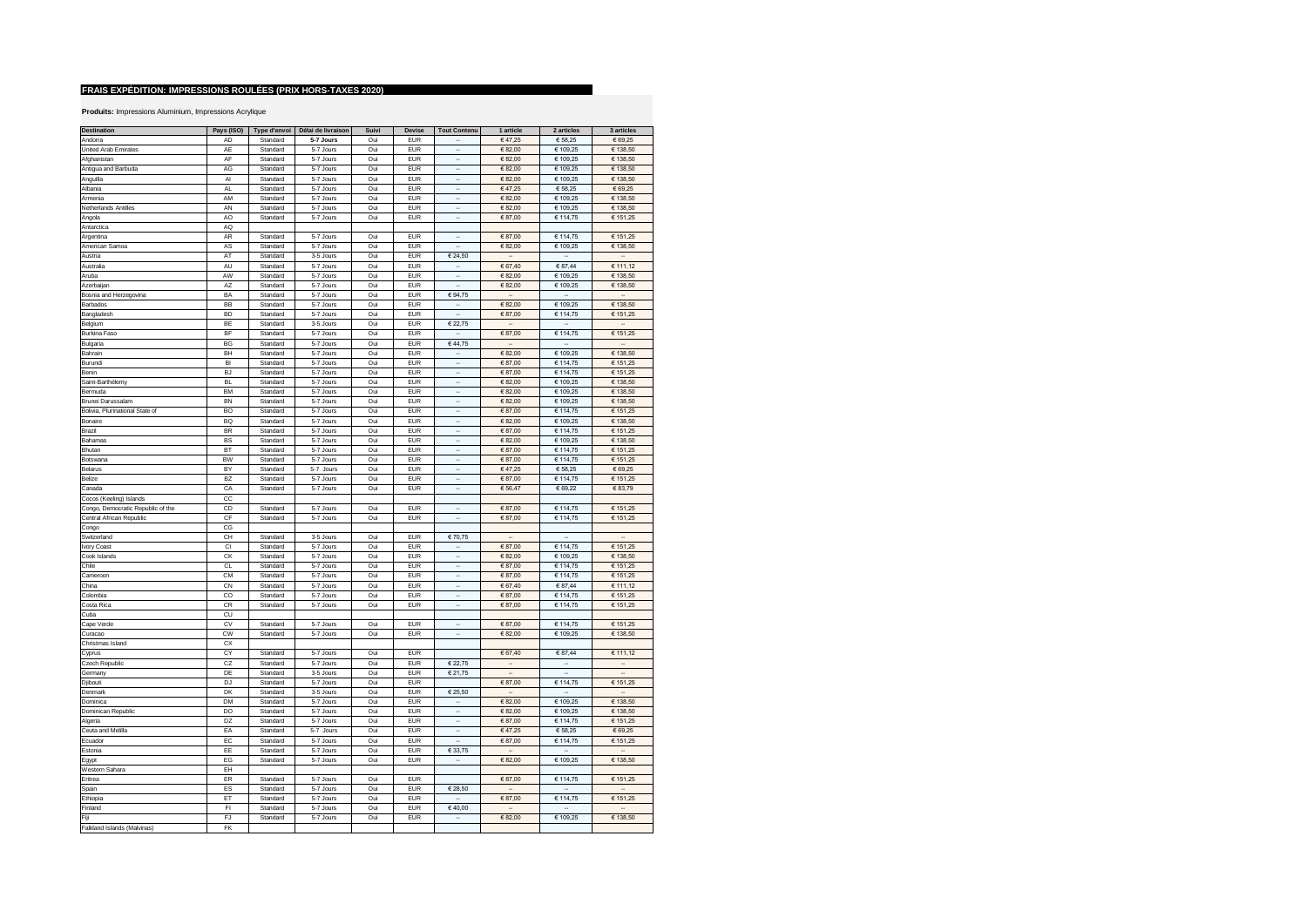| <b>Destination</b>                           | Pays (ISO)              | Type d'envoi | Délai de livraison | Suivi | <b>Devise</b> | <b>Tout Contenu</b>      | 1 article            | 2 articles               | 3 articles               |
|----------------------------------------------|-------------------------|--------------|--------------------|-------|---------------|--------------------------|----------------------|--------------------------|--------------------------|
| Micronesia, Federated States of              | <b>FM</b>               | Standard     | 5-7 Jours          | Oui   | <b>EUR</b>    |                          | €82,00               | € 109,25                 | € 138,50                 |
|                                              | FO                      |              | 5-7 Jours          | Oui   | <b>EUR</b>    | ÷.                       | €47,25               | € 58,25                  | € 69,25                  |
| Faroe Islands                                |                         | Standard     |                    |       |               |                          |                      |                          |                          |
| France                                       | FR                      | Standard     | 3-5 Jours          | Oui   | <b>EUR</b>    | € 24,50                  |                      |                          |                          |
| Gabon                                        | GA                      | Standard     | 5-7 Jours          | Oui   | <b>EUR</b>    |                          | € 87,00              | € 114,75                 | € 151,25                 |
| United Kingdom                               | GB                      | Standard     | 1-3 Jours          | Oui   | <b>EUR</b>    | € 18,25                  |                      |                          |                          |
| Grenada                                      | GD                      | Standard     | 5-7 Jours          | Oui   | <b>EUR</b>    | ÷.                       | €82,00               | € 109,25                 | € 138,50                 |
| Georgia                                      | GE                      | Standard     | 5-7 Jours          | Oui   | <b>EUR</b>    | à.                       | € 82,00              | € 109,25                 | € 138,50                 |
| French Guiana                                | GF                      | Standard     | 5-7 Jours          | Oui   | <b>EUR</b>    | $\overline{\phantom{a}}$ | €87,00               | € 114,75                 | € 151,25                 |
| Guernsey                                     | GG                      | Standard     | 2-4 Jours          | Oui   | <b>EUR</b>    | € 28,75                  |                      |                          | $\overline{\phantom{a}}$ |
| Ghana                                        | GH                      | Standard     | 5-7 Jours          | Oui   | <b>EUR</b>    |                          | €87,00               | € 114,75                 | € 151,25                 |
| Gibraltar                                    | GI                      | Standard     | 5-7 Jours          | Oui   | <b>EUR</b>    |                          | €47,25               | € 58,25                  | € 69,25                  |
|                                              |                         |              |                    |       |               |                          |                      |                          |                          |
| Greenland                                    | GL                      | Standard     | 5-7 Jours          | Oui   | <b>EUR</b>    | ۰.                       | €47,25               | € 58,25                  | € 69,25                  |
| Gambia                                       | <b>GM</b>               | Standard     | 5-7 Jours          | Oui   | EUR           | $\ddot{\phantom{a}}$     | €87,00               | € 114,75                 | € 151,25                 |
| Guinea                                       | <b>GN</b>               | Standard     | 5-7 Jours          | Oui   | <b>EUR</b>    | $\sim$                   | €87,00               | € 114,75                 | € 151,25                 |
| Guadeloupe                                   | GP                      | Standard     | 5-7 Jours          | Oui   | <b>EUR</b>    | $\cdot$                  | €87,00               | € 114,75                 | € 151,25                 |
| <b>Equatorial Guinea</b>                     | GQ                      | Standard     | 5-7 Jours          | Oui   | EUR           | $\ddot{\phantom{a}}$     | €87,00               | € 114,75                 | € 151,25                 |
| Greece                                       | GR                      | Standard     | 5-7 Jours          | Oui   | <b>EUR</b>    | € 55,50                  | $\ldots$             | $\cdot$                  | $\cdot$                  |
| South Georgia and the South Sandwich Islands | GS                      |              |                    |       |               |                          |                      |                          |                          |
| Guatemala                                    | GT                      | Standard     | 5-7 Jours          | Oui   | <b>EUR</b>    |                          | €87,00               | € 114,75                 | € 151,25                 |
|                                              |                         |              |                    |       |               | $\cdot$                  |                      |                          |                          |
| Guam                                         | GU                      | Standard     | 5-7 Jours          | Oui   | <b>EUR</b>    |                          | € 82,00              | € 109,25                 | € 138,50                 |
| Guinea-Bissau                                | GW                      |              |                    |       |               |                          |                      |                          |                          |
| Guyana                                       | GY                      | Standard     | 5-7 Jours          | Oui   | <b>EUR</b>    | ä,                       | € 87,00              | € 114,75                 | € 151,25                 |
| Hong Kong                                    | HK                      | Standard     | 5-7 Jours          | Oui   | <b>EUR</b>    | à,                       | € 67,40              | € 87,44                  | € 111,12                 |
| Heard Island and Mcdonald Islands            | HM                      |              |                    |       |               |                          |                      |                          |                          |
| Honduras                                     | HN                      | Standard     | 5-7 Jours          | Oui   | <b>EUR</b>    | ÷.                       | €87,00               | € 114,75                 | € 151,25                 |
| Croatia                                      | HR                      | Standard     | 5-7 Jours          | Oui   | EUR           | € 83,75                  | $\ddot{\phantom{a}}$ | $\sim$                   | $\sim$                   |
| Haiti                                        | HT                      | Standard     | 5-7 Jours          | Oui   | <b>EUR</b>    |                          | €87,00               | € 114,75                 | € 151,25                 |
| Hungary                                      | HU                      | Standard     | 5-7 Jours          | Oui   | <b>EUR</b>    | € 26,50                  | $\cdot$              | $\sim$                   | $\cdot$                  |
|                                              |                         |              |                    |       |               |                          |                      |                          |                          |
| Canary Islands                               | IC                      | Standard     | 5-7 Jours          | Oui   | <b>EUR</b>    | $\overline{\phantom{a}}$ | €47,25               | € 58,25                  | € 69,25                  |
| Indonesia                                    | ID                      | Standard     | 5-7 Jours          | Oui   | <b>EUR</b>    |                          | € 67,40              | € 87,44                  | € 111,12                 |
| Republic of Ireland                          | IE                      | Standard     | 2-4 Jours          | Oui   | <b>EUR</b>    | € 18,25                  | $\sim$               | $\sim$                   | $\sim$                   |
| Israel                                       | IL.                     | Standard     | 5-7 Jours          | Oui   | <b>EUR</b>    |                          | €82,00               | € 109,25                 | € 138,50                 |
| Isle of Man                                  | IM                      | Standard     | 2-4 Jours          | Oui   | EUR           | € 28,75                  | $\cdot$              | $\overline{\phantom{a}}$ | $\ddot{\phantom{a}}$     |
| India                                        | $\overline{N}$          | Standard     | 5-7 Jours          | Oui   | <b>EUR</b>    | $\cdot$                  | € 82,00              | € 109,25                 | € 138,50                 |
| British Indian Ocean Territory               | IO                      |              |                    |       |               |                          |                      |                          |                          |
| Iraq                                         | IQ                      | Standard     | 5-7 Jours          | Oui   | EUR           | $\overline{\phantom{a}}$ | € 82,00              | € 109,25                 | € 138,50                 |
| Iran, Islamic Republic of                    | IR                      |              |                    |       |               |                          |                      |                          |                          |
|                                              |                         |              |                    |       |               |                          |                      |                          |                          |
| Iceland                                      | IS                      | Standard     | 5-7 Jours          | Oui   | EUR           | € 105,75                 | $\cdots$             | $\overline{\phantom{a}}$ | $\ldots$                 |
| Italy                                        | $\mathsf{I} \mathsf{T}$ | Standard     | 5-7 Jours          | Oui   | <b>EUR</b>    | € 31,00                  |                      | $\ddot{\phantom{a}}$     |                          |
| Jersey                                       | JE                      | Standard     | 2-4 Jours          | Oui   | <b>EUR</b>    | € 28,75                  | $\ddot{\phantom{a}}$ | $\overline{\phantom{a}}$ |                          |
| Jamaica                                      | <b>JM</b>               | Standard     | 5-7 Jours          | Oui   | EUR           | $\mathbf{r}$             | €82,00               | € 109,25                 | € 138,50                 |
| Jordan                                       | JO                      | Standard     | 5-7 Jours          | Oui   | <b>EUR</b>    | ÷.                       | €87,00               | € 114,75                 | € 151,25                 |
| Japan                                        | JP                      | Standard     | 5-7 Jours          | Oui   | <b>EUR</b>    | à.                       | € 67,40              | € 87,44                  | € 111,12                 |
| Kenya                                        | KE                      | Standard     | 5-7 Jours          | Oui   | <b>EUR</b>    | ÷.                       | € 82,00              | € 109,25                 | € 138,50                 |
| Kyrgyzstan                                   | KG                      | Standard     | 5-7 Jours          | Oui   | <b>FUR</b>    | Ξ                        | €82,00               | € 109,25                 | € 138,50                 |
|                                              |                         |              |                    |       |               | $\overline{\phantom{a}}$ |                      |                          |                          |
| Cambodia                                     | KH                      | Standard     | 5-7 Jours          | Oui   | <b>EUR</b>    |                          | € 87,00              | € 114,75                 | € 151,25                 |
| Kiribati                                     | KI                      | Standard     | 5-7 Jours          | Oui   | <b>EUR</b>    | ä,                       | € 82,00              | € 109,25                 | € 138,50                 |
| Comoros                                      | KM                      | Standard     | 5-7 Jours          | Oui   | <b>EUR</b>    | $\sim$                   | € 87,00              | € 114,75                 | € 151,25                 |
| Saint Kitts and Nevis                        | KN                      | Standard     | 5-7 Jours          | Oui   | <b>EUR</b>    | $\ddot{\phantom{a}}$     | € 82,00              | € 109,25                 | € 138,50                 |
| Korea, Democratic People's Republic of       | KP                      |              |                    |       |               |                          |                      |                          |                          |
| Korea, Republic of                           | KR                      | Standard     | 5-7 Jours          | Oui   | <b>EUR</b>    |                          | € 67,40              | € 87,44                  | € 111,12                 |
| Kuwait                                       | KW                      | Standard     | 5-7 Jours          | Oui   | <b>EUR</b>    |                          | €82,00               | € 109,25                 | € 138,50                 |
| Cayman Islands                               | KY                      | Standard     | 5-7 Jours          | Oui   | EUR           |                          | € 82,00              | € 109,25                 | € 138,50                 |
| Kazakhstan                                   | KZ                      | Standard     | 5-7 Jours          | Oui   | <b>EUR</b>    | ۰.                       | €82,00               | € 109,25                 | € 138,50                 |
| Lao People's Democratic Republic             | LA                      | Standard     | 5-7 Jours          | Oui   | EUR           | $\overline{\phantom{a}}$ | €87,00               | € 114,75                 | € 151,25                 |
|                                              | LB                      |              |                    |       | <b>EUR</b>    | $\mathbf{r}$             |                      |                          |                          |
| Lebanon                                      |                         | Standard     | 5-7 Jours          | Oui   |               |                          | €87,00               | € 114,75                 | € 151,25                 |
| Saint Lucia                                  | LC                      | Standard     | 5-7 Jours          | Oui   | <b>EUR</b>    | $\overline{\phantom{a}}$ | € 82,00              | € 109,25                 | € 138,50                 |
| Liechtenstein                                | Ц                       | Standard     | 5-7 Jours          | Oui   | <b>EUR</b>    | $\overline{\phantom{a}}$ | € 67,40              | € 87,44                  | € 111,12                 |
| Sri Lanka                                    | LK                      | Standard     | 5-7 Jours          | Oui   | <b>EUR</b>    | $\cdot$                  | € 82,00              | € 109,25                 | € 138,50                 |
| Liberia                                      | LR                      | Standard     | 5-7 Jours          | Oui   | EUR           | $\cdot$                  | € 87,00              | € 114,75                 | € 151,25                 |
| Lesotho                                      | LS                      |              |                    |       |               |                          |                      |                          |                          |
| Lithuania                                    | LT                      | Standard     | 5-7 Jours          | Oui   | <b>EUR</b>    | € 28,50                  | $\cdots$             | $\sim$                   | $\cdot$                  |
| Luxembourg                                   | LU                      | Standard     | 3-5 Jours          | Oui   | <b>EUR</b>    | € 22,75                  | u.                   | ÷.                       | u,                       |
| I atvia                                      | LV                      | Standard     | 5-7 Jours          | Oui   | <b>EUR</b>    | € 32,00                  | ÷.                   | ÷.                       | $\overline{\phantom{a}}$ |
|                                              | LY                      | Standard     | 5-7 Jours          | Oui   | <b>EUR</b>    | L,                       | € 87,00              | € 114,75                 | € 151,25                 |
| Libya                                        |                         |              |                    |       |               |                          |                      |                          |                          |
| Morocco                                      | MA                      | Standard     | 5-7 Jours          | Oui   | <b>EUR</b>    |                          | € 82,00              | € 109,25                 | € 138,50                 |
| Monaco                                       | MC                      | Standard     | 3-5 Jours          | Oui   | <b>EUR</b>    | € 24,50                  | $\ddot{\phantom{a}}$ | ÷.                       | $\sim$                   |
| Moldova, Republic of                         | MD                      | Standard     | 5-7 Jours          | Oui   | <b>EUR</b>    | $\sim$                   | €47,25               | € 58,25                  | € 69,25                  |
| Montenegro                                   | ME                      | Standard     | 5-7 Jours          | Oui   | <b>EUR</b>    | $\overline{\phantom{a}}$ | €47,25               | € 58,25                  | € 69,25                  |
| Madagascar                                   | MG                      | Standard     | 5-7 Jours          | Oui   | <b>EUR</b>    | $\ddot{\phantom{a}}$     | € 87.00              | € 114,75                 | € 151,25                 |
| Marshall Islands                             | MH                      | Standard     | 5-7 Jours          | Oui   | <b>EUR</b>    |                          | € 82,00              | € 109,25                 | € 138,50                 |
| Macedonia, the Former Yugoslav Republic of   | MK                      | Standard     | 5-7 Jours          | Oui   | <b>EUR</b>    |                          | €47,25               | € 58,25                  | € 69,25                  |
|                                              |                         |              |                    |       |               |                          |                      |                          |                          |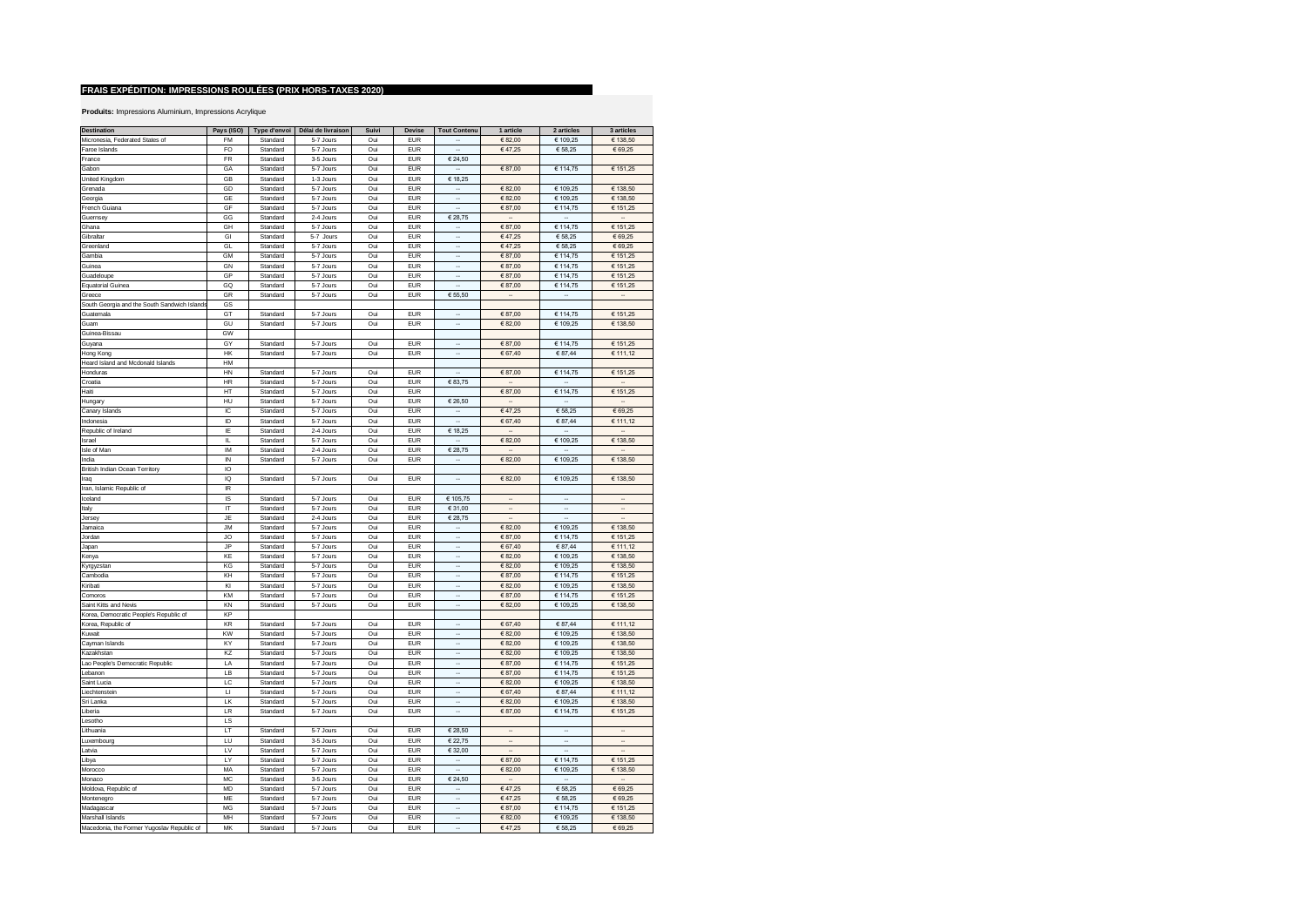| <b>Destination</b>                           | Pays (ISO) | Type d'envoi | Délai de livraison | Suivi | Devise     | <b>Tout Contenu</b>         | 1 article                | 2 articles               | 3 articles           |
|----------------------------------------------|------------|--------------|--------------------|-------|------------|-----------------------------|--------------------------|--------------------------|----------------------|
| Mali                                         | MI         | Standard     | 5-7 Jours          | Oui   | <b>FUR</b> |                             | €87,00                   | € 114,75                 | € 151,25             |
|                                              |            |              |                    |       |            | ÷.                          |                          |                          |                      |
| Myanmar                                      | MM         | Standard     | 5-7 Jours          | Oui   | <b>EUR</b> | à,                          | €87,00                   | € 114,75                 | € 151,25             |
| Mongolia                                     | <b>MN</b>  | Standard     | 5-7 Jours          | Oui   | <b>EUR</b> |                             | € 82,00                  | € 109,25                 | € 138,50             |
| Macao                                        | MO         | Standard     | 5-7 Jours          | Oui   | <b>EUR</b> | ÷.                          | € 67,40                  | € 87,44                  | € 111,12             |
| Northern Mariana Islands                     | MP         | Standard     | 5-7 Jours          | Oui   | <b>EUR</b> | $\ddot{\phantom{a}}$        | €82,00                   | € 109,25                 | € 138,50             |
| Martinique                                   | MQ         | Standard     | 5-7 Jours          | Oui   | <b>EUR</b> |                             | €82,00                   | € 109,25                 | € 138,50             |
| Mauritania                                   | <b>MR</b>  | Standard     | 5-7 Jours          | Oui   | <b>EUR</b> |                             | €87,00                   | € 114,75                 | € 151,25             |
| Montserrat                                   | <b>MS</b>  | Standard     | 5-7 Jours          | Oui   | <b>EUR</b> |                             | €87,00                   | € 114,75                 | € 151,25             |
| Malta                                        | MT         | Standard     | 5-7 Jours          | Oui   | <b>EUR</b> |                             | € 67,40                  | € 87,44                  | € 111,12             |
| Mauritius                                    | MU         | Standard     | 5-7 Jours          | Oui   | EUR        | $\ddot{\phantom{a}}$        | €87,00                   | € 114,75                 | € 151,25             |
| Maldives                                     | MV         | Standard     | 5-7 Jours          | Oui   | <b>EUR</b> |                             | € 87,00                  | € 114,75                 | € 151,25             |
| Malawi                                       | <b>MW</b>  |              |                    |       | <b>EUR</b> |                             |                          |                          |                      |
|                                              |            | Standard     | 5-7 Jours          | Oui   |            | $\overline{\phantom{a}}$    | €87,00                   | € 114,75                 | € 151,25             |
| Mexico                                       | MX         | Standard     | 5-7 Jours          | Oui   | <b>EUR</b> | $\ddot{\phantom{a}}$        | € 56,47                  | € 69,22                  | € 83,79              |
| Malaysia                                     | MY         | Standard     | 5-7 Jours          | Oui   | <b>EUR</b> | $\ddot{\phantom{a}}$        | € 67,40                  | € 87,44                  | € 111,12             |
| Mozambique                                   | MZ         | Standard     | 5-7 Jours          | Oui   | <b>EUR</b> | $\overline{\phantom{a}}$    | €87,00                   | € 114,75                 | € 151,25             |
| Namibia                                      | <b>NA</b>  | Standard     | 5-7 Jours          | Oui   | <b>EUR</b> | $\cdot$                     | € 87,00                  | € 114,75                 | € 151,25             |
| New Caledonia                                | <b>NC</b>  | Standard     | 5-7 Jours          | Oui   | <b>EUR</b> | $\cdot$                     | € 82,00                  | € 109.25                 | € 138,50             |
| Niger                                        | <b>NF</b>  | Standard     | 5-7 Jours          | Oui   | <b>EUR</b> | ÷.                          | €87,00                   | € 114,75                 | € 151,25             |
| Norfolk Island                               | NF         |              |                    |       |            |                             |                          |                          |                      |
| Nigeria                                      | <b>NG</b>  | Standard     | 5-7 Jours          | Oui   | <b>EUR</b> | à.                          | €82,00                   | € 109,25                 | € 138,50             |
| Nicaragua                                    | NI         | Standard     | 5-7 Jours          | Oui   | EUR        | à,                          | €87,00                   | € 114,75                 | € 151,25             |
| Netherlands                                  | NL         | Standard     | 3-5 Jours          | Oui   | <b>EUR</b> | € 22,75                     | ÷.                       | J.                       | ä,                   |
|                                              | <b>NO</b>  | Standard     | 5-7 Jours          | Oui   | <b>EUR</b> | €90,25                      |                          |                          |                      |
| Norway                                       |            |              |                    |       |            | ä,                          |                          |                          |                      |
| Nepal                                        | <b>NP</b>  | Standard     | 5-7 Jours          | Oui   | <b>EUR</b> |                             | €87,00                   | € 114,75                 | € 151,25             |
| Nauru                                        | <b>NR</b>  |              |                    |       |            |                             |                          |                          |                      |
| Niue                                         | <b>NU</b>  |              |                    |       |            |                             |                          |                          |                      |
| New Zealand                                  | NZ         | Standard     | 5-7 Jours          | Oui   | <b>EUR</b> |                             | €82,00                   | € 109,25                 | € 138,50             |
| Oman                                         | OM         | Standard     | 5-7 Jours          | Oui   | <b>EUR</b> |                             | €82,00                   | € 109,25                 | € 138,50             |
| Panama                                       | PA         | Standard     | 5-7 Jours          | Oui   | <b>EUR</b> |                             | €87,00                   | € 114,75                 | € 151,25             |
| Peru                                         | PE         | Standard     | 5-7 Jours          | Oui   | <b>EUR</b> |                             | €87,00                   | € 114,75                 | € 151,25             |
| French Polynesia                             | PF         | Standard     | 5-7 Jours          | Oui   | <b>EUR</b> |                             | €82,00                   | € 109,25                 | € 138,50             |
| Papua New Guinea                             | PG         | Standard     | 5-7 Jours          | Oui   | EUR        | $\overline{\phantom{a}}$    | € 82,00                  | € 109,25                 | € 138,50             |
| Philippines                                  | PH         | Standard     | 5-7 Jours          | Oui   | <b>EUR</b> | $\ddot{\phantom{a}}$        | € 67,40                  | € 87,44                  | € 111,12             |
| Pakistan                                     | PK         | Standard     | 5-7 Jours          | Oui   | <b>EUR</b> | $\ddot{\phantom{a}}$        | € 82,00                  | € 109,25                 | € 138,50             |
|                                              |            |              |                    |       |            |                             |                          |                          |                      |
| Poland                                       | PL         | Standard     | 5-7 Jours          | Oui   | <b>EUR</b> | € 26,50                     | $\cdot$                  | $\overline{\phantom{a}}$ | $\cdot$              |
| Saint Pierre and Miquelon                    | PM         |              |                    |       |            |                             |                          |                          |                      |
| Puerto Rico                                  | PR         | Standard     | 5-7 Jours          | Oui   | <b>EUR</b> | $\cdot$                     | € 56,47                  | € 69,22                  | € 83,79              |
| Palestine, State of                          | PS         | Standard     | 5-7 Jours          | Oui   | EUR        | à,                          | € 82,00                  | € 109,25                 | € 138,50             |
| Portugal                                     | PT         | Standard     | 5-7 Jours          | Oui   | <b>EUR</b> | € 33,75                     | $\overline{\phantom{a}}$ |                          |                      |
| Palau                                        | PW         | Standard     | 5-7 Jours          | Oui   | <b>EUR</b> | à,                          | €87,00                   | € 114,75                 | € 151,25             |
| Paraguay                                     | PY         | Standard     | 5-7 Jours          | Oui   | <b>EUR</b> | ÷.                          | €87,00                   | € 114,75                 | € 151,25             |
| Qatar                                        | QA         | Standard     | 5-7 Jours          | Oui   | <b>EUR</b> | à,                          | €82,00                   | € 109,25                 | € 138,50             |
| Reunion Island                               | RE         | Standard     | 5-7 Jours          | Oui   | <b>EUR</b> |                             | € 87,00                  | € 114,75                 | € 151,25             |
| Romania                                      | <b>RO</b>  | Standard     | 5-7 Jours          | Oui   | <b>EUR</b> | €42,00                      | Ξ.                       | ÷.                       | ä,                   |
| Serhia                                       | <b>RS</b>  | Standard     | 5-7 Jours          | Oui   | <b>EUR</b> | € 96,54                     | ÷.                       | ÷.                       | $\sim$               |
| Russian Federation                           | RU         | Standard     | 5-7 Jours          | Oui   | <b>EUR</b> | ÷.                          | € 67,40                  | € 87,44                  | € 111,12             |
|                                              |            |              |                    |       |            |                             |                          |                          |                      |
| Rwanda                                       | <b>RW</b>  | Standard     | 5-7 Jours          | Oui   | <b>EUR</b> | $\ddot{\phantom{a}}$        | €87,00                   | € 114,75                 | € 151,25             |
| Saudi Arabia                                 | SA         | Standard     | 5-7 Jours          | Oui   | <b>EUR</b> |                             | €82,00                   | € 109,25                 | € 138,50             |
| Solomon Islands                              | SB         | Standard     | 5-7 Jours          | Oui   | <b>EUR</b> |                             | € 82,00                  | € 109,25                 | € 138,50             |
| Seychelles                                   | SC         | Standard     | 5-7 Jours          | Oui   | <b>EUR</b> | $\ddot{\phantom{a}}$        | €87,00                   | € 114,75                 | € 151,25             |
| Sudan                                        | SD         |              |                    |       |            |                             |                          |                          |                      |
| Sweder                                       | SE         | Standard     | 5-7 Jours          | Oui   | <b>EUR</b> | € 30,00                     |                          | ÷.                       | $\ddot{\phantom{a}}$ |
| Singapore                                    | SG         | Standard     | 5-7 Jours          | Oui   | <b>EUR</b> | $\ddot{\phantom{a}}$        | € 67,40                  | € 87,44                  | € 111,12             |
| Saint Helena, Ascension and Tristan da Cunha | <b>SH</b>  |              |                    |       |            |                             |                          |                          |                      |
| Slovenia                                     | SI         | Standard     | 5-7 Jours          | Oui   | EUR        | € 22,75                     |                          | $\cdot$                  | $\cdot$              |
| Svalbard and Jan Mayen                       | SJ         |              |                    |       |            |                             |                          |                          |                      |
| Slovakia                                     | SK         | Standard     | 5-7 Jours          | Oui   | EUR        | € 26,00                     | $\ddot{\phantom{a}}$     | $\ddot{\phantom{a}}$     | $\cdot$              |
| Sierra Leone                                 | SL         | Standard     | 5-7 Jours          | Oui   | <b>EUR</b> | $\cdot$                     | € 87,00                  | € 114,75                 | € 151,25             |
|                                              |            |              |                    |       |            | $\mathcal{L}_{\mathcal{A}}$ |                          |                          |                      |
| San Marino                                   | SM         | Standard     | 5-7 Jours          | Oui   | EUR        |                             | €47,25                   | € 58,25                  | € 69,25              |
| Senegal                                      | SN         | Standard     | 5-7 Jours          | Oui   | <b>EUR</b> | $\mathcal{L}_{\mathcal{A}}$ | €87,00                   | € 114,75                 | € 151,25             |
| Somalia                                      | SO         |              |                    |       |            |                             |                          |                          |                      |
| Suriname                                     | SR         | Standard     | 5-7 Jours          | Oui   | <b>EUR</b> | $\ddot{\phantom{a}}$        | €87,00                   | € 114,75                 | € 151,25             |
| Sao Tome and Principe                        | <b>ST</b>  |              |                    |       |            |                             |                          |                          |                      |
| El Salvador                                  | <b>SV</b>  | Standard     | 5-7 Jours          | Oui   | <b>EUR</b> | ÷.                          | €87,00                   | € 114,75                 | € 151,25             |
| Syrian Arab Republic                         | <b>SY</b>  | Standard     | 5-7 Jours          | Oui   | EUR        | à,                          | € 87,00                  | € 114,75                 | € 151,25             |
| Swaziland                                    | SZ         | Standard     | 5-7 Jours          | Oui   | <b>EUR</b> | ÷.                          | €87,00                   | € 114,75                 | € 151,25             |
| Turks and Caicos Islands                     | TC         | Standard     | 5-7 Jours          | Oui   | <b>EUR</b> | $\ddot{\phantom{a}}$        | € 82,00                  | € 109,25                 | € 138,50             |
| Chad                                         | TD         | Standard     | 5-7 Jours          | Oui   | <b>EUR</b> |                             | €87,00                   | € 114,75                 | € 151,25             |
| Togo                                         | TG         | Standard     | 5-7 Jours          | Oui   | <b>EUR</b> |                             | €87,00                   | € 114,75                 | € 151,25             |
| Thailand                                     | TH         | Standard     | 5-7 Jours          | Oui   | <b>EUR</b> |                             | € 67,40                  | € 87,44                  | € 111,12             |
| Tajikistan                                   | TJ         | Standard     | 5-7 Jours          | Oui   | <b>EUR</b> |                             | €82,00                   | € 109,25                 | € 138,50             |
|                                              |            |              |                    |       |            |                             |                          |                          |                      |
| Tokelau                                      | TK         |              |                    |       |            |                             |                          |                          |                      |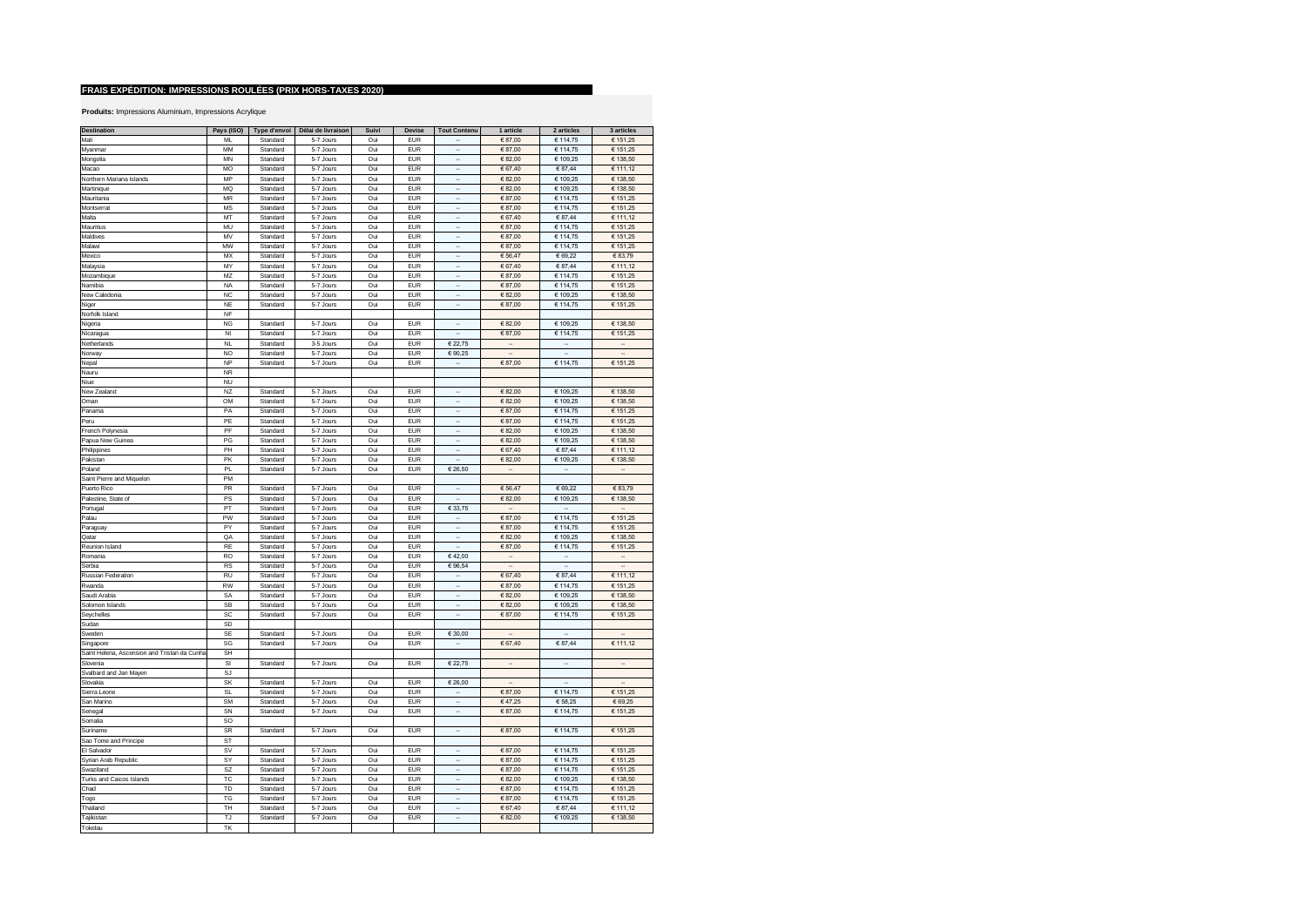| <b>Destination</b>                   | Pays (ISO) | Type d'envoi | Délai de livraison | Suivi | <b>Devise</b> | <b>Tout Contenu</b>      | 1 article | 2 articles | 3 articles               |
|--------------------------------------|------------|--------------|--------------------|-------|---------------|--------------------------|-----------|------------|--------------------------|
| Timor-Leste                          | <b>TL</b>  | Standard     | 5-7 Jours          | Oui   | <b>EUR</b>    |                          | € 82.00   | € 109.25   | € 138.50                 |
| Turkmenistan                         | <b>TM</b>  | Standard     | 5-7 Jours          | Oui   | <b>EUR</b>    | ۰.                       | € 82.00   | € 109.25   | € 138.50                 |
| Tunisia                              | <b>TN</b>  | Standard     | 5-7 Jours          | Oui   | <b>EUR</b>    | ۰.                       | € 87.00   | € 114.75   | € 151.25                 |
| Tonga                                | <b>TO</b>  | Standard     | 5-7 Jours          | Oui   | <b>EUR</b>    | ۰.                       | € 82.00   | € 109.25   | € 138.50                 |
| Turkey                               | <b>TR</b>  | Standard     | 5-7 Jours          | Oui   | <b>EUR</b>    |                          | €47.25    | € 58.25    | € 69.25                  |
| Trinidad and Tobago                  | TT         | Standard     | 5-7 Jours          | Oui   | <b>EUR</b>    | ۰.                       | € 82.00   | € 109,25   | € 138,50                 |
| Tuvalu                               | <b>TV</b>  | Standard     | 5-7 Jours          | Oui   | <b>EUR</b>    |                          | € 87.00   | € 114.75   | € 151.25                 |
| Taiwan, Province of China            | <b>TW</b>  | Standard     | 5-7 Jours          | Oui   | <b>EUR</b>    | ۰.                       | € 67.40   | € 87,44    | € 111.12                 |
| Tanzania, United Republic of         | TZ         | Standard     | 5-7 Jours          | Oui   | <b>EUR</b>    | ۰.                       | € 87.00   | € 114.75   | € 151.25                 |
| Ukraine                              | UA         | Standard     | 5-7 Jours          | Oui   | <b>EUR</b>    | ۰.                       | €47.25    | € 58.25    | € 69.25                  |
| Uganda                               | UG         | Standard     | 5-7 Jours          | Oui   | <b>EUR</b>    | ۰.                       | €87.00    | € 114.75   | € 151.25                 |
| United States Minor Outlying Islands | <b>UM</b>  |              |                    |       |               |                          |           |            |                          |
| <b>United States</b>                 | US.        | Standard     | 5-7 Jours          | Oui   | <b>EUR</b>    |                          | € 56.47   | € 69.22    | € 83.79                  |
| Uruguay                              | UY         | Standard     | 5-7 Jours          | Oui   | <b>EUR</b>    | ۰.                       | € 87.00   | € 114.75   | € 151,25                 |
| Uzbekistan                           | UZ         | Standard     | 5-7 Jours          | Oui   | <b>EUR</b>    |                          | € 82.00   | € 109.25   | € 138,50                 |
| Holy See (Vatican City State)        | VA         | Standard     | 5-7 Jours          | Oui   | <b>EUR</b>    | € 31.00                  | ۰.        | ۰.         | $\overline{\phantom{a}}$ |
| Saint Vincent and the Grenadines     | <b>VC</b>  | Standard     | 5-7 Jours          | Oui   | <b>EUR</b>    | ۰.                       | € 82.00   | € 109.25   | € 138.50                 |
| Venezuela, Bolivarian Republic of    | VE         | Standard     | 5-7 Jours          | Oui   | <b>EUR</b>    | ۰.                       | € 87.00   | € 114,75   | € 151.25                 |
| Virgin Islands, British              | VG         | Standard     | 5-7 Jours          | Oui   | <b>EUR</b>    | ۰.                       | € 82.00   | € 109.25   | € 138,50                 |
| Virgin Islands, U.S.                 | VI         | Standard     | 5-7 Jours          | Oui   | <b>EUR</b>    | ۰.                       | € 82.00   | € 109,25   | € 138,50                 |
| Vietnam                              | VN         | Standard     | 5-7 Jours          | Oui   | <b>EUR</b>    | ۰.                       | € 82.00   | € 109.25   | € 138.50                 |
| Vanuatu                              | VU         | Standard     | 5-7 Jours          | Oui   | <b>EUR</b>    | ۰.                       | € 82.00   | € 109.25   | € 138.50                 |
| Wallis and Futuna                    | WF         | Standard     | 5-7 Jours          | Oui   | <b>EUR</b>    | ۰.                       | € 82.00   | € 109.25   | € 138.50                 |
| Samoa                                | WS         | Standard     | 5-7 Jours          | Oui   | <b>EUR</b>    | ۰.                       | € 82.00   | € 109.25   | € 138.50                 |
| Yemen                                | YE         | Standard     | 5-7 Jours          | Oui   | <b>EUR</b>    | ۰.                       | € 87.00   | € 114.75   | € 151.25                 |
| Mayotte                              | YT         | Standard     | 5-7 Jours          | Oui   | <b>EUR</b>    | ۰.                       | €87.00    | € 114,75   | € 151,25                 |
| Yugoslavia                           | YU         |              |                    |       |               |                          |           |            |                          |
| South Africa                         | ZA         | Standard     | 5-7 Jours          | Oui   | <b>EUR</b>    | $\overline{\phantom{a}}$ | € 67.40   | € 87.44    | € 111.12                 |
| Zambia                               | ZM         | Standard     | 5-7 Jours          | Oui   | <b>EUR</b>    | ۰.                       | € 87.00   | € 114,75   | € 151.25                 |
| Zimbabwe                             | ZW         | Standard     | 5-7 Jours          | Oui   | <b>EUR</b>    | ۰.                       | € 82.00   | € 109.25   | € 138.50                 |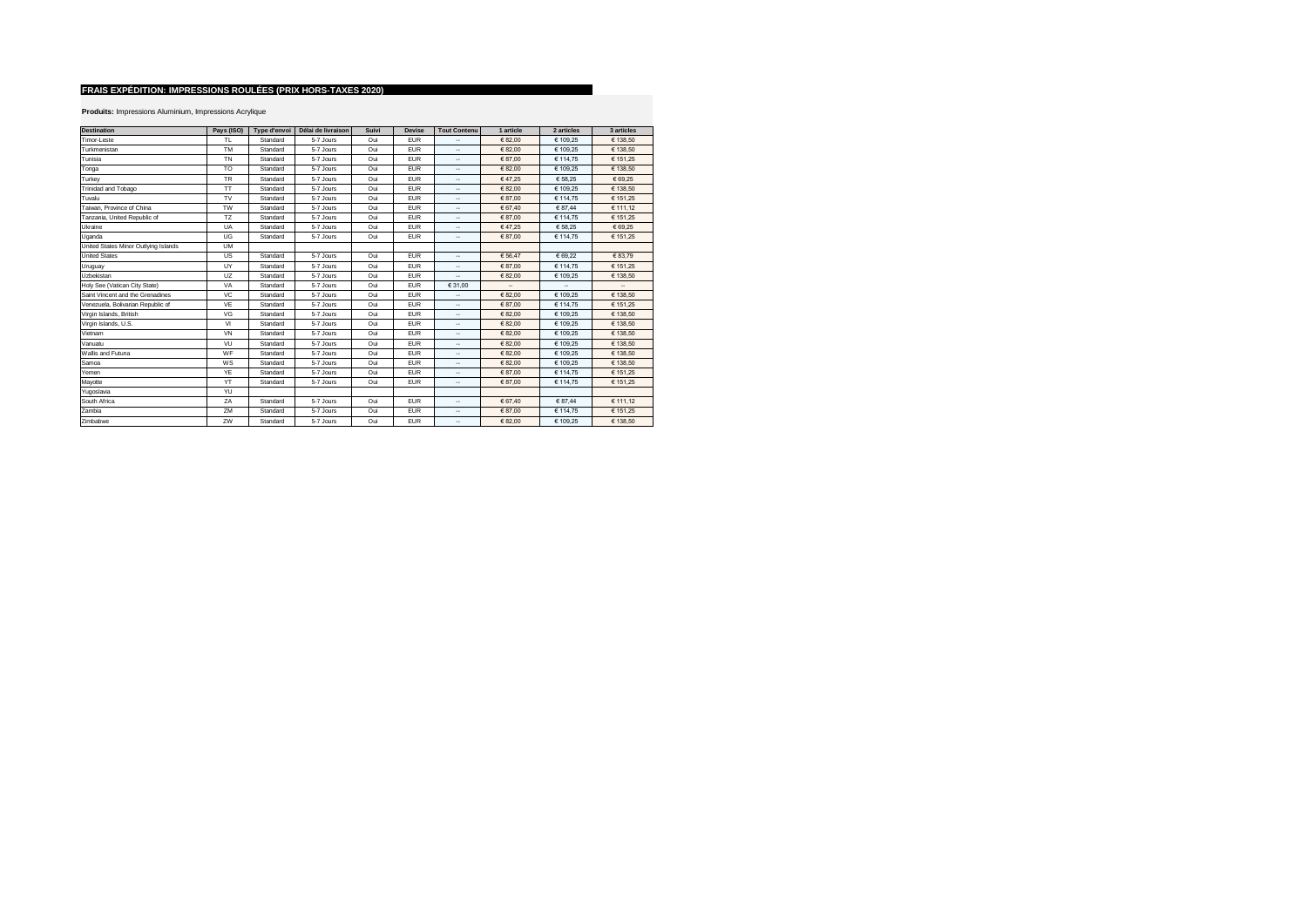### **Produit: Papier peint adhésif**

**Règle:** La base des coûts d'expédition est fonction du poids sachant que le poids du materiau utilisé pour les papiers peints adhésifs est de 240gm/m2 et que le tube d'emballage fait 400gm. Chaque fourchette<br>dessous.<br>des

\* Les délais d'expédition dépendent des différents services postaux utilisés et ne sont pas sous la responsabilité de l'expéditeur.

### **Frais d'expédition par zone (Hors-Taxes)**

| Zone            | <b>Desscription</b>                     | Coût (jusqu'à 0.25kg | Coût (jusqu'à 0.5kg) | Coût (jusqu'à 0.75kg) | Coût (jusqu'à 1kg) | Coût (jusqu'à 2kg) | Coût (jusqu'à 5kg)   | Coût (jusqu'à 10kg) | Coût (jusqu'à 20kg | Coût (jusqu'à 30kg) |
|-----------------|-----------------------------------------|----------------------|----------------------|-----------------------|--------------------|--------------------|----------------------|---------------------|--------------------|---------------------|
| France          | France Métropolitaine, Andorre, Monaco  | 0.00.00<br>: 23.50   | € 25,10              | €26,20                | € 27,10            | € 28,40            | € 34,30              | €42.3               | € 53,00            | € 53,00             |
| OM <sub>1</sub> | Outre-mer région                        | € 27.50              | € 27.50              | € 33.00               | € 33.00            | € 38.75            | €50.00               | € 70.00             | € 135.75           | € 135,75            |
| OM <sub>2</sub> | Outre-mer région                        | €44.25               | € 44.25              | 647,50                | €47,50             | € 59,00            | €78,50               | € 133,5             | € 203,0            | € 203,00            |
|                 | International - Europe                  | € 33.20              | € 33.20              | € 37.40               | € 37.40            | € 39.20            | €45.40               | € 63.8              | € 94.90            | € 94,90             |
|                 | International - Zone proche de l'Europe | £35,50               | € 35,50              | € 39,25               | € 39,25            | €41,25             | €48,25               | 669(                | € 98,50            | € 83,50             |
|                 | International - Reste du monde          | ن 2.44 :             | 644.2                | £47,50                | 647.50             | € 59,00            | <b>70 C</b><br>10,50 | € 133.              | € 203,0            | € 188,00            |

#### **Frais d'expédition par pays (Hors-Taxes)**

| Zone            | <b>Destination (FR)</b>   | <b>Destination (EN)</b>         | Pays (ISO)    | Suivi | Devise     | Coût (jusqu'à 0.25kg) | Coût (jusqu'à 0.5kg) | Coût (jusqu'à 0.75kg) | Coût (jusqu'à 1kg) | Coût (jusqu'à 2kg) | Coût (jusqu'à 5kg) | Coût (jusqu'à 10kg) | Coût (jusqu'à 20kg) | Coût (jusqu'à 30kg) |
|-----------------|---------------------------|---------------------------------|---------------|-------|------------|-----------------------|----------------------|-----------------------|--------------------|--------------------|--------------------|---------------------|---------------------|---------------------|
| France          | Andorre                   | Andorra                         | AD            | Oui   | <b>EUR</b> | € 23,50               | € 25,10              | € 26,20               | € 27,10            | € 28,40            | €34,30             | €42,30              | € 53,00             | € 53,00             |
| $\mathbf{C}$    | mirats Arabes Unis        | Inited Arab Emirates            | AF            | Oui   | EUR        | €44,25                | €44,25               | €47,50                | €47,50             | € 59,00            | €78,50             | € 133,50            | € 203,00            | € 188,00            |
| C               | Afghanistan               | Afghanistan                     | AF            | Oui   | <b>EUR</b> | €44.25                | €44,25               | €47,50                | €47,50             | € 59,00            | €78,50             | € 133.50            | € 203,00            | € 188,00            |
| $\mathbf{C}$    | Antigua et Barbuda        | Intigua and Barbuda             | $\mathsf{AG}$ | Oui   | EUR        | €44,25                | €44,25               | €47.50                | €47.50             | € 59,00            | €78.50             | € 133.50            | € 203.00            | € 188.00            |
| $\mathbf{C}$    | Anguilla                  | Anguilla                        | AI            | Oui   | EUR        | €44,25                | €44,25               | €47,50                | €47,50             | € 59,00            | €78,50             | € 133,50            | € 203,00            | € 188,00            |
| в               | Albanie                   | Albania                         | <b>AL</b>     | Oui   | EUR        | € 35,50               | € 35,50              | € 39,25               | € 39,25            | €41,25             | €48.25             | € 69,00             | €98,50              | € 83,50             |
| B.              | Arménie                   | menia                           | AM            | Oui   | <b>EUR</b> | € 35.50               | € 35.50              | € 39.25               | € 39,25            | €41,25             | €48.25             | € 69.00             | € 98.50             | € 83,50             |
| $\mathbf{C}$    | Antilles Néerlandaises    | <b>Vetherlands Antilles</b>     | AN            | Oui   | EUR        | €44,25                | €44,25               | €47,50                | €47,50             | € 59,00            | €78,50             | € 133,50            | € 203,00            | € 188,00            |
| C               | Angola                    | Angola                          | AO            | Oui   | EUR        | €44,25                | €44.25               | €47.50                | €47,50             | € 59,00            | €78,50             | € 133.50            | € 203.00            | € 188.00            |
| $\mathbf{C}$    | Argentine                 | Argentina                       | AR            | Oui   | <b>EUR</b> | €44,25                | €44,25               | €47,50                | €47,50             | € 59,00            | €78,50             | € 133,50            | € 203,00            | € 188,00            |
| $\mathbf{C}$    | Samoa Américaines         | American Samoa                  | AS            | Oui   | <b>EUR</b> | €44,25                | €44,25               | 647,50                | €47,50             | € 59,00            | €78,50             | € 133,50            | € 203,00            | € 188,00            |
| $\mathsf{A}$    | Autriche                  | Austria                         | AT            | Oui   | EUR        | € 33,20               | € 33,20              | € 37,40               | € 37,40            | € 39,20            | €45,40             | € 63.80             | € 94,90             | €94,90              |
| $\mathbf{C}$    | Australie                 | Australia                       | AU            | Oui   | <b>EUR</b> | €44.25                | €44.25               | €47.50                | €47.50             | € 59,00            | €78,50             | € 133.50            | € 203.00            | € 188,00            |
| $\mathbf{C}$    | Aruba                     | Aruba                           | AW            | Oui   | EUR        | €44,25                | €44,25               | 647,50                | €47,50             | € 59,00            | €78,50             | € 133.50            | € 203,00            | € 188,00            |
| <b>B</b>        | Azerbaïdian               | Azerbaijan                      | AZ            | Oui   | EUR        | € 35,50               | € 35,50              | € 39,25               | € 39,25            | €41,25             | €48.25             | € 69,00             | € 98,50             | € 83,50             |
| <b>B</b>        | Bosnie-Herzégovine        | Bosnia and Herzegovina          | BA            | Oui   | <b>EUR</b> | € 35.50               | € 35.50              | € 39,25               | € 39,25            | €41,25             | €48.25             | € 69.00             | € 98.50             | € 83,50             |
| $\mathbf{C}$    | Barbade                   | <b>Barbados</b>                 | <b>BB</b>     | Oui   | <b>EUR</b> | €44.25                | €44.25               | €47.50                | €47.50             | € 59,00            | €78.50             | € 133.50            | € 203.00            | € 188.00            |
| $\mathbf{C}$    | Bangladesh                | <b>Bangladesh</b>               | <b>BD</b>     | Oui   | <b>EUR</b> | €44,25                | €44,25               | €47,50                | €47,50             | € 59,00            | €78,50             | € 133.50            | € 203.00            | € 188,00            |
| $\overline{A}$  | Belgique                  | <b>Belgium</b>                  | <b>BE</b>     | Oui   | <b>EUR</b> | € 33,20               | € 33,20              | € 37,40               | € 37,40            | € 39,20            | €45,40             | € 63,80             | € 94,90             | € 94,90             |
| $\mathbf{C}$    | Burkina Faso              | <b>Burkina Faso</b>             | <b>BF</b>     | Oui   | EUR        | €44.25                | €44.25               | €47.50                | €47.50             | € 59,00            | €78.50             | € 133.50            | € 203.00            | € 188.00            |
| $\mathsf{A}$    | Bulgarie                  | Bulgaria                        | BG            | Oui   | EUR        | € 33.20               | € 33.20              | € 37,40               | € 37,40            | € 39,20            | €45,40             | € 63.80             | € 94,90             | € 94,90             |
| C               | Bahreïn                   | Bahrain                         | BH            | Oui   | EUR        | €44,25                | €44,25               | €47.50                | €47.50             | € 59,00            | €78,50             | € 133.50            | € 203.00            | € 188.00            |
| $\mathbf{C}$    | Burundi                   | <b>Burundi</b>                  | BI            | Oui   | EUR        | €44,25                | €44,25               | €47,50                | €47,50             | € 59,00            | €78,50             | € 133,50            | € 203,00            | € 188,00            |
| $\mathbf{C}$    | Bénin                     | Benin                           | <b>BJ</b>     | Oui   | EUR        | €44,25                | €44,25               | 647,50                | €47,50             | € 59,00            | €78,50             | € 133,50            | € 203,00            | € 188,00            |
| OM <sub>1</sub> | Saint Barthélémy          | Saint Barthelem                 | <b>BL</b>     | Oui   | EUR        | € 27,50               | € 27,50              | € 33,00               | € 33,00            | € 38,75            | € 50,00            | €70.00              | € 135,75            | € 135,75            |
| $\mathbf{C}$    | Bermudes                  | Bermuda                         | <b>BM</b>     | Oui   | <b>EUR</b> | €44.25                | €44.25               | €47.50                | €47,50             | € 59,00            | €78,50             | € 133.50            | € 203.00            | € 188,00            |
| $\mathbf{C}$    | Brunéi Darussalam         | Brunei Darussalam               | <b>BN</b>     | Oui   | EUR        | €44,25                | €44,25               | €47,50                | €47,50             | € 59,00            | €78,50             | € 133,50            | € 203,00            | € 188,00            |
| $\mathbf{C}$    | Bolivie                   | Bolivia, Plurinational State of | <b>BO</b>     | Oui   | EUR        | €44,25                | €44,25               | €47,50                | €47,50             | € 59,00            | €78,50             | € 133,50            | € 203,00            | € 188,00            |
| $\mathbf{C}$    | Brésil                    | <b>Brazil</b>                   | <b>BR</b>     | Oui   | <b>EUR</b> | €44.25                | €44,25               | €47.50                | €47.50             | € 59,00            | €78,50             | € 133.50            | € 203,00            | € 188,00            |
| $\mathbf{C}$    | Bahamas                   | <b>Bahamas</b>                  | <b>BS</b>     | Oui   | EUR        | €44,25                | €44,25               | €47,50                | €47,50             | € 59,00            | €78,50             | € 133,50            | € 203,00            | € 188,00            |
| C               | Bhoutan                   | Bhutan                          | BT            | Oui   | EUR        | €44,25                | €44,25               | €47,50                | €47,50             | € 59,00            | €78,50             | € 133,50            | € 203,00            | € 188,00            |
| $\mathbf{C}$    | Botswana                  | <b>Botswana</b>                 | <b>BW</b>     | Oui   | <b>EUR</b> | €44,25                | €44,25               | 647,50                | €47,50             | € 59,00            | €78,50             | € 133,50            | € 203,00            | € 188,00            |
| B               | <b>Bélarus</b>            | lelarus                         | BY            | Oui   | EUR        | € 35.50               | € 35.50              | € 39.25               | € 39,25            | €41,25             | €48.25             | € 69.00             | € 98.50             | € 83,50             |
| $\mathbf{C}$    | Belize                    | <b>Belize</b>                   | BZ            | Oui   | <b>EUR</b> | €44.25                | €44,25               | €47,50                | €47,50             | € 59,00            | €78,50             | € 133,50            | € 203,00            | € 188,00            |
| $\mathbf{C}$    | Canada                    | Canada                          | CA            | Oui   | <b>EUR</b> | €44,25                | €44.25               | €47.50                | €47.50             | € 59,00            | €78.50             | € 133.50            | € 203.00            | € 188,00            |
| $\mathbf{C}$    | Congo, République Démocra | Congo, Democratic Republic of t | CD            | Oui   | <b>EUR</b> | €44,25                | €44,25               | €47,50                | €47,50             | € 59,00            | €78,50             | € 133,50            | € 203,00            | € 188,00            |
| $\mathbf{C}$    | République Centrafricaine | entral African Republic         | CF            | Oui   | <b>EUR</b> | €44,25                | €44,25               | 647,50                | €47,50             | € 59,00            | €78,50             | € 133,50            | € 203,00            | € 188,00            |
| $\mathbf{C}$    | Congo                     | Congo                           | CG            | Oui   | EUR        | €44,25                | €44,25               | €47,50                | €47,50             | € 59,00            | €78,50             | € 133,50            | € 203,00            | € 188,00            |
| $\mathsf{A}$    | Suisse                    | Switzerland                     | $\mathbb{CH}$ | Oui   | <b>EUR</b> | € 33,20               | € 33.20              | € 37.40               | € 37,40            | € 39,20            | €45,40             | € 63.80             | € 94.90             | € 94,90             |
| $\mathbf{C}$    | Côte d'Ivoire             | Ivory Coast                     | CI            | Oui   | EUR        | €44,25                | €44.25               | €47.50                | €47,50             | € 59,00            | €78,50             | € 133.50            | € 203.00            | € 188.00            |
| $\mathbf{C}$    | Cook, Îles                | Cook Islands                    | CK            | Oui   | EUR        | €44,25                | €44,25               | €47,50                | €47,50             | € 59,00            | €78,50             | € 133,50            | € 203,00            | € 188,00            |
| $\mathbf{C}$    | Chili                     | Chile                           | CL            | Oui   | <b>EUR</b> | €44.25                | €44.25               | €47,50                | €47.50             | € 59,00            | €78,50             | € 133.50            | € 203,00            | € 188,00            |
| $\mathbf{C}$    | Cameroun                  | Cameroon                        | <b>CM</b>     | Oui   | EUR        | €44,25                | €44.25               | €47,50                | €47.50             | € 59,00            | €78,50             | € 133.50            | € 203.00            | € 188,00            |
| C               | Chine                     | China                           | $\mathsf{CN}$ | Oui   | EUR        | €44,25                | €44,25               | €47,50                | €47,50             | € 59,00            | €78,50             | € 133.50            | € 203.00            | € 188,00            |
| $\mathbf{C}$    | Colombie                  | Colombia                        | $_{\rm CO}$   | Oui   | <b>EUR</b> | €44,25                | €44,25               | 647,50                | €47,50             | € 59,00            | €78,50             | € 133,50            | € 203,00            | € 188,00            |
| $\mathbf{C}$    | Costa Rica                | costa Rica                      | <b>CR</b>     | Oui   | EUR        | €44.25                | €44.25               | €47.50                | €47.50             | € 59,00            | €78.50             | € 133.50            | € 203.00            | € 188,00            |
| $\mathbf{C}$    | Cuba                      | Cuba                            | CU            | Oui   | EUR        | €44,25                | €44,25               | €47,50                | €47,50             | € 59,00            | €78,50             | € 133.50            | € 203,00            | € 188,00            |
| $\mathbf{C}$    | Cap-Vert                  | Cape Verde                      | CV            | Oui   | <b>EUR</b> | €44,25                | €44.25               | €47.50                | €47.50             | € 59,00            | €78.50             | € 133.50            | € 203.00            | € 188.00            |
| $\mathbf{A}$    | Chypre                    | Cyprus                          | CY            | Oui   | EUR        | € 33,20               | € 33,20              | € 37,40               | € 37,40            | € 39,20            | €45,40             | € 63,80             | € 94,90             | € 94,90             |
| $\mathsf{A}$    | République Tchèque        | Czech Republic                  | CZ            | Oui   | <b>EUR</b> | € 33,20               | € 33,20              | € 37,40               | € 37,40            | € 39,20            | €45,40             | € 63,80             | € 94,90             | €94,90              |
| $\mathbf{A}$    | Allemagne                 | <b>Germany</b>                  | DE            | Oui   | <b>EUR</b> | € 33.20               | € 33.20              | € 37,40               | € 37,40            | € 39,20            | €45,40             | € 63.80             | € 94.90             | €94,90              |
| $\mathbf{C}$    | Djibouti                  | Djibouti                        | <b>DJ</b>     | Oui   | <b>EUR</b> | €44.25                | €44.25               | €47.50                | €47.50             | € 59,00            | €78,50             | € 133.50            | € 203.00            | € 188,00            |
| A               | Danemark                  | <b>Denmark</b>                  | <b>DK</b>     | Oui   | EUR        | € 33,20               | € 33,20              | € 37,40               | € 37,40            | € 39,20            | €45,40             | € 63.80             | € 94,90             | € 94,90             |
| C               | Dominique                 | Dominica                        | <b>DM</b>     | Oui   | EUR        | €44,25                | €44,25               | €47,50                | €47,50             | € 59,00            | €78,50             | € 133,50            | € 203,00            | € 188,00            |
| C.              | Dominicaine, République   | Jominican Republic              | DO            | Oui   | <b>EUR</b> | €44,25                | €44.25               | €47.50                | €47.50             | € 59,00            | €78,50             | € 133.50            | € 203,00            | € 188.00            |
| B.              | Algérie                   | Algeria                         | DZ            | Oui   | <b>EUR</b> | € 35,50               | € 35,50              | € 39,25               | € 39,25            | €41,25             | €48.25             | € 69.00             | € 98,50             | € 83,50             |
|                 |                           |                                 |               |       |            |                       |                      |                       |                    |                    |                    |                     |                     |                     |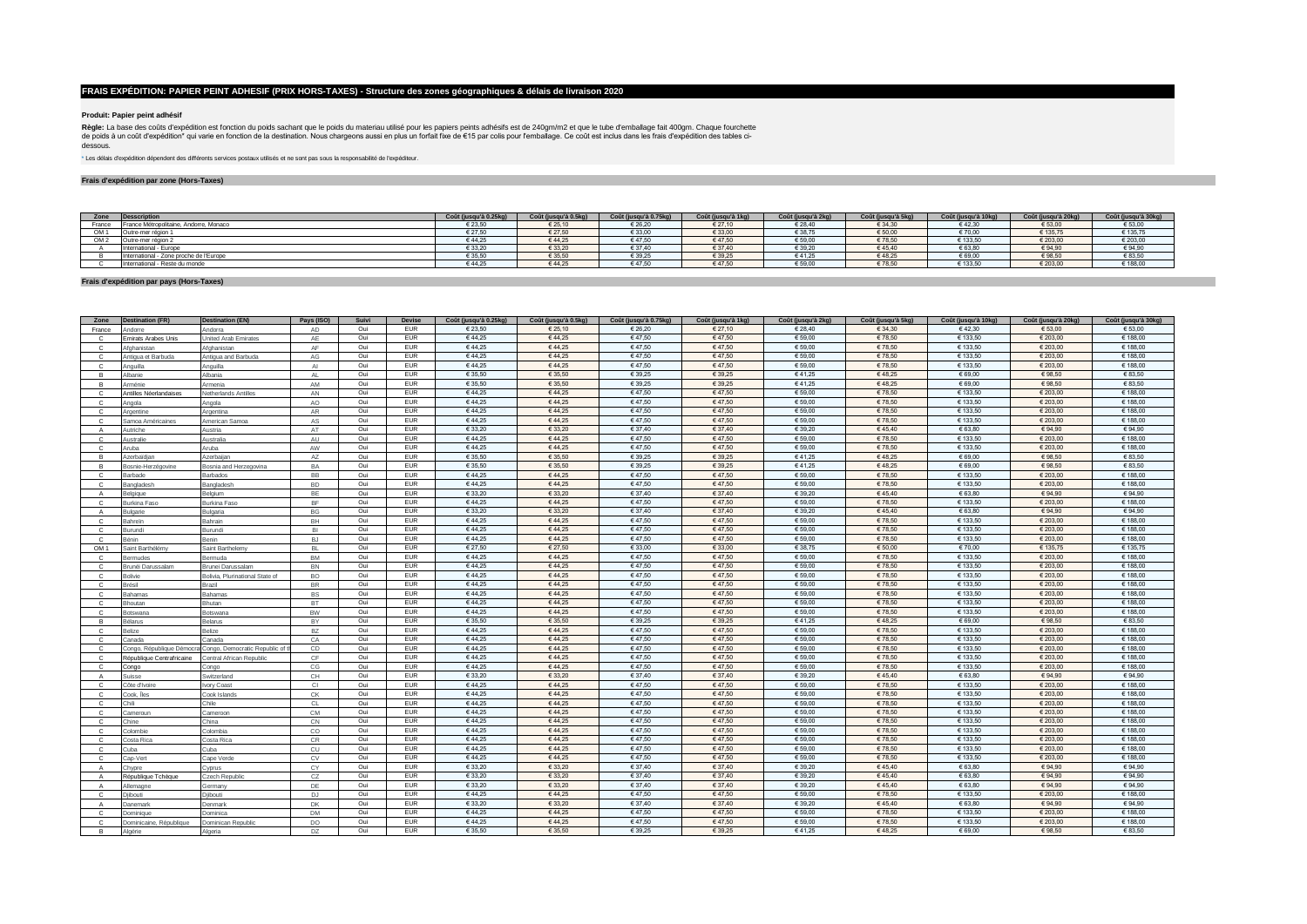### **Produit: Papier peint adhésif**

**Règle:** La base des coûts d'expédition est fonction du poids sachant que le poids du materiau utilisé pour les papiers peints adhésifs est de 240gm/m2 et que le tube d'emballage fait 400gm. Chaque fourchette<br>dessous.<br>des

\* Les délais d'expédition dépendent des différents services postaux utilisés et ne sont pas sous la responsabilité de l'expéditeur.

| Ċ               | Equateur                                                                                                                                                                                                                       | Ecuador                                                    | EC                   | Oui        | <b>EUR</b>               | €44,25            | €44,25            | €47,50            | €47,50            | € 59,00            | €78,50           | € 133,50            | € 203,00            | € 188,00            |
|-----------------|--------------------------------------------------------------------------------------------------------------------------------------------------------------------------------------------------------------------------------|------------------------------------------------------------|----------------------|------------|--------------------------|-------------------|-------------------|-------------------|-------------------|--------------------|------------------|---------------------|---------------------|---------------------|
| $\mathsf{A}$    | stonie                                                                                                                                                                                                                         | Estonia                                                    | EE                   | Oui        | <b>EUR</b>               | € 33,20           | € 33,20           | € 37,40           | € 37,40           | € 39,20            | 645,40           | € 63,80             | € 94,90             | €94,90              |
| c               | gypte                                                                                                                                                                                                                          | gypt                                                       | EG                   | Oui        | <b>FUR</b>               | €44.25            | €44.25            | €47.50            | €47.50            | € 59.00            | €78.50           | € 133.50            | € 203.00            | € 188.00            |
| c               | Sahara Occidental                                                                                                                                                                                                              | Western Sahara                                             | EH                   | Oui        | <b>EUR</b>               | €44.25            | €44.25            | €47.50            | €47.50            | € 59.00            | €78.50           | € 133.50            | € 203.00            | € 188.00            |
| c               | Erythrée                                                                                                                                                                                                                       | Eritrea                                                    | ER                   | Oui        | <b>EUR</b>               | €44,25            | €44,25            | €47.50            | €47.50            | € 59.00            | €78.50           | € 133.50            | € 203,00            | € 188.00            |
| $\overline{A}$  |                                                                                                                                                                                                                                | Spain                                                      | ES                   | Oui        | <b>EUR</b>               | € 33,20           | € 33,20           | € 37.40           | € 37.40           | € 39,20            | 645,40           | € 63,80             | € 94,90             | €94.90              |
|                 | spagne                                                                                                                                                                                                                         |                                                            |                      | Oui        | <b>FUR</b>               | €44,25            | €44,25            | €47.50            | €47.50            | € 59,00            | €78,50           | € 133.50            | € 203.00            | € 188.00            |
| c               | Ethiopie                                                                                                                                                                                                                       | Ethiopia                                                   | ET                   |            | <b>EUR</b>               | € 33.20           | € 33.20           | € 37.40           | € 37.40           | € 39.20            | €45.40           | € 63.80             | € 94.90             | €94.90              |
| $\overline{A}$  | Finlande                                                                                                                                                                                                                       | Finland                                                    | FI.                  | Oui        |                          |                   |                   |                   |                   |                    |                  |                     |                     |                     |
| C               | Fidii                                                                                                                                                                                                                          |                                                            | FJ                   | Oui        | <b>EUR</b>               | €44,25            | €44,25            | €47,50            | €47,50            | € 59,00            | €78,50           | € 133,50            | € 203,00            | € 188,00            |
| $\mathbf{C}$    | Falkland, Îles (Malvinas).                                                                                                                                                                                                     | Falkland Islands (Malvinas)                                | FK                   | Oui        | <b>EUR</b>               | €44,25            | €44,25            | €47.50            | 64750             | € 59.00            | €78.50           | € 133.50            | 620300              | € 188.00            |
| c               | Micronésie. États Fédérés                                                                                                                                                                                                      | Micronesia, Federated States of                            | FM                   | Oui        | <b>EUR</b>               | €44,25            | €44,25            | €47,50            | €47,50            | € 59,00            | €78,50           | € 133,50            | € 203,00            | € 188,00            |
| $\mathbf{C}$    | Féroé, Îles                                                                                                                                                                                                                    | aroe Islands                                               | FO                   | Oui        | <b>EUR</b>               | €44,25            | 644,25            | 64750             | €47,50            | € 59,00            | €78,50           | 613350              | € 203,00            | € 188,00            |
| France          | rance                                                                                                                                                                                                                          | France                                                     | FR                   | Oui        | EUR                      | € 23,50           | € 25,10           | € 26,20           | € 27,10           | € 28,40            | €34,30           | €42,30              | € 53,00             | € 53,00             |
| $\mathbf{C}$    | Gabon                                                                                                                                                                                                                          | Gabon                                                      | GA                   | Oui        | <b>EUR</b>               | €44.25            | €44,25            | €47,50            | €47,50            | € 59,00            | €78,50           | € 133,50            | € 203,00            | € 188,00            |
| $\mathsf{A}$    | Rovaume-Uni                                                                                                                                                                                                                    | <b>Jnited Kingdom</b>                                      | GB                   | Oui        | <b>EUR</b>               | € 33,20           | €33,20            | € 37,40           | € 37,40           | € 39,20            | €45,40           | € 63,80             | € 94,90             | €94,90              |
| $\sim$          | <b>Grenade</b>                                                                                                                                                                                                                 | <b>Grenada</b>                                             | GD                   | Oui        | <b>EUR</b>               | €44,25            | €44,25            | €47,50            | €47,50            | € 59,00            | €78,50           | € 133,50            | € 203,00            | € 188,00            |
| B               | <b>Géorgie</b>                                                                                                                                                                                                                 | Georgia                                                    | GE                   | Oui        | <b>EUR</b>               | € 35,50           | € 35,50           | € 39,25           | € 39,25           | €41,25             | €48,25           | € 69,00             | € 98,50             | € 83,50             |
| OM <sub>1</sub> | <b>Guvanne Francaise</b>                                                                                                                                                                                                       | French Guiana                                              | GF                   | Oui        | <b>EUR</b>               | € 27,50           | € 27,50           | € 33,00           | € 33,00           | € 38,75            | € 50,00          | € 70,00             | € 135,75            | € 135,75            |
| $\Omega$        |                                                                                                                                                                                                                                |                                                            |                      |            |                          |                   |                   |                   |                   |                    |                  |                     |                     |                     |
|                 | <b>Uernesey</b>                                                                                                                                                                                                                | <b>Guernsey</b>                                            | GG                   | Oui        | <b>EUR</b>               | €44,25            | €44,25            | €47,50            | €47,50            | € 59,00            | €78,50           | € 133,50            | € 203,00            | € 188,00            |
| $\Omega$        | Ghana                                                                                                                                                                                                                          | Ghana                                                      | GH                   | Oui        | <b>EUR</b>               | €44,25            | €44,25            | €47,50            | €47,50            | € 59,00            | €78,50           | € 133,50            | € 203,00            | € 188,00            |
| $\Omega$        | <b>Gibraltar</b>                                                                                                                                                                                                               | Gibraltar                                                  | GI                   | Oui        | <b>EUR</b>               | €44,25            | €44,25            | €47,50            | €47,50            | € 59,00            | €78,50           | € 133,50            | € 203,00            | € 188,00            |
| $\Omega$        | roenland                                                                                                                                                                                                                       | <b>Sreenland</b>                                           | GL                   | Oui        | <b>EUR</b>               | €44.25            | €44.25            | €47.50            | €47.50            | € 59.00            | €78.50           | € 133.50            | € 203.00            | € 188.00            |
| $\Omega$        | ambie                                                                                                                                                                                                                          | <b>Gambia</b>                                              | <b>GM</b>            | Oui        | <b>EUR</b>               | €44.25            | €44.25            | €47.50            | €47.50            | € 59.00            | €78.50           | € 133.50            | € 203.00            | € 188.00            |
| $\mathbf{C}$    | Guinée                                                                                                                                                                                                                         | Guinea                                                     | GN                   | Oui        | <b>EUR</b>               | €44,25            | €44.25            | €47.50            | €47.50            | € 59,00            | €78.50           | € 133.50            | € 203,00            | € 188,00            |
| OM <sub>1</sub> | uadeloupe                                                                                                                                                                                                                      | <b>Guadeloupe</b>                                          | GP                   | Oui        | <b>EUR</b>               | € 27.50           | € 27.50           | € 33.00           | € 33.00           | € 38.75            | €50.00           | €70.00              | € 135.75            | € 135,75            |
| $\Omega$        | iuinée Équatoriale                                                                                                                                                                                                             | <b>Equatorial Guinea</b>                                   | GQ                   | Oui        | <b>EUR</b>               | €44,25            | €44,25            | 64750             | 64750             | € 59,00            | €78,50           | 643350              | € 203.00            | € 188,00            |
| $\mathsf{A}$    | Grèce                                                                                                                                                                                                                          | Greece                                                     | GR                   | Oui        | <b>EUR</b>               | € 33.20           | € 33,20           | € 37,40           | € 37,40           | € 39,20            | €45.40           | 66380               | € 94,90             | €94.90              |
| $\mathbf{C}$    | Géorgie du Sud et Îles Sand                                                                                                                                                                                                    | South Georgia and the South Sa                             | GS                   | Oui        | <b>EUR</b>               | €44,25            | €44,25            | €47,50            | €47,50            | € 59,00            | €78,50           | € 133,50            | € 203,00            | € 188.00            |
|                 | <b>juatemala</b>                                                                                                                                                                                                               | suatemala                                                  | GT                   | Oui        | <b>EUR</b>               | €44.25            | €44,25            | 64750             | 64750             | € 59,00            | €78.50           | 613350              | 620300              | € 188,00            |
| C               | iuam                                                                                                                                                                                                                           | Guam                                                       | GU                   | Oui        | <b>EUR</b>               | €44,25            | €44,25            | €47,50            | €47.50            | €59,00             | €78,50           | € 133.50            | € 203,00            | € 188,00            |
|                 |                                                                                                                                                                                                                                |                                                            |                      |            |                          |                   |                   |                   |                   |                    |                  |                     |                     |                     |
| Ċ               | uinée-Bissau                                                                                                                                                                                                                   | Guinea-Bissau                                              | GW                   | Oui        | <b>EUR</b>               | €44.25            | €44,25            | €47,50            | €47,50            | € 59,00            | €78,50           | € 133,50            | € 203,00            | € 188,00            |
| Ċ               | uvana                                                                                                                                                                                                                          | <b>Guvana</b>                                              | GY                   | Oui        | <b>EUR</b>               | €44,25            | €44,25            | €47,50            | €47,50            | € 59,00            | €78,50           | € 133,50            | € 203.00            | € 188,00            |
| Ċ               | long-Kong                                                                                                                                                                                                                      | Hong Kong                                                  | HK                   | Oui        | <b>EUR</b>               | €44.25            | €44,25            | €47,50            | €47,50            | € 59,00            | €78,50           | € 133,50            | € 203,00            | € 188,00            |
| C               | eard et Mcdonald, Îles                                                                                                                                                                                                         | Heard Island and Mcdonald Isla                             | HM                   | Oui        | <b>EUR</b>               | €44,25            | €44,25            | €47,50            | €47,50            | € 59,00            | €78,50           | € 133,50            | € 203.00            | € 188,00            |
| $\mathbf{C}$    | londuras                                                                                                                                                                                                                       | Honduras                                                   | <b>HN</b>            | Oui        | <b>EUR</b>               | €44,25            | €44,25            | 64750             | € 47.50           | € 59.00            | €78,50           | 643350              | € 203,00            | 648800              |
| A               | roatie                                                                                                                                                                                                                         | Croatia                                                    | <b>HR</b>            | Oui        | <b>EUR</b>               | € 33.20           | € 33.20           | € 37,40           | € 37,40           | € 39,20            | 645,40           | € 63,80             | € 94.90             | €94,90              |
| C               | Haïti                                                                                                                                                                                                                          | Haiti                                                      | HT.                  | Oui        | <b>EUR</b>               | €44,25            | €44,25            | €47,50            | € 47.50           | € 59,00            | €78,50           | € 133,50            | € 203,00            | € 188,00            |
|                 |                                                                                                                                                                                                                                |                                                            |                      |            |                          |                   |                   |                   |                   |                    |                  |                     |                     |                     |
| A               |                                                                                                                                                                                                                                |                                                            | HU                   | Oui        | EUR                      | € 33,20           | € 33,20           | € 37,40           | € 37,40           | € 39,20            | 645,40           | € 63,80             | € 94,90             | €94,90              |
|                 | Hongrie                                                                                                                                                                                                                        | Hungary                                                    |                      | Oui        | <b>EUR</b>               | €44,25            | €44,25            | €47,50            | €47,50            | € 59,00            | €78,50           | € 133,50            | € 203,00            | € 188,00            |
| c               | ndonésie                                                                                                                                                                                                                       | Indonesia                                                  | ID                   |            |                          |                   |                   |                   |                   |                    |                  |                     |                     |                     |
| $\overline{A}$  | rlande                                                                                                                                                                                                                         | Republic of Ireland                                        | IE                   | Oui        | EUR                      | € 33,20           | € 33,20           | € 37,40           | € 37,40           | € 39,20            | 645,40           | € 63,80             | € 94,90             | €94,90              |
| c               | Israël                                                                                                                                                                                                                         | Israel                                                     | $\mathsf{L}$         | Oui        | <b>EUR</b>               | €44.25            | €44.25            | €47.50            | €47.50            | € 59.00            | €78.50           | € 133.50            | € 203.00            | € 188.00            |
| <b>C</b>        | le de Man                                                                                                                                                                                                                      | Isle of Man                                                | <b>IM</b>            | Oui        | <b>EUR</b>               | €44.25            | €44.25            | €47.50            | €47.50            | € 59.00            | €78.50           | € 133.50            | € 203.00            | € 188.00            |
| C               | Inde                                                                                                                                                                                                                           | India                                                      | IN                   | Oui        | <b>EUR</b>               | €44.25            | €44.25            | €47.50            | €47.50            | € 59.00            | €78.50           | € 133.50            | € 203.00            | € 188.00            |
| c               | Océan Indien, Territoire Brita                                                                                                                                                                                                 | <b>British Indian Ocean Territory</b>                      | IO                   | Oui        | <b>EUR</b>               | €44,25            | €44,25            | €47.50            | €47.50            | € 59,00            | €78.50           | € 133.50            | € 203,00            | € 188.00            |
| $\mathbf{C}$    | Irao                                                                                                                                                                                                                           | Iraq                                                       | IQ                   | Oui        | EUR                      | €44,25            | €44,25            | €47.50            | €47.50            | € 59,00            | €78.50           | 643350              | 620300              | 648800              |
| c               | Iran, République Islamique                                                                                                                                                                                                     | Iran, Islamic Republic of                                  | IR                   | Oui        | <b>EUR</b>               | €44.25            | €44.25            | €47.50            | 64750             | € 59.00            | €78.50           | € 133.50            | €203.00             | € 188.00            |
| B               | slande                                                                                                                                                                                                                         | celand                                                     | IS                   | Oui        | EUR                      | € 35,50           | € 35,50           | € 39,25           | € 39,25           | €41,25             | €48,25           | € 69,00             | € 98,50             | € 83,50             |
| A               | Italie                                                                                                                                                                                                                         | Italy                                                      | <b>IT</b>            | Oui        | <b>EUR</b>               | € 33,20           | € 33,20           | € 37,40           | € 37,40           | € 39,20            | €45,40           | € 63,80             | € 94,90             | €94,90              |
| $\mathbf{C}$    | Jersey                                                                                                                                                                                                                         | Jersey                                                     | JE                   | Oui        | EUR                      | €44,25            | €44,25            | €47,50            | €47.50            | € 59,00            | €78,50           | € 133.50            | € 203,00            | € 188,00            |
| $\mathbf{C}$    | Jamaïque                                                                                                                                                                                                                       | lamaica                                                    | $\mathsf{JM}$        | Oui        | <b>EUR</b>               | €44,25            | €44,25            | €47,50            | €47,50            | € 59,00            | €78,50           | € 133,50            | € 203,00            | € 188,00            |
| $\mathbf{C}$    | lordanie                                                                                                                                                                                                                       | lordan                                                     | <b>JO</b>            | Oui        | <b>EUR</b>               | €44,25            | €44,25            | €47,50            | €47,50            | € 59,00            | €78,50           | € 133,50            | € 203,00            | € 188,00            |
| $\Omega$        |                                                                                                                                                                                                                                |                                                            | <b>JP</b>            | Oui        | <b>EUR</b>               | €44.25            | €44,25            | €47,50            | €47,50            | € 59,00            | €78,50           | € 133,50            | € 203,00            | € 188,00            |
| $\mathbf{C}$    | apon<br>Kenva                                                                                                                                                                                                                  | lapan<br>Kenva                                             | KE                   | Oui        | <b>EUR</b>               | €44,25            | €44,25            | €47,50            | €47,50            | $\epsilon$ 59,00   | €78,50           | € 133,50            | € 203,00            | € 188,00            |
| $\mathfrak{c}$  |                                                                                                                                                                                                                                |                                                            | KG                   | Oui        | <b>EUR</b>               | €44,25            | €44,25            | €47,50            | €47.50            | € 59,00            | €78,50           | € 133,50            | € 203,00            | € 188,00            |
| $\Omega$        | <b>Kirghizistan</b>                                                                                                                                                                                                            | Kyrgyzstan                                                 | KH                   | Oui        | <b>EUR</b>               | €44,25            | €44,25            | €47.50            | €47,50            |                    | €78,50           | € 133,50            |                     | € 188,00            |
|                 | ambodge                                                                                                                                                                                                                        | Cambodia                                                   |                      |            |                          |                   |                   |                   |                   | $\epsilon$ 59,00   |                  |                     | € 203,00            |                     |
| $\mathbf{C}$    | Kiribati                                                                                                                                                                                                                       | Kirihati                                                   | K1                   | Oui        | <b>EUR</b>               | €44,25            | €44,25            | €47,50            | €47,50            | € 59,00            | €78,50           | € 133,50            | € 203,00            | € 188,00            |
| $\mathbf{C}$    | omores                                                                                                                                                                                                                         | Comoros                                                    | KM                   | Oui        | <b>EUR</b>               | €44,25            | €44,25            | €47,50            | €47,50            | € 59,00            | €78,50           | € 133,50            | € 203,00            | € 188,00            |
| $\Omega$        | Saint Kitts et Nevis                                                                                                                                                                                                           | Saint Kitts and Nevis                                      | KN                   | Oui        | <b>EUR</b>               | €44,25            | €44,25            | €47,50            | €47,50            | € 59,00            | €78,50           | € 133,50            | € 203,00            | € 188,00            |
| $\mathbf{C}$    |                                                                                                                                                                                                                                | Corée, Rép. Populaire Démoi Korea, Democratic People's Rep | KP                   | Oui        | <b>EUR</b>               | €44.25            | €44.25            | €47.50            | €47.50            | € 59.00            | €78.50           | € 133.50            | € 203.00            | € 188.00            |
| $\Omega$        | orée, République De                                                                                                                                                                                                            | Korea, Republic of                                         | $\mathsf{KR}\xspace$ | Oui        | <b>EUR</b>               | €44,25            | €44.25            | €47.50            | €47.50            | € 59,00            | €78.50           | € 133.50            | € 203.00            | € 188,00            |
| $\mathbf{C}$    | <oweït< td=""><td>Kuwait</td><td>KW</td><td>Oui</td><td><b>EUR</b></td><td>€44,25</td><td>€44,25</td><td>€47.50</td><td>€47.50</td><td>€ 59,00</td><td>€78.50</td><td>€ 133.50</td><td>€ 203,00</td><td>€ 188,00</td></oweït<> | Kuwait                                                     | KW                   | Oui        | <b>EUR</b>               | €44,25            | €44,25            | €47.50            | €47.50            | € 59,00            | €78.50           | € 133.50            | € 203,00            | € 188,00            |
| C               | Caïmanes, Îles                                                                                                                                                                                                                 | Cayman Islands                                             | KY                   | Oui        | <b>EUR</b>               | €44,25            | €44,25            | €47,50            | €47,50            | € 59,00            | €78,50           | 613350              | € 203,00            | € 188,00            |
| $\Omega$        | <b>Kazakhstan</b>                                                                                                                                                                                                              | Kazakhstan                                                 | KZ                   | Oui        | <b>EUR</b>               | €44,25            | €44.25            | €47.50            | €47.50            | € 59,00            | €78,50           | € 133.50            | € 203,00            | € 188,00            |
| $\Omega$        | ao, Rép. Démocratique Pop                                                                                                                                                                                                      | Lao People's Democratic Republ                             | LA                   | Oui        | <b>EUR</b>               | €44,25            | €44,25            | €47,50            | €47,50            | € 59,00            | €78.50           | € 133,50            | € 203,00            | € 188,00            |
| $\Omega$        | liban                                                                                                                                                                                                                          | ebanon                                                     | LB                   | Oui        | <b>EUR</b>               | €44,25            | €44,25            | €47,50            | €47.50            | € 59,00            | €78,50           | 613350              | € 203,00            | € 188,00            |
| c               | Sainte-Lucie                                                                                                                                                                                                                   | Saint Lucia                                                | LC                   | Oui        | <b>EUR</b>               | €44,25            | €44,25            | €47,50            | €47,50            | € 59,00            | €78,50           | € 133,50            | € 203,00            | € 188,00            |
|                 | iechtenstein                                                                                                                                                                                                                   | <i>iechtensteir</i>                                        | $\sqcup$             | Oui        | <b>EUR</b>               | € 33,20           | € 33,20           | € 37,40           | € 37,40           | € 39,20            | 645,40           | € 63,80             | € 94,90             | €94,90              |
| Ċ               | Sri Lanka                                                                                                                                                                                                                      | Sri Lanka                                                  |                      | Oui        | <b>EUR</b>               | €44,25            | €44,25            | €47,50            | €47,50            | €59,00             | €78,50           | € 133.50            | € 203,00            | € 188,00            |
| Ċ               |                                                                                                                                                                                                                                |                                                            | LK                   |            |                          |                   |                   |                   |                   |                    |                  |                     |                     |                     |
|                 | ibéria                                                                                                                                                                                                                         | iberia                                                     | LR                   | Oui        | <b>EUR</b>               | €44,25            | €44,25            | €47,50            | €47,50            | € 59,00            | €78,50           | € 133,50            | € 203,00            | € 188,00            |
| $\mathbf{C}$    | esotho                                                                                                                                                                                                                         | esotho.                                                    | <b>LS</b>            | Oui        | <b>EUR</b>               | €44,25            | €44,25            | €47,50            | €47,50            | € 59,00            | €78,50           | € 133,50            | € 203,00            | € 188,00            |
| Δ               | ituanie                                                                                                                                                                                                                        | ithuania                                                   | LT.                  | Oui        | <b>EUR</b>               | € 33,20           | € 33,20           | € 37,40           | € 37,40           | € 39,20            | €45,40           | € 63,80             | € 94,90             | €94,90              |
| $\overline{A}$  | uxembourg                                                                                                                                                                                                                      | uxembourg                                                  | LU                   | Oui        | <b>EUR</b>               | € 33,20           | € 33,20           | € 37,40           | € 37,40           | € 39,20            | 645,40           | € 63,80             | € 94,90             | €94,90              |
| A<br>с          | ettonie<br>Libyenne, Jamahiriya Arabe                                                                                                                                                                                          | atvia<br>Libya                                             | LV<br>LY             | Oui<br>Oui | <b>EUR</b><br><b>EUR</b> | € 33,20<br>€44,25 | € 33.20<br>€44,25 | € 37.40<br>€47,50 | € 37.40<br>€47,50 | € 39,20<br>€ 59,00 | €45,40<br>€78,50 | € 63.80<br>€ 133,50 | € 94,90<br>€ 203.00 | € 94.90<br>€ 188,00 |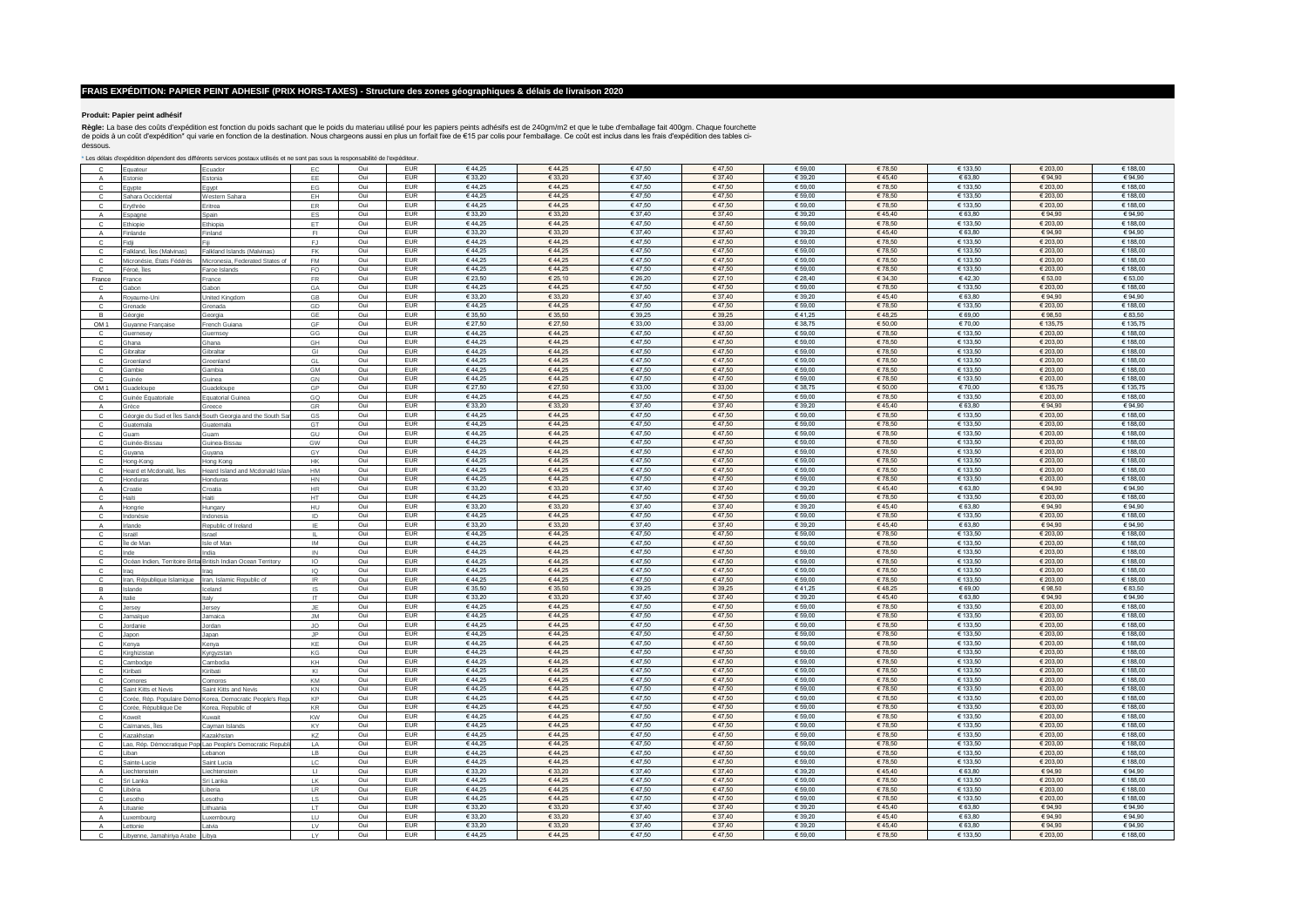### **Produit: Papier peint adhésif**

**Règle:** La base des coûts d'expédition est fonction du poids sachant que le poids du materiau utilisé pour les papiers peints adhésifs est de 240gm/m2 et que le tube d'emballage fait 400gm. Chaque fourchette<br>dessous.<br>des

\* Les délais d'expédition dépendent des différents services postaux utilisés et ne sont pas sous la responsabilité de l'expéditeur.

| R.                   | Maroc                                              | Morocco                                                   | MA                         | Oui        | <b>EUR</b>               | € 35,50          | € 35,50          | € 39,25          | € 39.25          | €41,25             | €48,25           | € 69,00              | € 98,50              | € 83,50              |
|----------------------|----------------------------------------------------|-----------------------------------------------------------|----------------------------|------------|--------------------------|------------------|------------------|------------------|------------------|--------------------|------------------|----------------------|----------------------|----------------------|
| France               | Monaco                                             | Monaco                                                    | MC                         | Oui        | <b>EUR</b>               | € 23,50          | € 25,10          | € 26,20          | € 27,10          | € 28,40            | €34,30           | €42,30               | € 53,00              | € 53,00              |
| $\overline{B}$       | Moldova, République de                             | Moldova, Republic of                                      | <b>MD</b>                  | Oui        | <b>EUR</b>               | € 35,50          | € 35,50          | € 39,25          | € 39,25          | €41,25             | €48,25           | 66900                | € 98,50              | € 83.50              |
|                      |                                                    |                                                           | MF                         | Oui        | <b>EUR</b>               | €44,25           | €44,25           | €47,50           | €47,50           | € 59,00            | €78,50           | € 133,50             | € 203,00             | € 188,00             |
| C<br>OM <sub>1</sub> | Montenegro<br>Saint Martin                         | Montenegro<br>Saint Martin                                | MF                         | Oui        | <b>EUR</b>               | € 27,50          | € 27,50          | € 33,00          | € 33,00          | € 38,75            | €50,00           | € 70,00              | € 135,75             | € 135,75             |
|                      |                                                    |                                                           |                            |            |                          |                  |                  |                  |                  |                    |                  |                      |                      |                      |
| c                    | Madagascar                                         | Madagascar                                                | MG                         | Oui        | <b>EUR</b>               | €44,25           | €44,25           | €47,50           | €47,50           | € 59,00            | €78,50           | € 133,50             | € 203,00             | € 188,00             |
| $\mathbf{C}$         | Marshall, Îles                                     | Marshall Islands                                          | MH                         | Oui        | <b>EUR</b>               | €44,25           | €44,25           | €47,50           | €47,50           | € 59,00            | €78,50           | € 133,50             | € 203,00             | € 188,00             |
| в                    |                                                    | Macédoine, Ex-Rép. Yougos! Macedonia, the Former Yugoslav | MK                         | Oui        | <b>EUR</b>               | € 35,50          | € 35,50          | € 39,25          | € 39,25          | €41,25             | €48,25           | € 69,00              | €98,50               | € 83,50              |
| C                    | Mali                                               | Mali                                                      | <b>ML</b>                  | Oui        | <b>EUR</b>               | €44.25           | €44.25           | €47.50           | €47.50           | € 59.00            | €78.50           | € 133.50             | € 203.00             | € 188.00             |
| $\mathbf{C}$         | Myanmar                                            | Myanmar                                                   | <b>MM</b>                  | Oui        | <b>EUR</b>               | €44.25           | €44.25           | €47.50           | €47.50           | € 59.00            | €78.50           | € 133.50             | € 203.00             | € 188.00             |
| C                    | Mongolie                                           | Mongolia                                                  | MN                         | Oui        | <b>EUR</b>               | €44.25           | €44.25           | €47.50           | €47.50           | € 59.00            | €78.50           | € 133.50             | € 203.00             | € 188.00             |
|                      |                                                    |                                                           |                            |            | <b>EUR</b>               |                  |                  | €47.50           | €47.50           |                    | €78,50           | € 133.50             |                      |                      |
| $\mathbf{C}$         | Macao                                              | Macao                                                     | MO                         | Oui        |                          | €44,25           | €44,25           |                  |                  | € 59,00            |                  |                      | € 203,00             | € 188,00             |
| C                    | Mariannes du Nord, Îles                            | Northern Mariana Islands                                  | MP                         | Oui        | <b>EUR</b>               | €44,25           | €44,25           | €47,50           | €47.50           | € 59,00            | €78,50           | € 133.50             | € 203.00             | € 188.00             |
| OM <sub>1</sub>      | Martinique                                         | Martinique                                                | MQ                         | Oui        | <b>EUR</b>               | € 27.50          | € 27.50          | € 33.00          | € 33.00          | € 38.75            | €50.00           | €70.00               | € 135.75             | € 135.75             |
| C                    | Mauritanie                                         | Mauritania                                                | $\ensuremath{\mathsf{MR}}$ | Oui        | <b>EUR</b>               | €44,25           | €44,25           | €47,50           | €47,50           | € 59,00            | €78,50           | € 133,50             | € 203,00             | € 188,00             |
| $\mathbf{C}$         | Montserrat                                         | Montserrat                                                | MS                         | Oui        | <b>EUR</b>               | €44,25           | €44,25           | €47.50           | €47.50           | € 59.00            | €78.50           | € 133.50             | 620300               | € 188.00             |
| $\overline{A}$       | Malte                                              | Malta                                                     | MT                         | Oui        | <b>EUR</b>               | € 33,20          | € 33,20          | € 37,40          | € 37,40          | € 39,20            | €45,40           | € 63,80              | € 94,90              | € 94,90              |
| $\mathbf{C}$         |                                                    |                                                           | MU                         | Oui        | <b>EUR</b>               | €44,25           | 644,25           | €47,50           | €47,50           | € 59,00            | €78,50           | € 133,50             | € 203,00             | € 188,00             |
|                      | Maurice                                            | Mauritius                                                 |                            |            |                          |                  |                  |                  |                  |                    |                  |                      |                      |                      |
| $\mathbf{C}$         | Maldives                                           | Maldives                                                  | MV                         | Oui        | <b>EUR</b>               | €44,25           | €44,25           | €47,50           | €47,50           | € 59,00            | €78,50           | € 133,50             | € 203,00             | € 188,00             |
| $\Omega$             | Malawi                                             | Malawi                                                    | MW                         | Oui        | <b>EUR</b>               | €44,25           | 644,25           | €47,50           | €47,50           | € 59,00            | €78,50           | € 133,50             | € 203,00             | € 188,00             |
| $\mathbf{C}$         | Mexique                                            | Mexico                                                    | MX                         | Oui        | <b>EUR</b>               | €44,25           | €44,25           | €47,50           | €47,50           | € 59,00            | €78,50           | € 133,50             | € 203,00             | € 188,00             |
| $\Gamma$             | Malaisie                                           | Malaysia                                                  | MY                         | Oui        | <b>EUR</b>               | €44,25           | €44,25           | €47,50           | €47.50           | € 59,00            | €78,50           | € 133,50             | € 203,00             | € 188,00             |
|                      | Mozambigu                                          | Mozambique                                                | MZ                         | Oui        | <b>EUR</b>               | €44,25           | €44,25           | €47,50           | €47,50           | € 59,00            | €78,50           | € 133,50             | € 203,00             | € 188,00             |
| $\mathbf{C}$         | Namibie                                            | Namibia                                                   | <b>NA</b>                  | Oui        | <b>EUR</b>               | €44,25           | €44.25           | €47,50           | €47.50           | € 59,00            | €78,50           | € 133,50             | € 203,00             | € 188,00             |
| OM <sub>2</sub>      | Nouvelle-Calédonie                                 |                                                           | <b>NC</b>                  | Oui        | <b>EUR</b>               | €44,25           | €44,25           | €47,50           | €47,50           | € 59,00            | €78,50           | € 133,50             | € 203,00             | € 203,00             |
|                      |                                                    | New Caledonia                                             |                            |            |                          |                  |                  |                  |                  |                    |                  |                      |                      |                      |
|                      | Niger                                              | Niger                                                     | <b>NF</b>                  | Oui        | <b>EUR</b>               | €44,25           | 64425            | €47,50           | 64750            | € 59,00            | €78,50           | € 133,50             | € 203,00             | € 188,00             |
| $\mathbf{C}$         | Norfolk, Île                                       | Norfolk Island                                            | <b>NF</b>                  | Oui        | <b>EUR</b>               | €44,25           | €44,25           | €47,50           | €47,50           | € 59,00            | €78,50           | € 133,50             | € 203,00             | € 188,00             |
| <b>C</b>             | Nigéria                                            | Nigeria                                                   | $_{\rm NG}$                | Oui        | <b>EUR</b>               | €44.25           | €44.25           | €47.50           | €47.50           | € 59.00            | €78.50           | € 133.50             | € 203.00             | € 188.00             |
| $\mathbf{C}$         | Nicaragua                                          | Nicaragua                                                 | N <sub>1</sub>             | Oui        | <b>EUR</b>               | €44,25           | €44,25           | €47,50           | €47,50           | € 59,00            | €78,50           | € 133,50             | € 203,00             | € 188,00             |
| $\mathbf{A}$         | Pays-Bas                                           | Netherlands                                               | <b>NL</b>                  | Oui        | <b>EUR</b>               | € 33,20          | € 33.20          | € 37.40          | € 37.40          | € 39,20            | €45.40           | € 63.80              | € 94.90              | €94.90               |
| B                    |                                                    |                                                           | $_{\sf NO}$                | Oui        | <b>EUR</b>               | € 35,50          | 635,50           | € 39,25          | € 39,25          | €41,25             | €48,25           | € 69,00              | €98,50               | 68350                |
|                      | Norvège                                            | Norway                                                    |                            |            |                          |                  |                  |                  |                  |                    |                  |                      |                      |                      |
| $\mathbf{C}$         | Népal                                              | Nepal                                                     | <b>NP</b>                  | Oui        | <b>EUR</b>               | €44,25           | €44,25           | €47,50           | €47.50           | € 59,00            | €78,50           | € 133.50             | € 203,00             | € 188,00             |
| C                    | Nauru                                              | Nauru                                                     | $\sf NR$                   | Oui        | <b>EUR</b>               | €44,25           | €44,25           | €47,50           | €47,50           | € 59,00            | €78,50           | € 133,50             | € 203,00             | € 188,00             |
| $\mathbf{C}$         | Niué                                               | Niue                                                      | <b>NU</b>                  | Oui        | <b>EUR</b>               | €44,25           | € 44 25          | €47,50           | 64750            | € 59,00            | €78.50           | 643350               | € 203,00             | € 188,00             |
| C                    | Nouvelle-Zélande                                   | New Zealand                                               | <b>NZ</b>                  | Oui        | <b>EUR</b>               | €44,25           | €44,25           | €47,50           | €47,50           | € 59,00            | €78,50           | € 133,50             | € 203,00             | € 188,00             |
| $\mathbf{C}$         | Oman                                               | Oman                                                      | OM                         | Oui        | <b>EUR</b>               | €44,25           | €44,25           | €47,50           | €47,50           | € 59,00            | €78,50           | € 133,50             | € 203,00             | € 188,00             |
| $\mathbb C$          | Panama                                             | Panama                                                    | PA                         | Oui        | EUR                      | €44,25           | €44,25           | €47,50           | €47,50           | € 59,00            | €78,50           | € 133,50             | € 203,00             | € 188,00             |
|                      | Pérou                                              |                                                           |                            |            |                          |                  |                  |                  |                  |                    |                  |                      |                      |                      |
|                      |                                                    |                                                           |                            |            |                          |                  |                  |                  |                  |                    |                  |                      |                      |                      |
| $\mathbf{C}$         |                                                    | Peru                                                      | PE                         | Oui        | <b>EUR</b>               | €44,25           | €44,25           | €47,50           | €47,50           | € 59,00            | €78,50           | € 133,50             | € 203,00             | € 188,00             |
| OM <sub>2</sub>      | Polynésie Française                                | French Polynesia                                          | PF                         | Oui        | <b>EUR</b>               | €44,25           | €44,25           | €47,50           | €47,50           | € 59,00            | €78,50           | € 133,50             | € 203,00             | € 203,00             |
| $\mathbf{C}$         | Papouasie-Nouvelle-Guinée                          | Papua New Guinea                                          | $\mathsf{PG}$              | Oui        | <b>EUR</b>               | €44,25           | €44,25           | €47,50           | €47,50           | € 59,00            | €78,50           | € 133,50             | € 203,00             | € 188,00             |
| c                    |                                                    | Philippines                                               | PH                         | Oui        | EUR                      | €44,25           | €44,25           | €47,50           | €47,50           | € 59,00            | €78,50           | € 133,50             | € 203,00             | € 188,00             |
| $\mathbf{C}$         | Philippines<br>Pakistan                            | Pakistan                                                  |                            | Oui        | <b>EUR</b>               | €44,25           | €44,25           | €47,50           | €47,50           | € 59,00            | €78,50           | € 133,50             | € 203,00             | € 188,00             |
|                      |                                                    |                                                           | <b>PK</b>                  |            |                          |                  |                  |                  |                  |                    |                  |                      |                      |                      |
| A                    | Pologne                                            | Poland                                                    | PL                         | Oui        | <b>EUR</b>               | € 33,20          | € 33,20          | € 37,40          | € 37,40          | € 39,20            | 645,40           | € 63,80              | € 94,90              | €94,90               |
| OM <sub>1</sub>      | Saint Pierre and Miquelon                          | Saint Pierre and Miquelon                                 | PM                         | Oui        | <b>EUR</b>               | € 27,50          | € 27,50          | € 33,00          | € 33,00          | € 38,75            | €50,00           | € 70,00              | € 135,75             | € 135,75             |
| c                    | Porto Rico                                         | Puerto Rico                                               | <b>PR</b>                  | Oui        | EUR                      | €44.25           | €44,25           | €47,50           | €47,50           | € 59,00            | €78,50           | € 133,50             | € 203,00             | € 188,00             |
| $\mathbb C$          | Palestinien Occupé, Territoire Palestine, State of |                                                           | PS                         | Oui        | <b>EUR</b>               | €44,25           | €44,25           | €47,50           | €47,50           | € 59,00            | €78,50           | € 133,50             | € 203,00             | € 188,00             |
| $\mathbf{A}$         | Portugal                                           | Portugal                                                  | PT                         | Oui        | <b>EUR</b>               | € 33.20          | € 33.20          | € 37.40          | € 37.40          | € 39.20            | €45.40           | € 63.80              | € 94.90              | €94.90               |
| C                    |                                                    |                                                           | PW                         | Oui        | <b>EUR</b>               | €44.25           | €44.25           | €47.50           | €47.50           | € 59.00            | €78.50           | € 133.50             | € 203.00             | € 188.00             |
|                      | Palaos                                             | Palau                                                     | <b>PY</b>                  | Oui        | <b>EUR</b>               | €44.25           | €44.25           | €47.50           | €47.50           | € 59.00            | €78.50           | € 133.50             | € 203.00             | € 188.00             |
| $\mathbf{C}$         | Paraguay                                           | Paraguay                                                  |                            |            |                          |                  |                  |                  |                  |                    |                  |                      |                      |                      |
| $\mathbf{C}$         | Qatar                                              | Qatar                                                     | QA                         | Oui        | <b>EUR</b>               | €44,25           | €44,25           | €47.50           | €47.50           | € 59.00            | €78.50           | € 133.50             | € 203.00             | € 188.00             |
| OM <sub>1</sub>      | Réunion                                            | Reunion Island                                            | RE                         | Oui        | <b>EUR</b>               | € 27,50          | € 27,50          | € 33,00          | € 33,00          | € 38,75            | €50,00           | € 70,00              | € 135,75             | € 135,75             |
| $\overline{A}$       | Roumanie                                           | Romania                                                   | <b>RO</b>                  | Oui        | <b>EUR</b>               | € 33.20          | € 33,20          | € 37.40          | € 37.40          | € 39,20            | €45.40           | € 63.80              | € 94,90              | € 94.90              |
| B                    | Serbie                                             | Serbia                                                    | <b>RS</b>                  | Oui        | <b>EUR</b>               | € 35,50          | € 35,50          | € 39,25          | € 39,25          | €41,25             | €48,25           | € 69.00              | € 98,50              | € 83.50              |
| $\mathbb C$          | Russie. Fédération de                              | <b>Russian Federation</b>                                 | <b>RU</b>                  | Oui        | <b>EUR</b>               | €44,25           | €44,25           | €47,50           | €47,50           | € 59,00            | €78,50           | € 133,50             | € 203,00             | € 188,00             |
| $\mathbf{C}$         | Rwanda                                             | Rwanda                                                    | <b>RW</b>                  | Oui        | <b>EUR</b>               | €44,25           | €44,25           | €47.50           | €47.50           | € 59.00            | €78.50           | € 133.50             | 620300               | € 188.00             |
| C                    | Arabie Saoudite                                    | Saudi Arabia                                              |                            |            | <b>EUR</b>               | €44,25           | €44,25           | €47,50           | €47,50           |                    | €78,50           | € 133,50             | € 203,00             | € 188,00             |
|                      |                                                    |                                                           | SA                         | Oui        |                          |                  |                  |                  |                  | € 59,00            |                  |                      |                      |                      |
| $\mathbf{C}$         | Salomon, Îles                                      | Solomon Islands                                           | SB                         | Oui        | <b>EUR</b>               | €44,25           | €44,25           | €47,50           | €47,50           | € 59,00            | €78,50           | € 133,50             | € 203,00             | € 188,00             |
| $\mathbf{C}$         | Sevchelles                                         | Sevchelles                                                | SC                         | Oui        | <b>EUR</b>               | €44,25           | €44,25           | €47,50           | €47,50           | € 59,00            | €78,50           | € 133,50             | € 203,00             | € 188,00             |
| $\mathbf{C}$         | Soudan du Sud                                      | Sudan                                                     | SD                         | Oui        | <b>EUR</b>               | €44,25           | €44,25           | €47,50           | €47,50           | € 59,00            | €78,50           | € 133,50             | € 203,00             | € 188,00             |
| $\mathbf{A}$         | Suède                                              | Sweden                                                    | SE                         | Oui        | <b>EUR</b>               | € 33,20          | € 33,20          | € 37,40          | € 37,40          | € 39,20            | 645,40           | € 63,80              | € 94,90              | €94,90               |
| $\Omega$             |                                                    |                                                           | SG                         | Oui        | <b>EUR</b>               | €44.25           | €44,25           | €47,50           | €47.50           | € 59,00            | €78,50           | € 133,50             | € 203,00             | € 188,00             |
| $\mathbf{C}$         | Singapour<br>Sainte-Hélène                         | Singapore<br>Saint Helena, Ascension and Tri              | SH                         | Oui        | <b>EUR</b>               | €44,25           | €44,25           | €47,50           | €47,50           | € 59,00            | €78,50           | € 133,50             | € 203,00             | € 188,00             |
| Δ                    |                                                    |                                                           |                            |            |                          |                  |                  |                  |                  |                    |                  |                      |                      |                      |
|                      | Slovénie                                           | Slovenia                                                  | SI                         | Oui        | <b>EUR</b>               | € 33,20          | € 33,20          | € 37,40          | € 37,40          | € 39,20            | 645,40           | € 63,80              | € 94,90              | €94,90               |
| $\Omega$             | Svalbard et Île Jan Mayen                          | Svalhard and Jan Mayer                                    | SJ                         | Oui        | <b>EUR</b>               | €44,25           | €44,25           | €47,50           | €47,50           | € 59,00            | €78,50           | € 133,50             | € 203,00             | € 188,00             |
| $\Lambda$            | Slovaquie                                          | Slovakia                                                  | SK                         | Oui        | <b>EUR</b>               | € 33,20          | € 33,20          | € 37,40          | € 37,40          | € 39,20            | €45,40           | € 63,80              | € 94,90              | €94,90               |
| $\Omega$             | Sierra Leone                                       | Sierra Leone                                              | <b>SI</b>                  | Oui        | <b>EUR</b>               | €44,25           | €44,25           | €47,50           | €47,50           | € 59,00            | €78,50           | € 133,50             | € 203,00             | € 188,00             |
| $\mathsf{A}$         | Saint-Marin                                        | San Marino                                                | <b>SM</b>                  | Oui        | <b>EUR</b>               | € 33.20          | € 33,20          | € 37.40          | € 37.40          | € 39,20            | €45.40           | € 63.80              | € 94.90              | €94.90               |
| $\mathbf{C}$         | Sénégal                                            | Senegal                                                   | SN                         | Oui        | <b>EUR</b>               | €44,25           | €44,25           | €47,50           | €47,50           | € 59,00            | €78,50           | € 133,50             | € 203,00             | € 188,00             |
|                      |                                                    |                                                           | <b>SR</b>                  | Oui        | <b>EUR</b>               | €44.25           | €44.25           | €47.50           | €47.50           | € 59.00            | €78.50           | € 133.50             | € 203.00             | € 188.00             |
|                      | Suriname                                           | Suriname                                                  |                            |            |                          |                  |                  |                  |                  |                    |                  |                      |                      |                      |
| C                    | Sao Tomé-et-Principe                               | Sao Tome and Principe                                     | ST                         | Oui        | <b>EUR</b>               | €44,25           | €44,25           | 647,50           | €47,50           | € 59,00            | €78,50           | € 133,50             | € 203,00             | € 188,00             |
| $\mathbf{C}$         | El Salvador                                        | El Salvador                                               | $\texttt{SV}$              | Oui        | <b>EUR</b>               | €44,25           | €44,25           | €47,50           | €47.50           | € 59,00            | €78,50           | € 133.50             | € 203,00             | € 188,00             |
| C                    | Syrienne, République Arabe Syrian Arab Republic    |                                                           | SY                         | Oui        | <b>EUR</b>               | €44,25           | €44,25           | €47,50           | €47,50           | € 59,00            | €78,50           | € 133,50             | € 203,00             | € 188,00             |
| $\mathbf{C}$         | Swaziland<br>Turks et Caïques, Îles                | Swaziland                                                 | SZ<br>TC                   | Oui<br>Oui | <b>EUR</b><br><b>EUR</b> | €44,25<br>€44,25 | €44.25<br>€44,25 | €47,50<br>€47,50 | €47.50<br>€47,50 | € 59,00<br>€ 59,00 | €78,50<br>€78,50 | € 133.50<br>€ 133.50 | € 203,00<br>€ 203,00 | € 188,00<br>€ 188,00 |